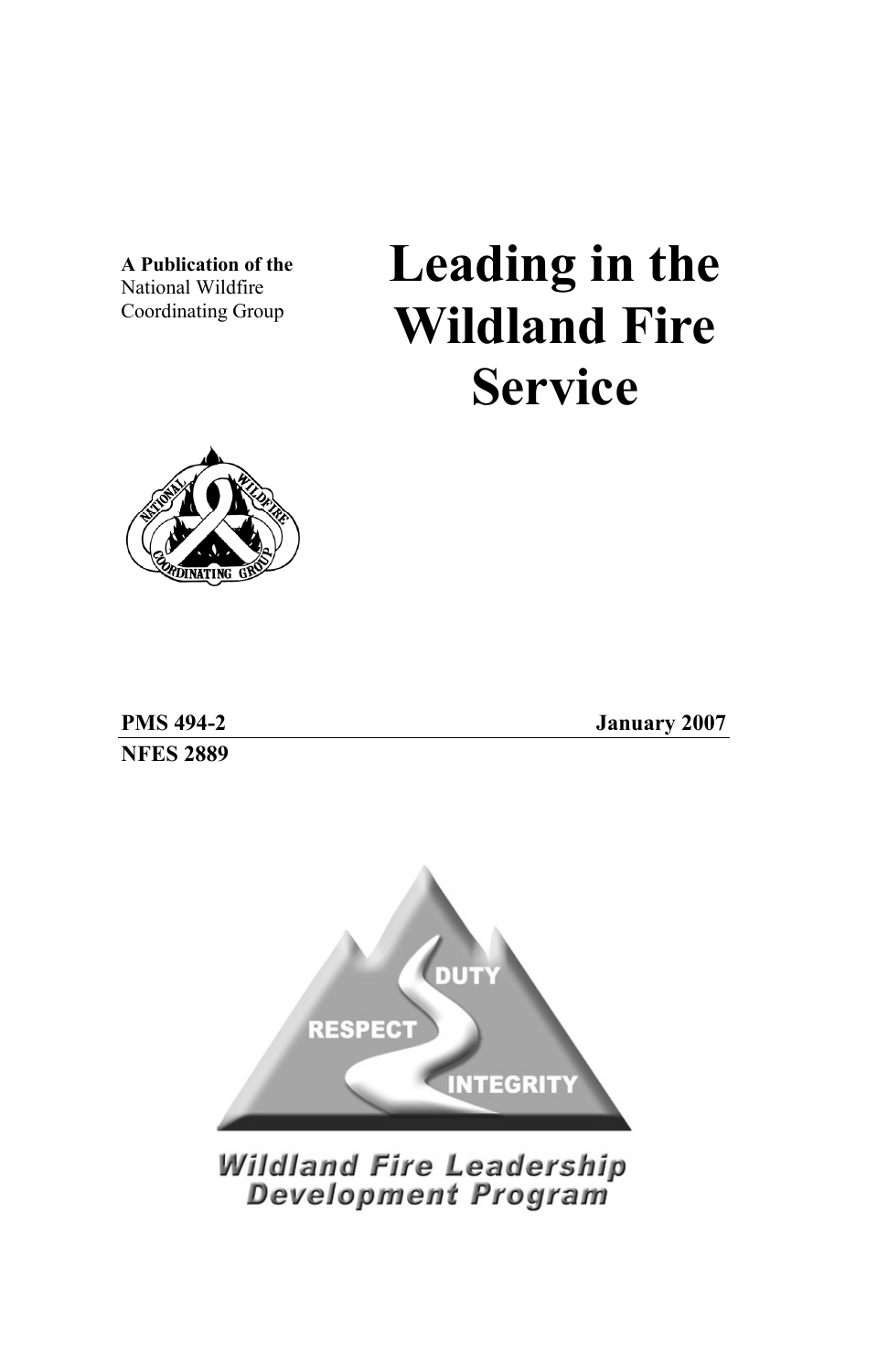# *Leading in the Wildland Fire Service*

#### **PMS 494-2**

**Prepared by** 

#### **National Wildfire Coordinating Group Training Working Team Leadership Committee**

#### **Contract Consultant Mission-Centered Solutions, Inc.**

#### **January 2007**

This document can be downloaded at https://www.fireleadership.gov/

Published copies of this document may be ordered form National Interagency Fire Center (NIFC), Attention: Great Basin Cache Supply Office, 3833 S. Development Ave. Boise, Idaho 83705.

Order NFES# 2889. For cost and ordering instructions, please refer to the annual Catalog Part 2: Publications at https://www.nwcg.gov/catalogs-ordering-quicklinks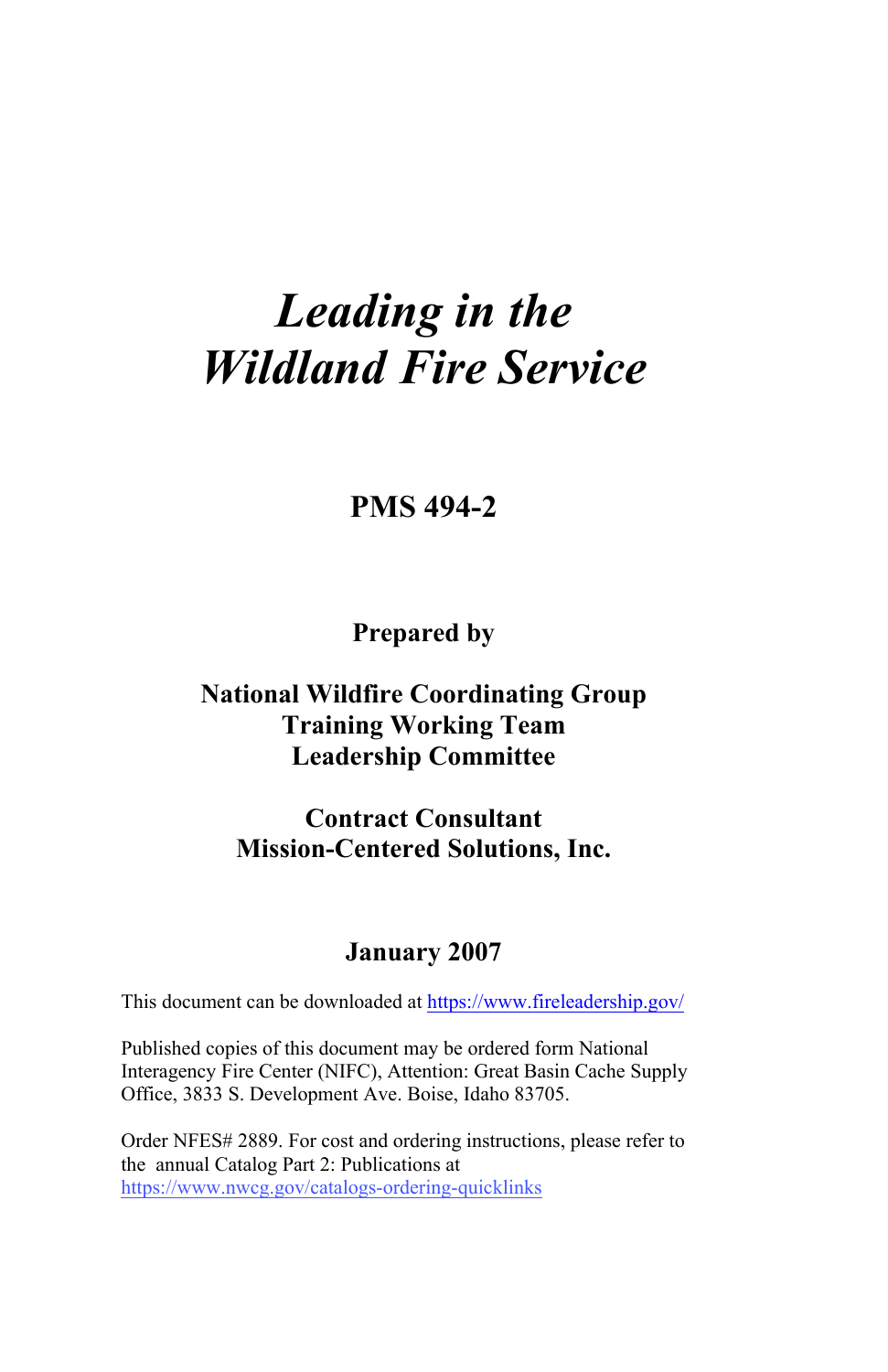## **Contents**

| <b>Preface</b>                                                                                                                                                                                        | 1                              |
|-------------------------------------------------------------------------------------------------------------------------------------------------------------------------------------------------------|--------------------------------|
| <b>A Framework for Leadership</b>                                                                                                                                                                     | 5                              |
| The Authority to Lead versus the Decision to Lead<br>Art of Leadership<br>Wildland Fire-a High-Risk Operational Environment<br>Leadership Environment<br>Command Philosophy<br><b>Command Climate</b> | 5<br>9<br>10<br>13<br>15<br>19 |
| Levels of Leadership                                                                                                                                                                                  | 22                             |
| Duty: Accomplishing the Mission                                                                                                                                                                       | 25                             |
| Being Proficient in Our Job<br>Making Sound and Timely Decisions<br><b>Ensuring Tasks are Understood</b><br>Developing Our People for the Future                                                      | 25<br>30<br>33<br>40           |
| <b>Respect: Taking Care of People</b>                                                                                                                                                                 | 45                             |
| Knowing Our People and Looking Out for Their Well-Being<br>Keeping Our People Informed<br><b>Building the Team</b><br>Employing Our People in Accordance with Capabilities                            | 45<br>50<br>52<br>56           |
| <b>Integrity: Developing Yourself</b>                                                                                                                                                                 | 59                             |
| Knowing Ourselves and Seeking Improvement<br>Seeking and Accepting Responsibility for Our Actions<br>Setting the Example                                                                              | 59<br>61<br>62                 |
| <b>Eyes Forward</b>                                                                                                                                                                                   | 67                             |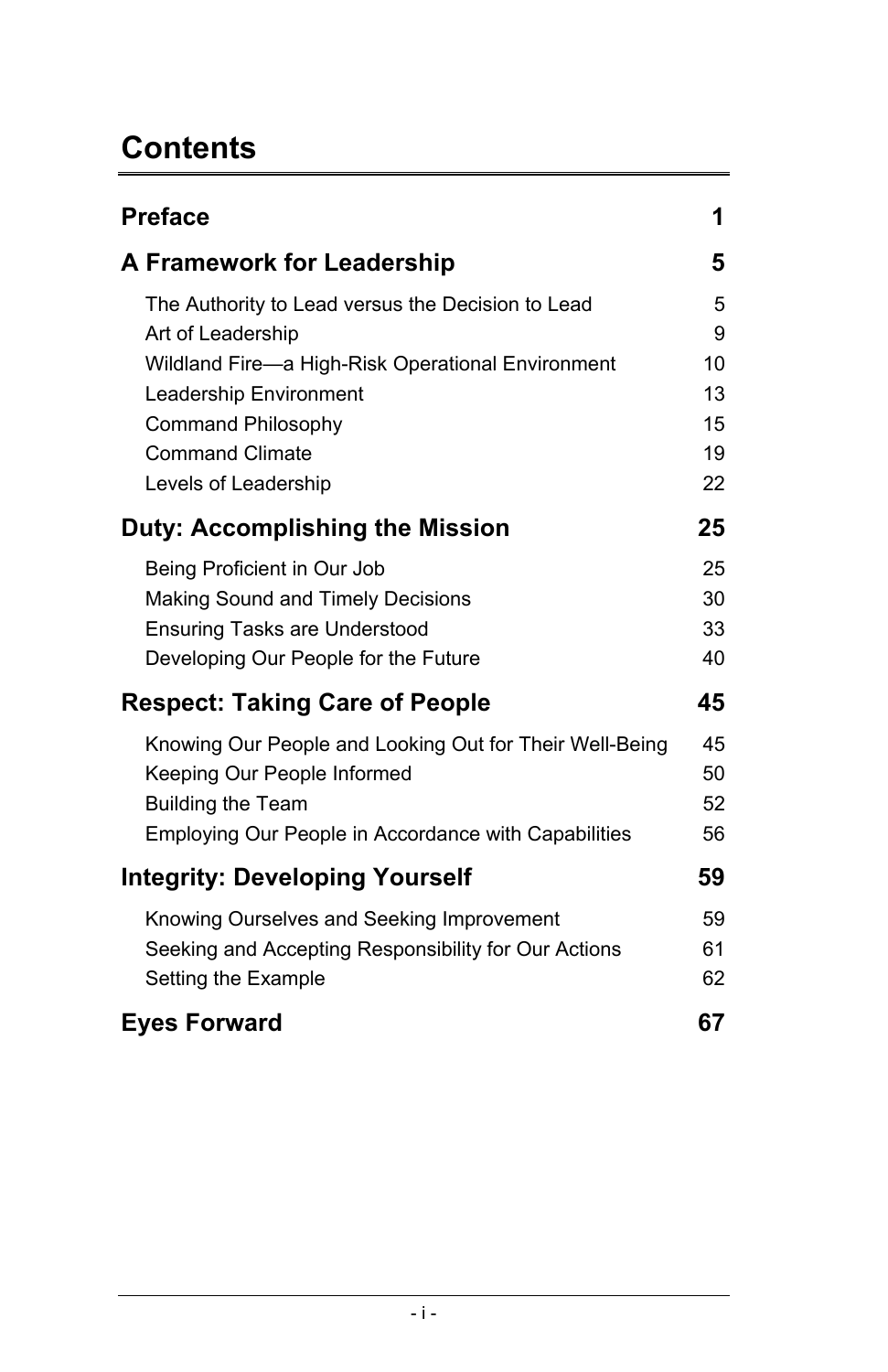## **Examples**

| <b>Bringing Order to Chaos</b>       | 7  |
|--------------------------------------|----|
| <b>Courage in the Face of Danger</b> | 11 |
| Unity of Effort                      | 17 |
| <b>Command Presence</b>              | 21 |
| <b>Bias for Action</b>               | 27 |
| Leader's Intent                      | 36 |
| <b>Mentoring</b>                     | 41 |
| <b>After Action Review (AAR)</b>     | 43 |
| <b>Leading Up</b>                    | 49 |
| <b>Moral Courage</b>                 | 64 |

## **Models**

| <b>Wildland Fire Leadership Values and Principles</b> | -3 |
|-------------------------------------------------------|----|
| <b>Situation Awareness Cycle</b>                      | 31 |
| <b>Decision-Making Cycle</b>                          | 32 |
| <b>Intent Guides Action</b>                           | 35 |
| <b>Five Communications Responsibilities</b>           | 51 |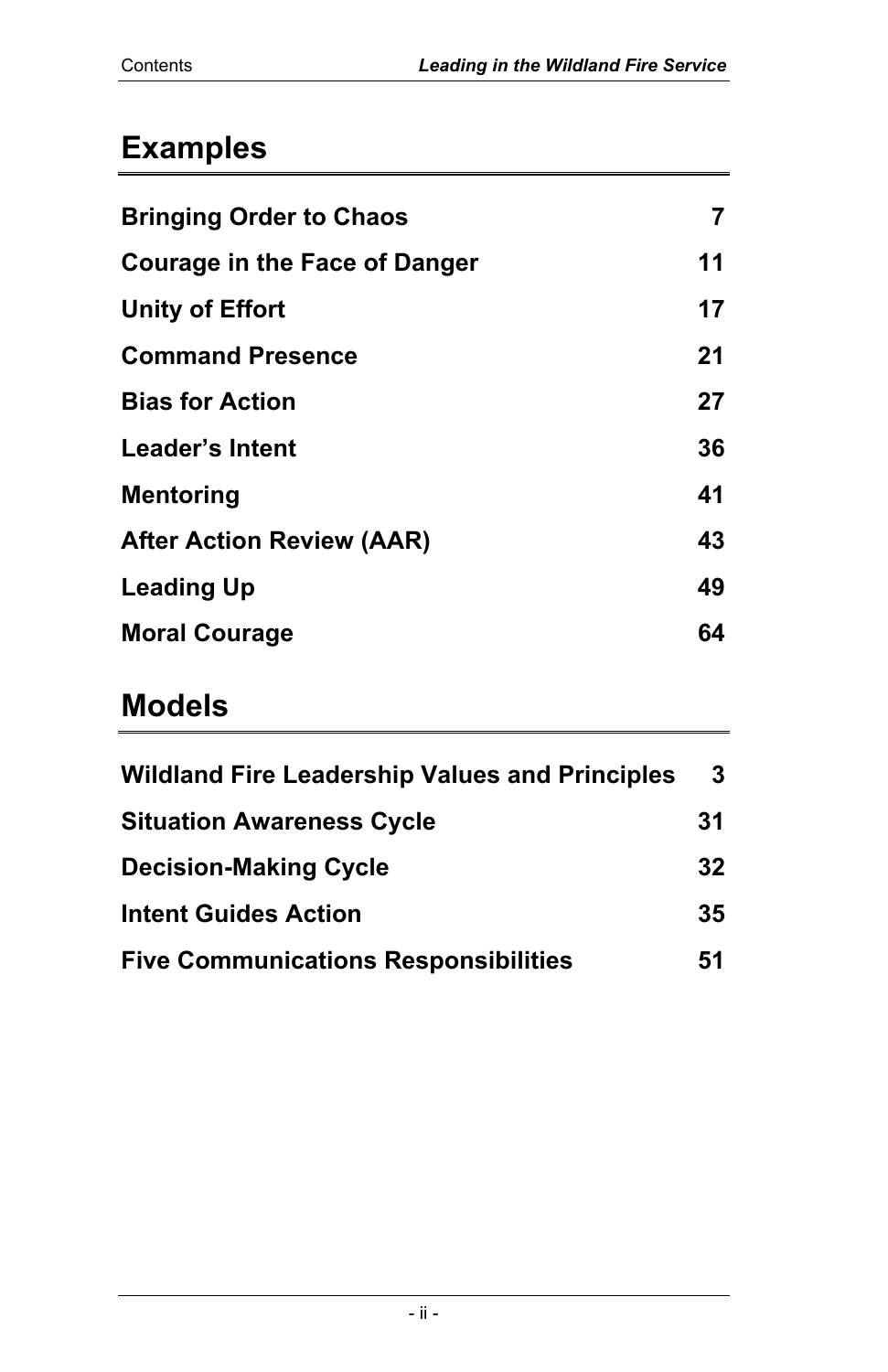## **Preface**

Leadership is the art of influencing people in order to achieve a result. The most essential element for success in the wildland fire service is good leadership.

This book expresses the fundamental leadership concepts of the wildland fire service. It outlines the framework, values, and principles that guide wildland fire leaders in providing leadership across a broad range of missions. The concepts in this book are universal to every person in the wildland fire service—from first year employee to senior manager.

This book serves interagency wildland fire service interests by:

- Defining leadership in the wildland fire service.
- Articulating a universal set of values and principles to guide the actions of leaders in the wildland fire service.
- Providing a concise reference for the wildland fire leadership development curriculum for use by both instructors and students.

Leaders often face difficult problems to which there are no simple, clear cut, by-the-book solutions. In these situations, leaders must use their knowledge, skill, experience, education, values, and judgment to make decisions and to take or direct action—in short, to provide leadership.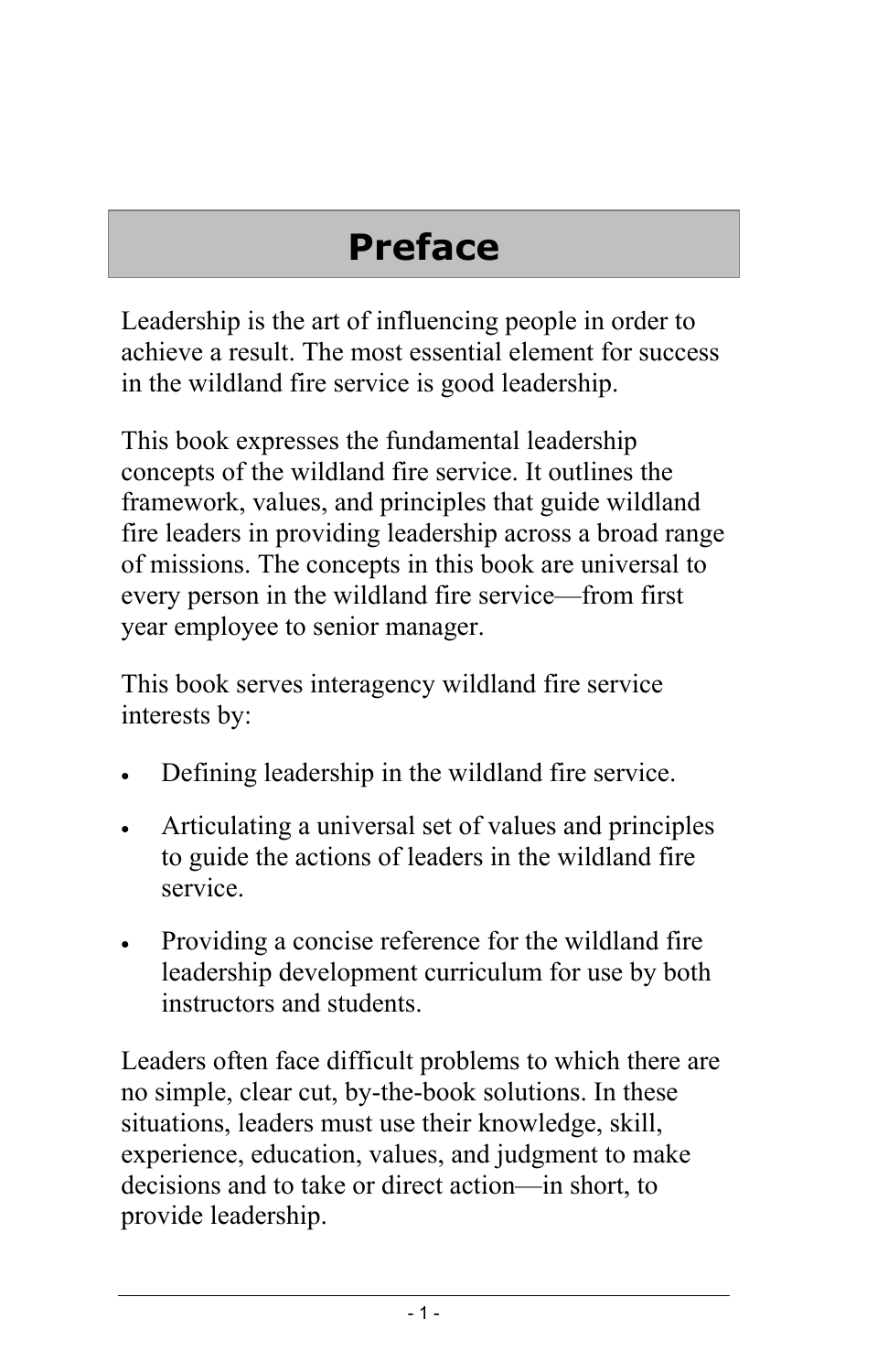This book does not state policy. It cannot provide black-and-white answers to the unlimited volume and variety of situations a leader will face. Instead this book simply outlines the broad concepts of leadership in the wildland fire service—fundamental concepts by which expectations of leaders may be established and performance of leaders may be judged. It is intended to make better leaders of us all.

For these reasons, this book is structured around our leadership values and principles as a means of communicating what right looks like and illustrating effective leadership in action.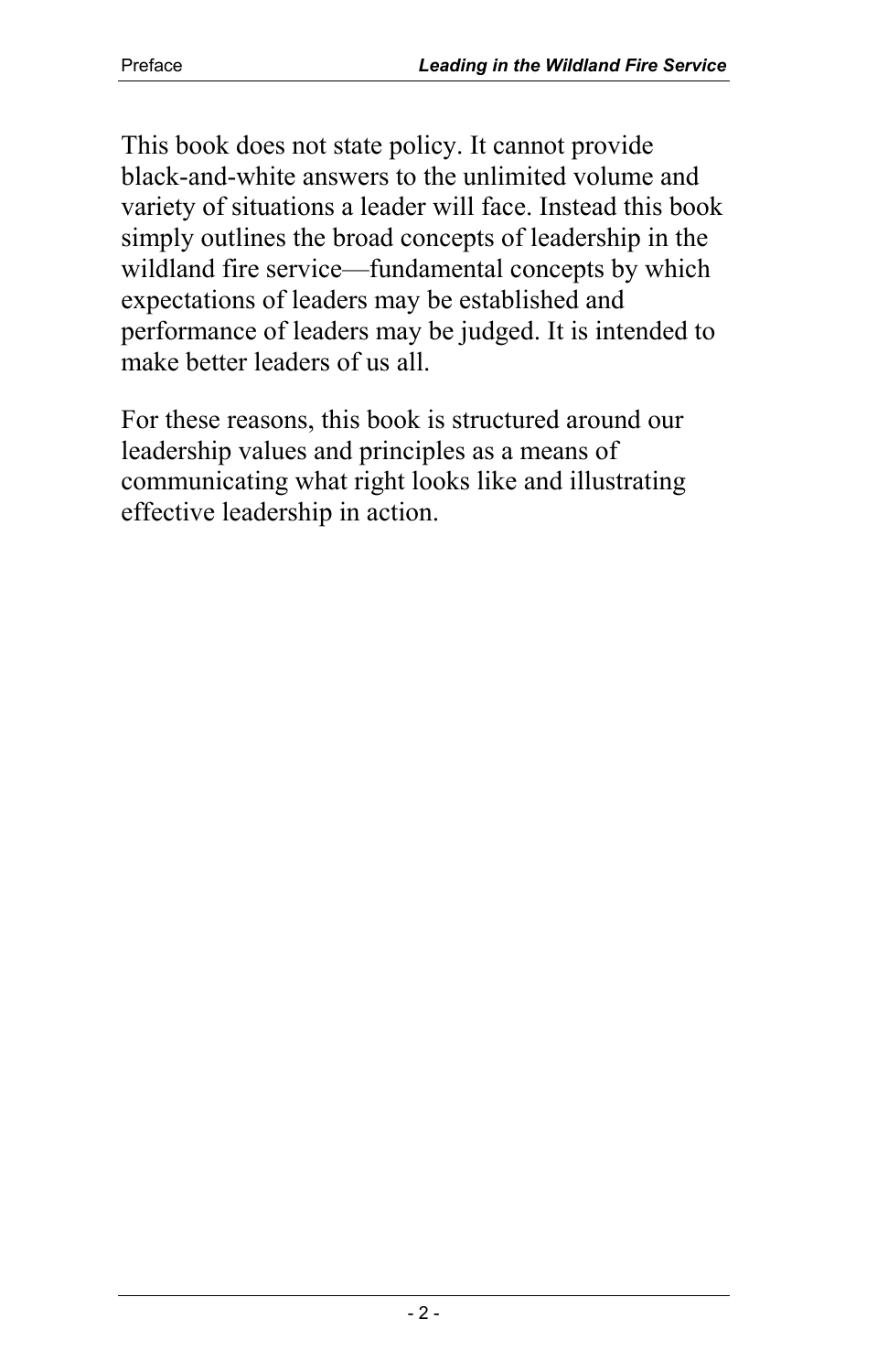| <b>Wildland Fire Leadership</b><br><b>Values and Principles</b> |                                                                   |  |
|-----------------------------------------------------------------|-------------------------------------------------------------------|--|
| <b>Values</b>                                                   | <b>Principles</b>                                                 |  |
|                                                                 | Be proficient in your job, both technically and as a<br>leader.   |  |
|                                                                 | Make sound and timely decisions.                                  |  |
| <b>Duty</b>                                                     | Ensure tasks are understood, supervised, and<br>accomplished.     |  |
|                                                                 | Develop your people for the future.                               |  |
| <b>Respect</b>                                                  | Know your people and look out for their well-being.               |  |
|                                                                 | Keep your people informed.                                        |  |
|                                                                 | Build the team.                                                   |  |
|                                                                 | Employ your people in accordance with their<br>capabilities.      |  |
|                                                                 | Know yourself and seek improvement.                               |  |
| Integrity                                                       | Seek responsibility and accept responsibility for your<br>actions |  |
|                                                                 | Set the example.                                                  |  |
|                                                                 |                                                                   |  |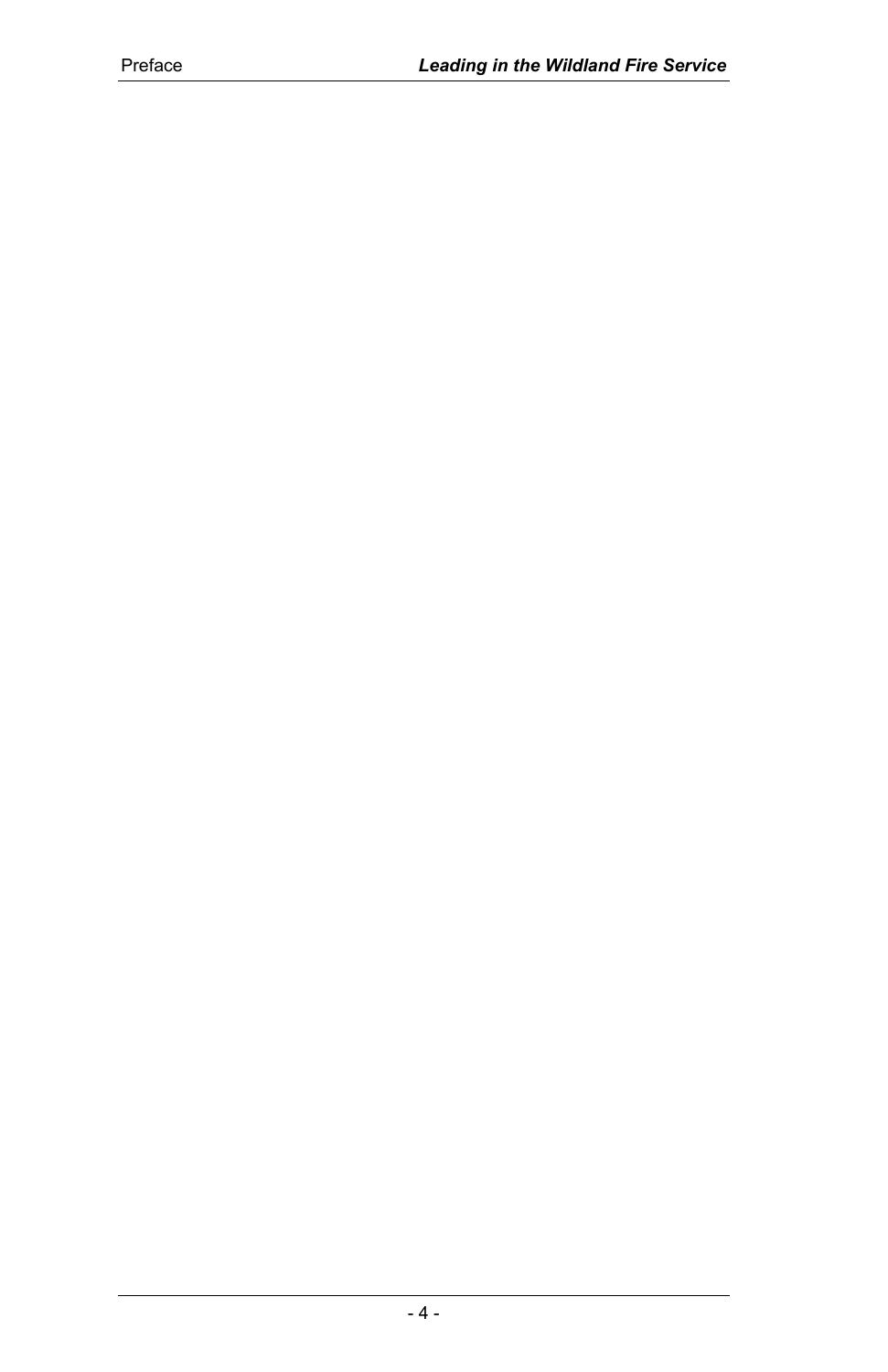# **A Framework for Leadership**

Wildland fire is a phenomenon essential to nature's design. But fire, whether caused by natural force or human beings, can also pose a threat to people and communities.

The ultimate purpose of the wildland fire service is to protect life, property, and natural resources while engaging the forces of nature. Most of us made a commitment to serve our communities, our states, or our nation. We willingly accepted this unique obligation to place ourselves at risk and to put the interests of others before our own.

## **The Authority to Lead versus the Decision to Lead**

The authority to lead is established by law. Whether this authority is based on federal, state, or local law, we are legal agents exercising authority on behalf of our organizations.

The ability to lead is a different matter; it is something that cannot be legislated. To be effective, leaders must earn the trust and respect of others. A leader's journey is a perpetual cycle of acquiring, shaping, and honing the knowledge and skills of leadership. The leadership journey is never finished.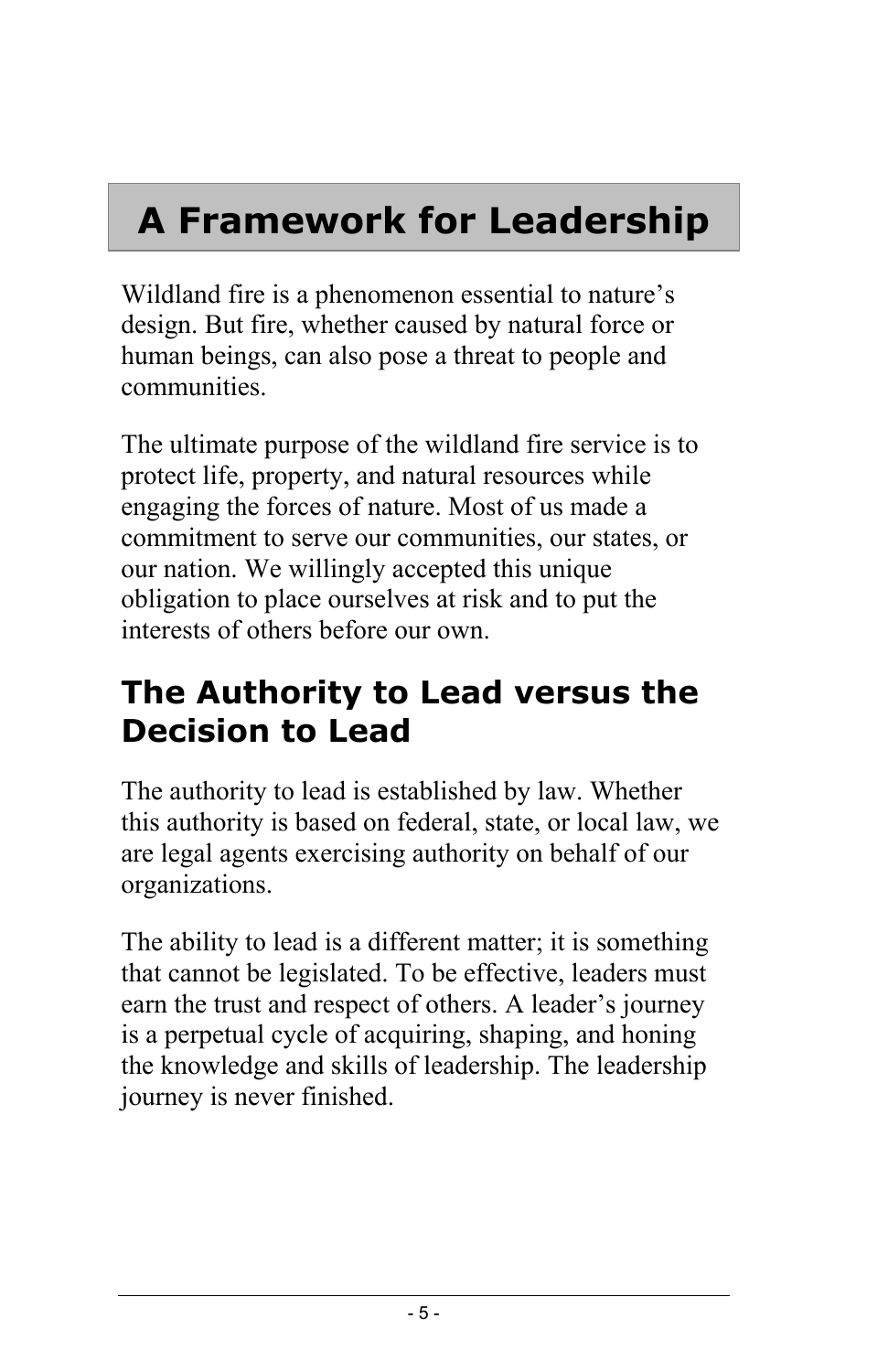Once we commit to becoming leaders, our focus is no longer ourselves. Fire leaders assume the serious responsibility of putting others into harm's way and for making decisions that profoundly affect citizens, communities, and natural resources.

Leadership is a tough choice. Leaders choose to sacrifice their own needs for those of their teams and organizations. They routinely face situations and make decisions that others criticize and second-guess. Leaders take risks and face challenges every day.

So why do we choose to lead? We lead because leading is where we make a difference.

Fire leaders bring order to chaos, improve our people's lives, and strengthen our organizations. Leading enables us to leave a legacy for the leaders of the future so that they can take our places well prepared for the road ahead.

These are the rewards of leadership. Their effects will be seen and felt long after our careers end.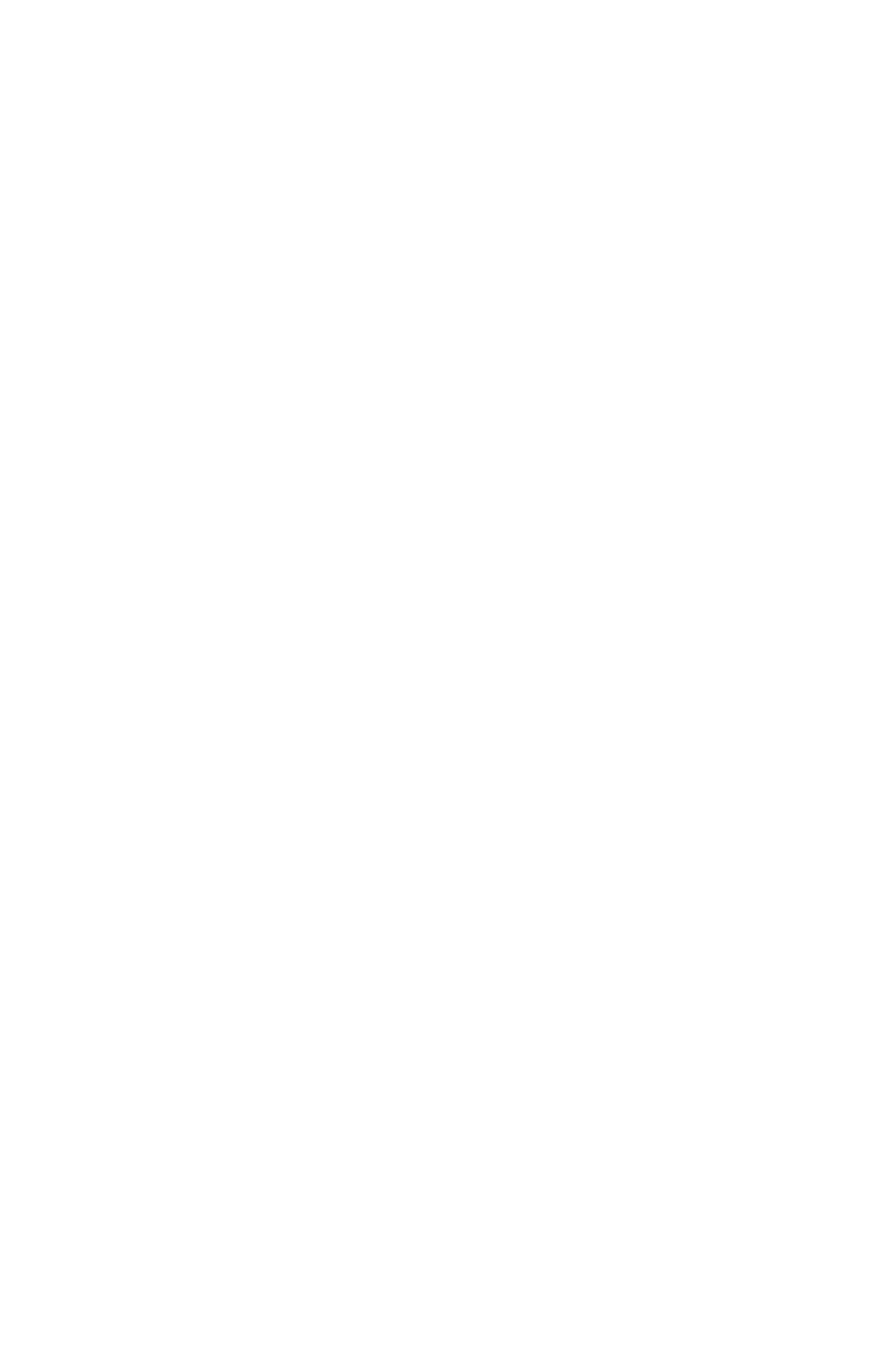# eading in the itdland ire ervice

**PMS 494-2** 

Prepared by

#### National Wildfire Coordinating Group **Training Working Team Leadership Committee**

**Contract Consultant** Mission-Centered Solutions, Inc.

January 2007

This document can be downloaded at KWWSV ZZZ ILUHOHDGHUVI

Published copies of this document may be ordered form ational InteragencyFire Center IFCCAttention: reat Basin Cache Supply Office, 3833 SDevelopment Ave. Boise, Idaho 83705.

Order EES 2889. For cost and ordering instructions, please refer the annual Catalog Part 2: Publications at KWWSV ZZZ QZFJ JRY FDWDORJV RUGHULQJ TXLF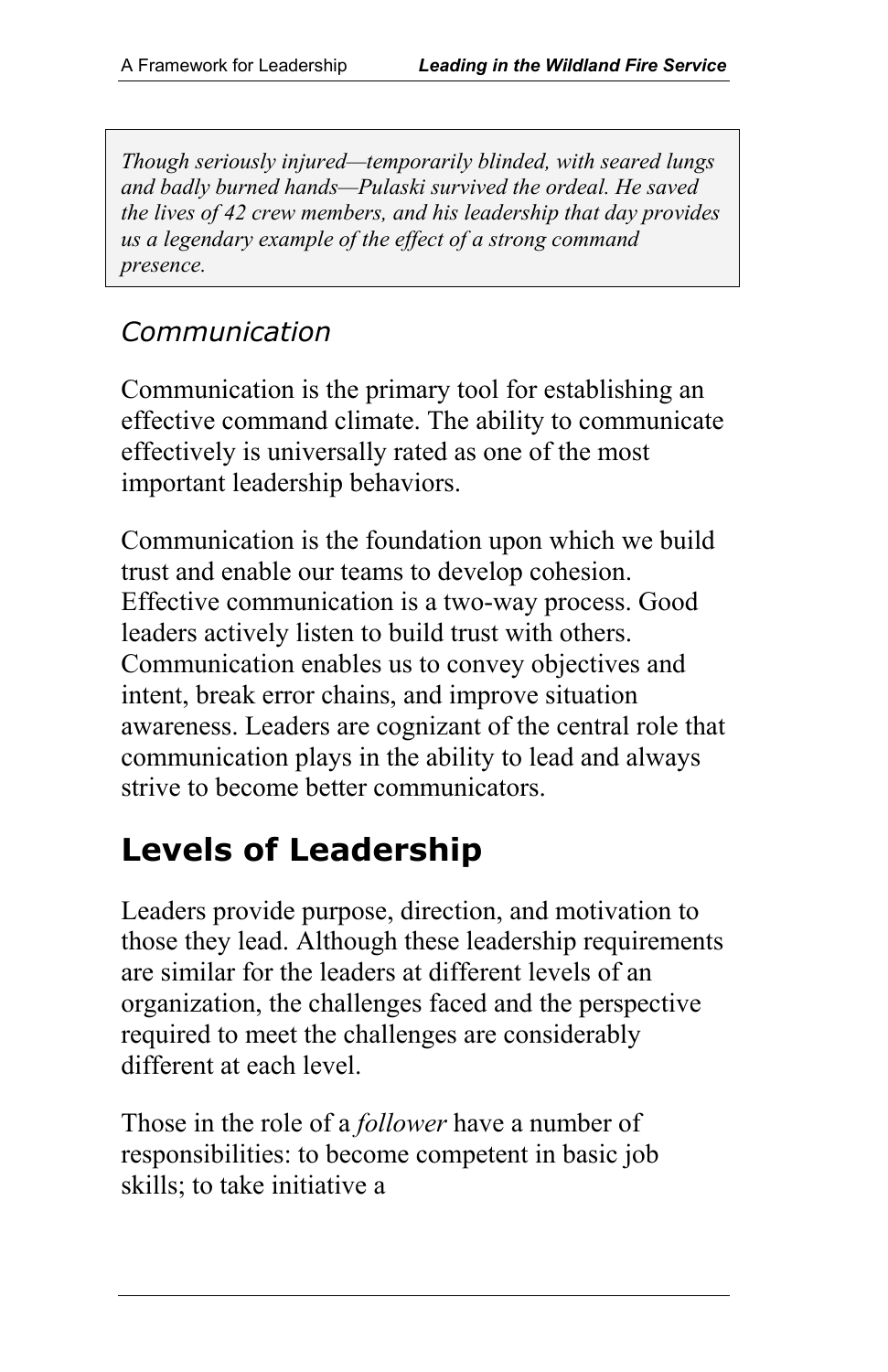*Leaders of people* have increasing challenges. They accept responsibility, not only for their own actions, but for those of their team. Leaders of people act to develop credibility as leaders: placing the team ahead of themselves, demonstrating trustworthiness, mastering essential technical skills, and instilling the values of the organization in their teams.

For a *leader of leaders,* the distance between the leader and the led increases the challenges of leading. Subordinate leaders frequently work in other locations, so face-to-face communication is not always possible.

As a result, the circumstances for building trust are more complex; but even so, the trust must withstand the pressures of time and distance, enabling leaders to confidently communicate intent and delegate responsibility. These leaders act as the conduit between the organization and the people on the ground, interpreting the vision into mission, translating abstract ideas so that subordinate leaders can take definitive action.

For *leaders of organizations,* the challenges grow to looking both more broadly and further ahead. These leaders manage the most complex and high-profile emergency incidents.

Our organizational leaders plan for future operations as well as mentor promising people for key roles in our organizations. They represent the face of the wildland fire service to cooperators, stakeholders, and the general public. Decisions made by these leaders have significant and far-reaching effects.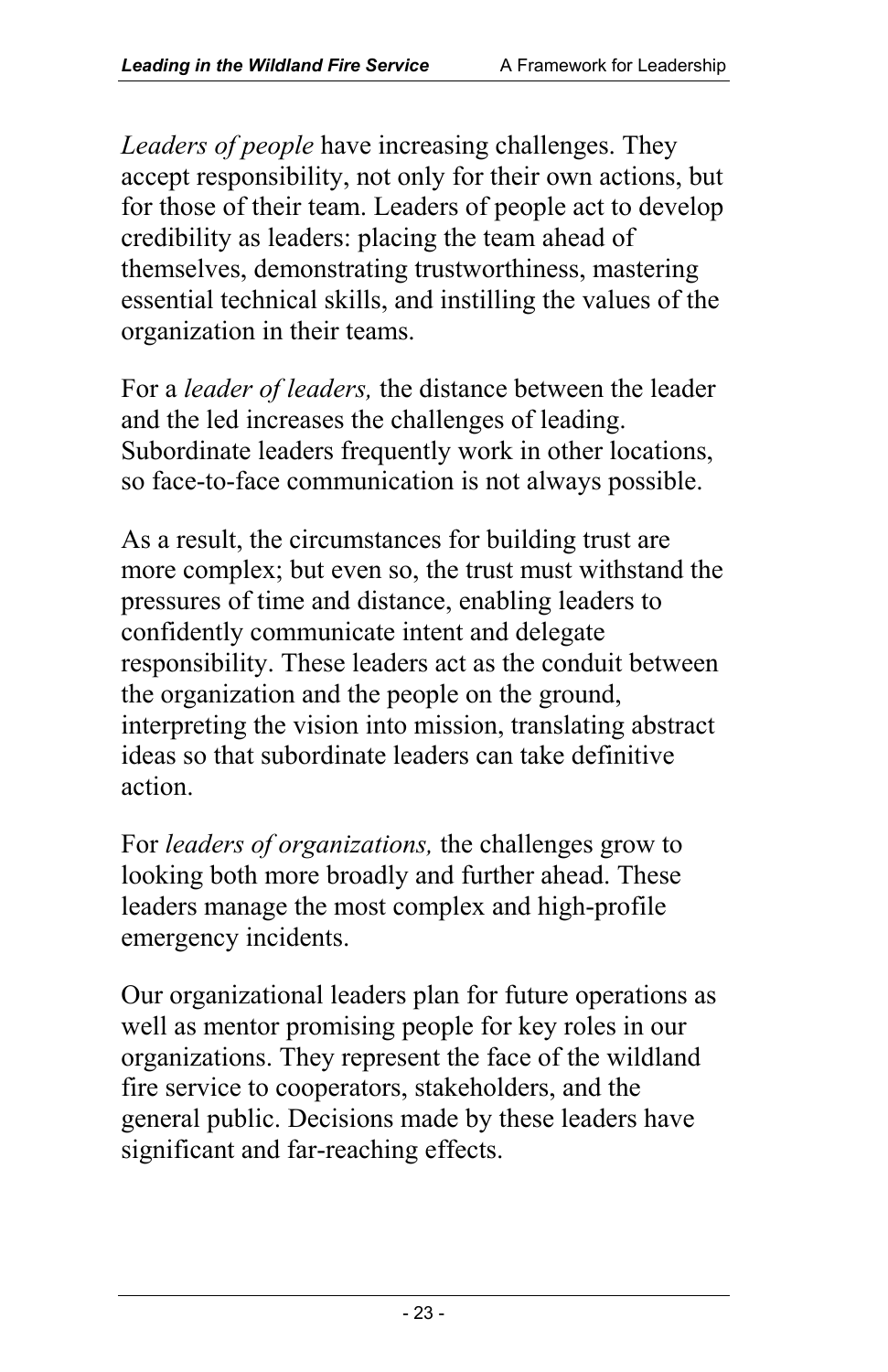#### **Summary**

The ultimate purpose of leading in the wildland fire service is to protect life, property, and natural resources.

Leading here requires that we manage uncertainty and events that are not within our control. A framework to understand this leadership environment is critical to enable fire leaders to make effective decisions and communicate those decisions in dynamic situations.

The decision to lead and be successful within this framework requires an avid commitment to selfdevelopment.

- Art of leadership
- Leadership environment
- Command philosophy
- Command climate
- Levels of leadership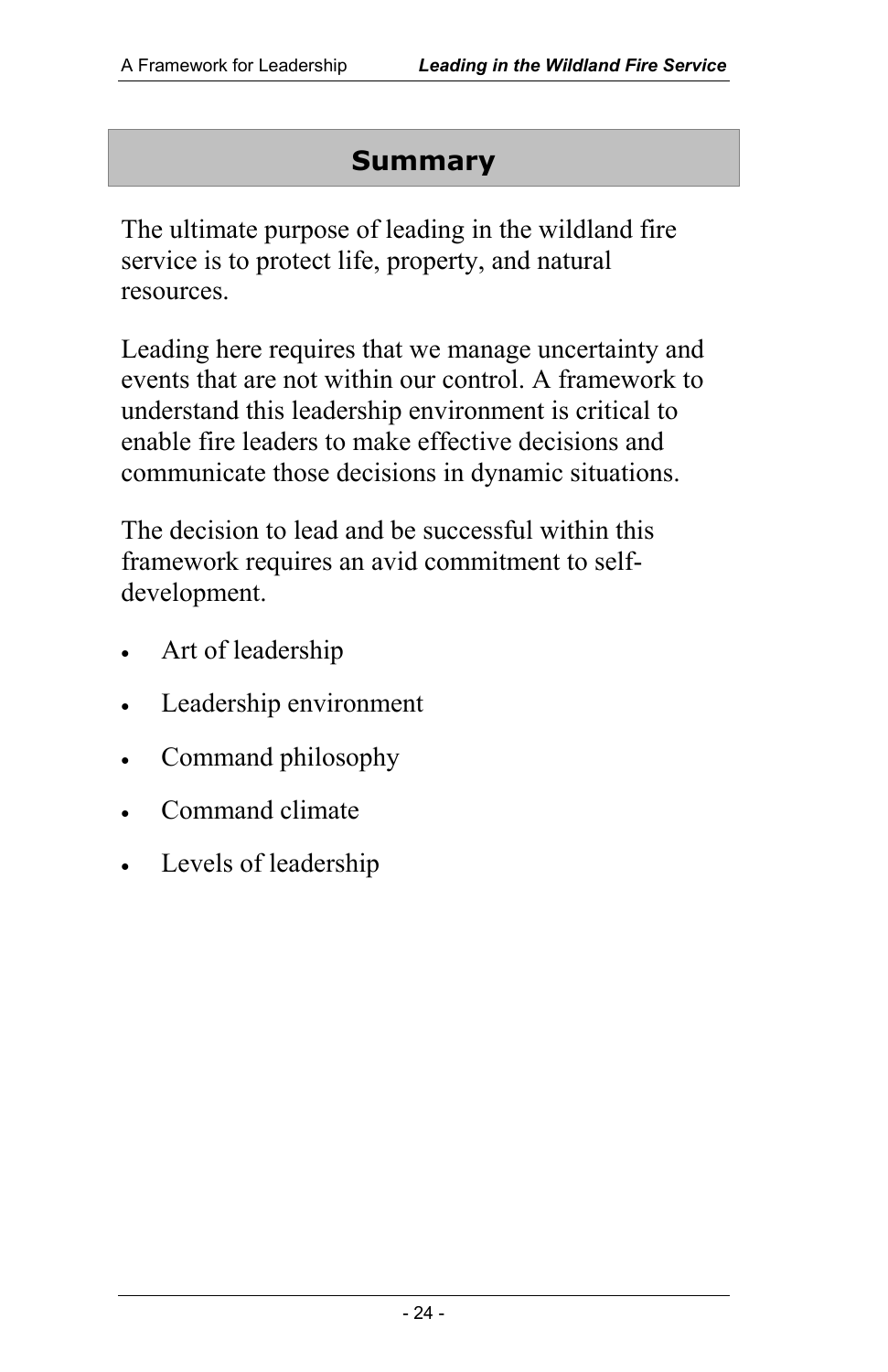# **Duty: Accomplishing the Mission**

Leaders in the wildland fire service seek and accept the duty to lead. We serve our people, our communities, and our nation. We fulfill our obligation by mastering our jobs, making sound and timely decisions, ensuring tasks can be done and are accomplished, and fostering this spirit of duty in subordinates.

The unpredictable nature of our work environment means that any team member could be at a decisive point. That decisive point may take many forms: a choice of divergent options in a tactical plan or a chance encounter with a member of the public who happens to be in a position of great influence. The results of that choice or interaction—good or bad could have a profound effect on the wildland fire service. We take it upon ourselves to make sure our effect is a positive one, no matter what the mission may be.

## **Being Proficient in Our Job: Both Technically and as a Leader**

Much of the work in the wildland fire service is technical. In demonstrating technical proficiency, fire leaders adhere to professional standard operating procedures, following established best practices.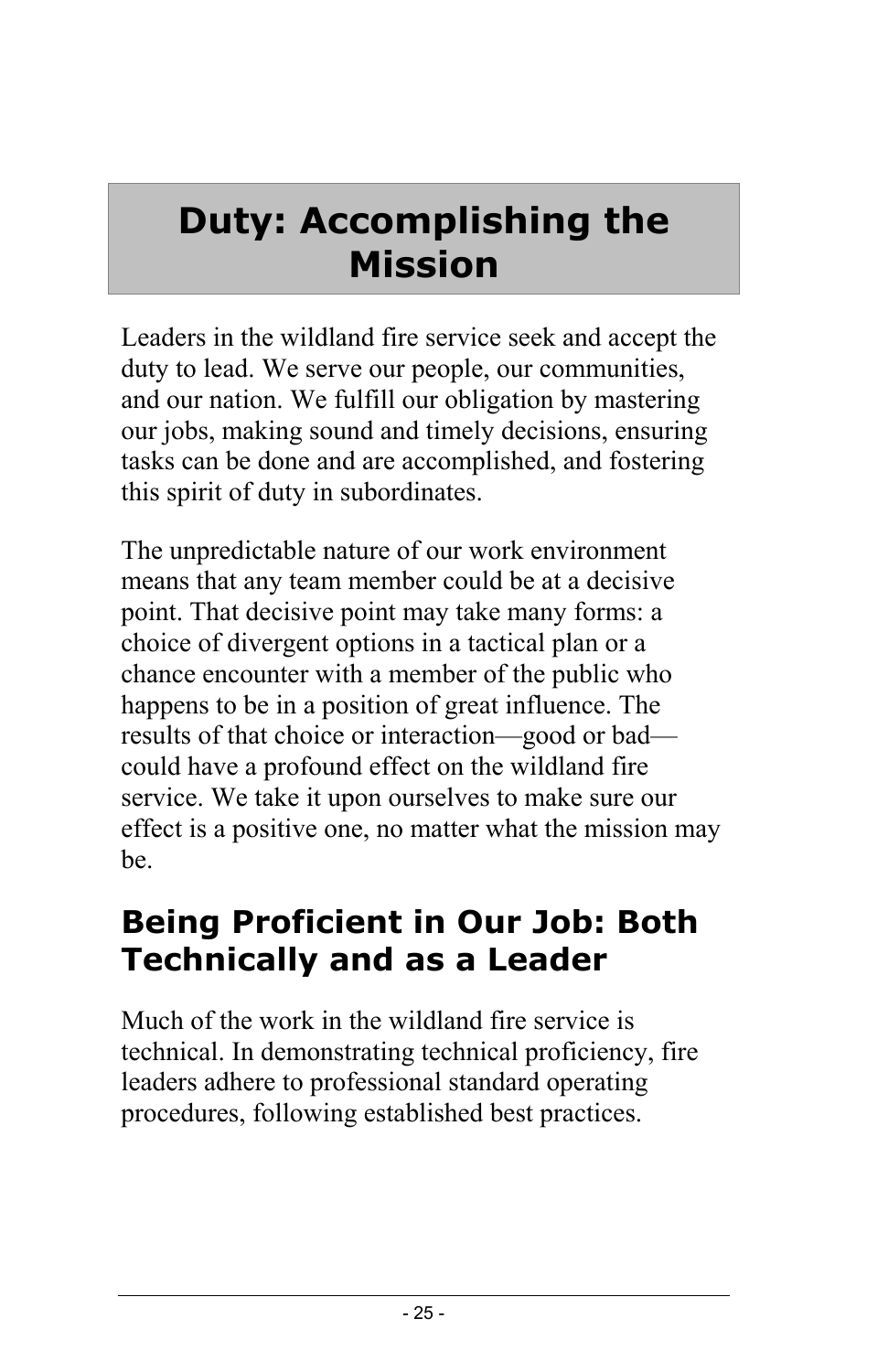Competent leaders develop plans to accomplish given objectives and communicate plans throughout the chain of command. Leaders exercise good judgment to ensure that the plan matches the objectives, employing people, equipment, and time wisely.

### *A Bias for Action*

Leaders in the wildland fire service are not only empowered but also duty-bound to act on a situation that is within our power to affect, even without direction from above.

This empowerment is not intended to encourage freelancing. In a high-risk environment, freelancing is a dangerous and unpredictable element, causing more harm than good. Ultimately, leaders are always accountable for their actions.

A bias for action acknowledges wildfire as an environment where events do not always go according to plan. At times during an incident, one person may be the only one in a position to see what needs to be done and to make it happen. Time may not permit informing the chain of command before an opportunity is lost.

In these time-critical situations, fire leaders use judgment, act within the intent of their leaders, work in unison with others, develop and communicate a plan, and then inform leaders of actions as soon as safely possible.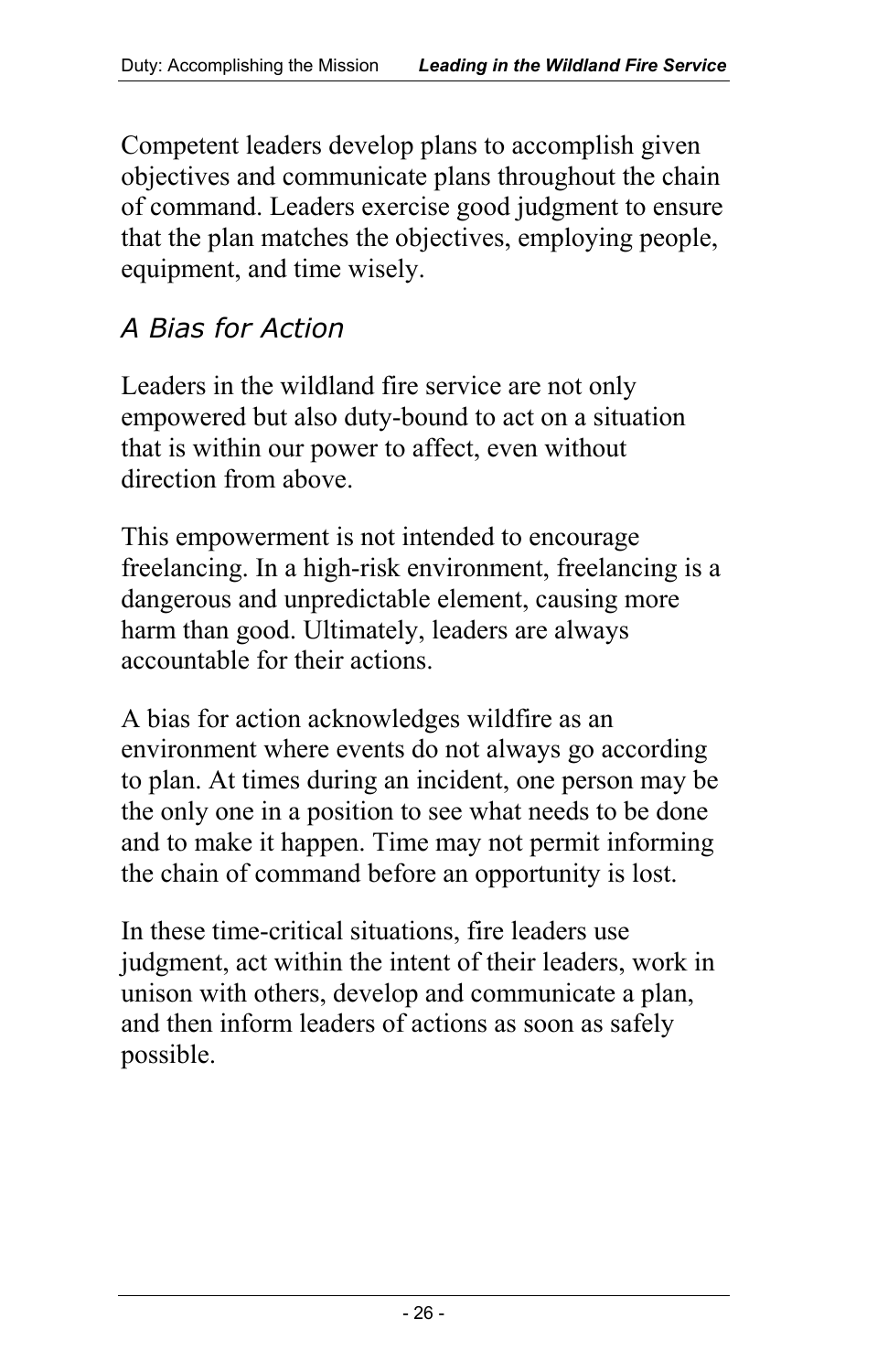On a chaotic and rapidly developing wildfire, one person taking the initiative can make all the difference in seizing and taking advantage of an opportunity. Being hesitant, risk-averse, or indecisive can expose firefighters to greater long-term risks and translate into a waste of time, opportunity, energy, and money.

#### **Bias for Action**

 *During the summer of 1985, drought conditions prevailed across the West, setting the stage for a difficult fire season. By the end of July, firefighters had their hands full with many large fires in several geographic areas.* 

 *fires in the Salmon River breaks country of central Idaho came low fuel moisture, gusty winds, low relative humidity, and high Initially contained at the beginning of August, one of these large back to life after strong winds fanned smoldering fuels. On an afternoon in late August, many factors were coming together to create strong potential for extreme fire behavior: rugged terrain, temperatures.* 

*After working with their crews on the fire for two days, three hotshot crew leaders watched warily as these adverse conditions unfolded. They developed a series of trigger points and plans to make sure they were several steps ahead of any impending disaster.* 

 *Division Supervisor, making sure the Incident Management Team They first relayed their concerns to the Branch Director and the (IMT) was aware of conditions on the ground.* 

 *All three leaders made a pact to communicate frequently, keeping one another apprised of changes in the fire and making sure everyone on their crews had a high degree of situation awareness.* 

*Two of the three leaders agreed that they would keep their crews together. They determined that the safety zones that dozers had cut along the line were likely inadequate and that the "real" safety zone was a clear-cut area above them.*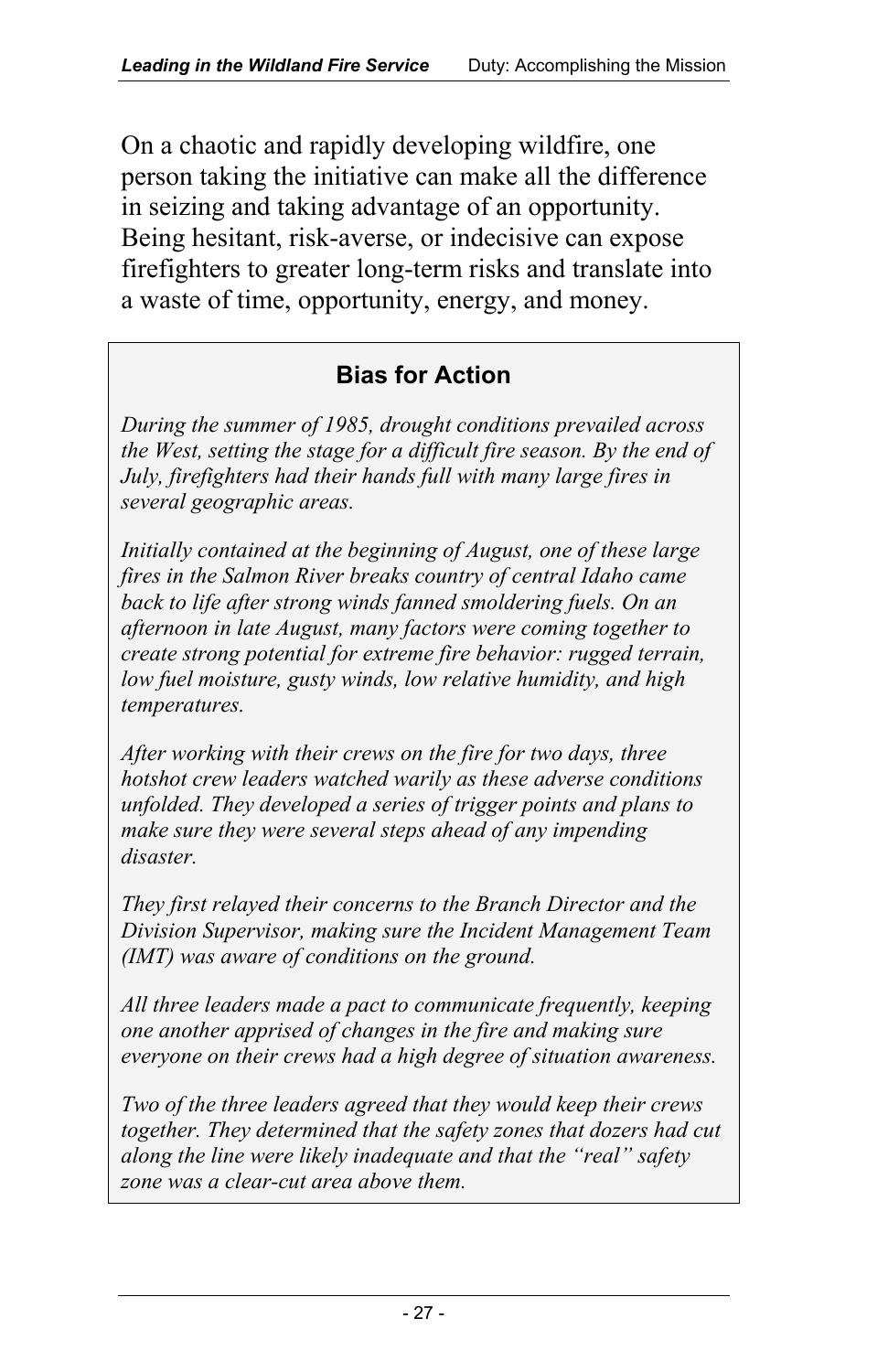*They tied a trigger point to the relative humidity: if it dropped below 20 percent, they would get completely out of the timber and into the clear-cut area. On the two previous days, they had observed the fire activity increase rapidly when the relative humidity dropped below 20 percent.* 

 *humidity dropped to 16 percent. The leaders kept a close watch on smoke columns from two separate drainages. They observed a spot fire that quickly created a third column. Before long, the original two columns drew in the third to become a wall of fire—200-foot flames, resembling a gaseous rolling ball. Along with the intense fire behavior, the wind shifted and increased in speed to 45 miles per hour. The relative* 

 *there, it's not going to be enough." The third leader made a quick The two leaders hurried their crews into the clear-cut area. They radioed a warning to the third leader, "Whatever you've got over decision to go downhill and successfully moved his crew below the fire.* 

*As the fire blew by the crews in the clear-cut area, it picked up sizeable debris and embers, scattering them high in the air. The Air Attack Supervisor, flying in a helicopter overhead, commented that he could not believe that the wind could move that kind of material that fast.* 

 *and contingency planning, no one in any of the three crews sustained any injuries during the blow-up. Further, no crew Because of the leader's keen attention to the changing elements members had to deploy a fire shelter because all were either below the fire or well within a clear-cut area.* 

*The leaders' bias for action ensured the safety of their people and serves as an example of how taking the initiative can avert potential tragedy, even in the most dangerous situations.*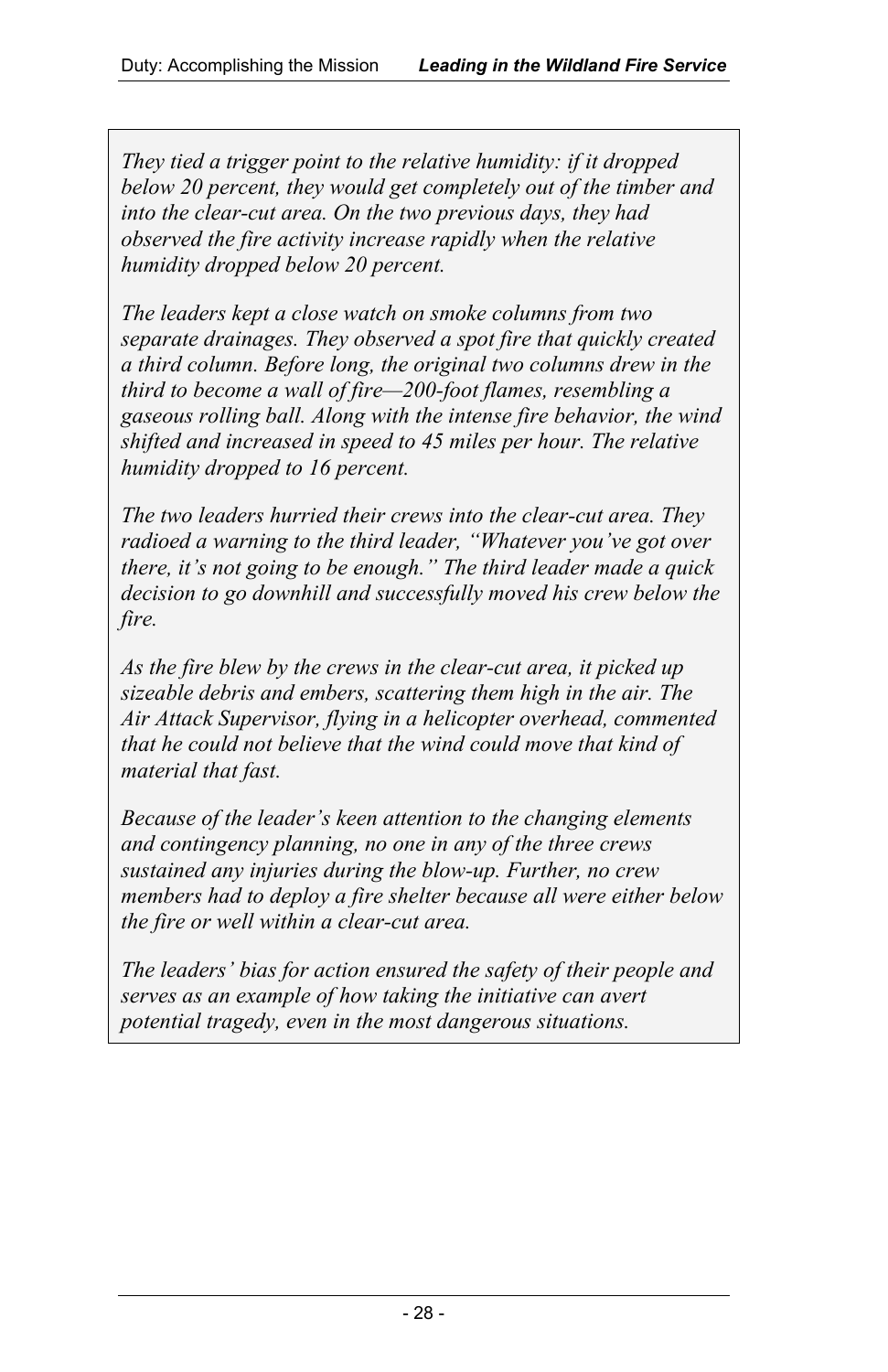#### *Operational Tempo*

Operational tempo is the speed and intensity of our actions relative to the speed and intensity of unfolding events in the operational environment. Within this context, fire leaders plan, prepare, and execute operations proactively, rather than continuously being forced to react to the environment.

Successfully maintaining operational tempo is not solely about speeding up to match or exceed the pace of the environment. It is also about knowing when operations should slow down and why.

Fire leaders balance activities such as planning, preparation, and action. Too much time spent planning increases the potential for missing opportunities. Too little time spent planning increases the potential for error. A judicious assessment encompasses the capabilities and endurance of resources. When employing people, leaders weigh expected gain against potential risks.

Using too few resources keeps teams from building the momentum needed to gain the advantage. Using too many resources can lead to confusion. Tasking resources beyond their capabilities leaves the team exhausted and unable to respond to an unexpected change in the environment.

We are most vulnerable to accidents and errors when the operational tempo is changing, especially when it changes quickly. Maintaining good situation awareness in spite of change in operational tempo represents a considerable challenge.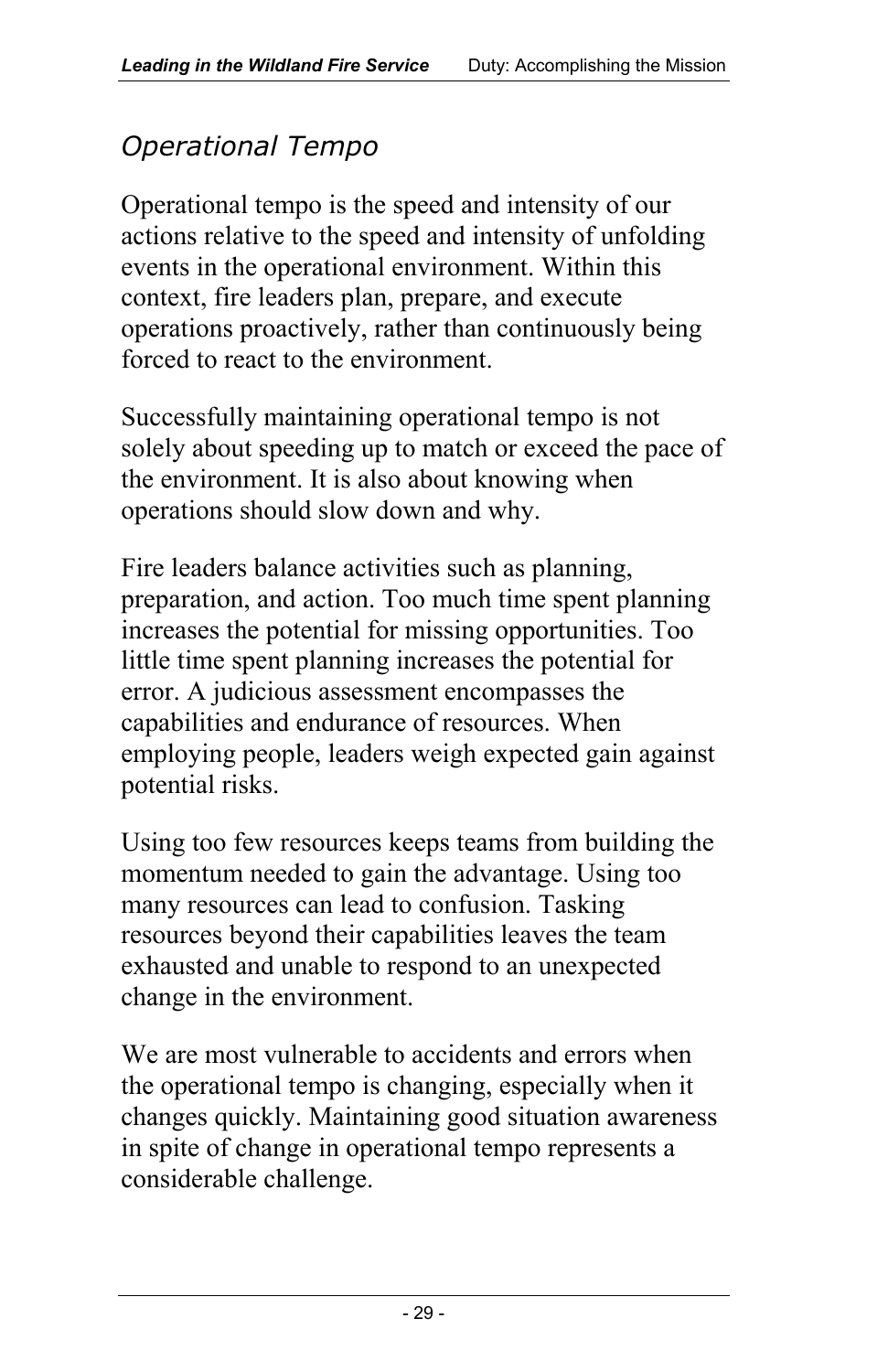The key to managing operational tempo successfully is monitoring the changing environment and capabilities of the team, and then applying good judgment to determine whether to push forward or pull back while making necessary planning and resource adjustments.

## **Making Sound and Timely Decisions**

To make sound and timely decisions, fire leaders assess the situation, seek out relevant information, weigh options, make judgments, and initiate action as required to create a positive outcome within inevitable time constraints.

The cornerstone of good decision making is good situation awareness. Leaders can increase their decision space by attaining and maintaining good situation awareness. Decision space is simply the amount of time that a decision maker has for considering options before reaching a required decision point.

Leaders can optimize their decision space by using time efficiently. Seeking advance information in new situations or utilizing standard operating procedures for routine tasks are examples of techniques that make good use of available time.

In the wildland fire environment, decisions have serious consequences and often can have life-or-death implications for others. With so much on the line, we have a responsibility to understand the decision-making process—the components, the flow, the effect of time and to develop the skills and confidence that enables us to make the best decision possible with the information and time available.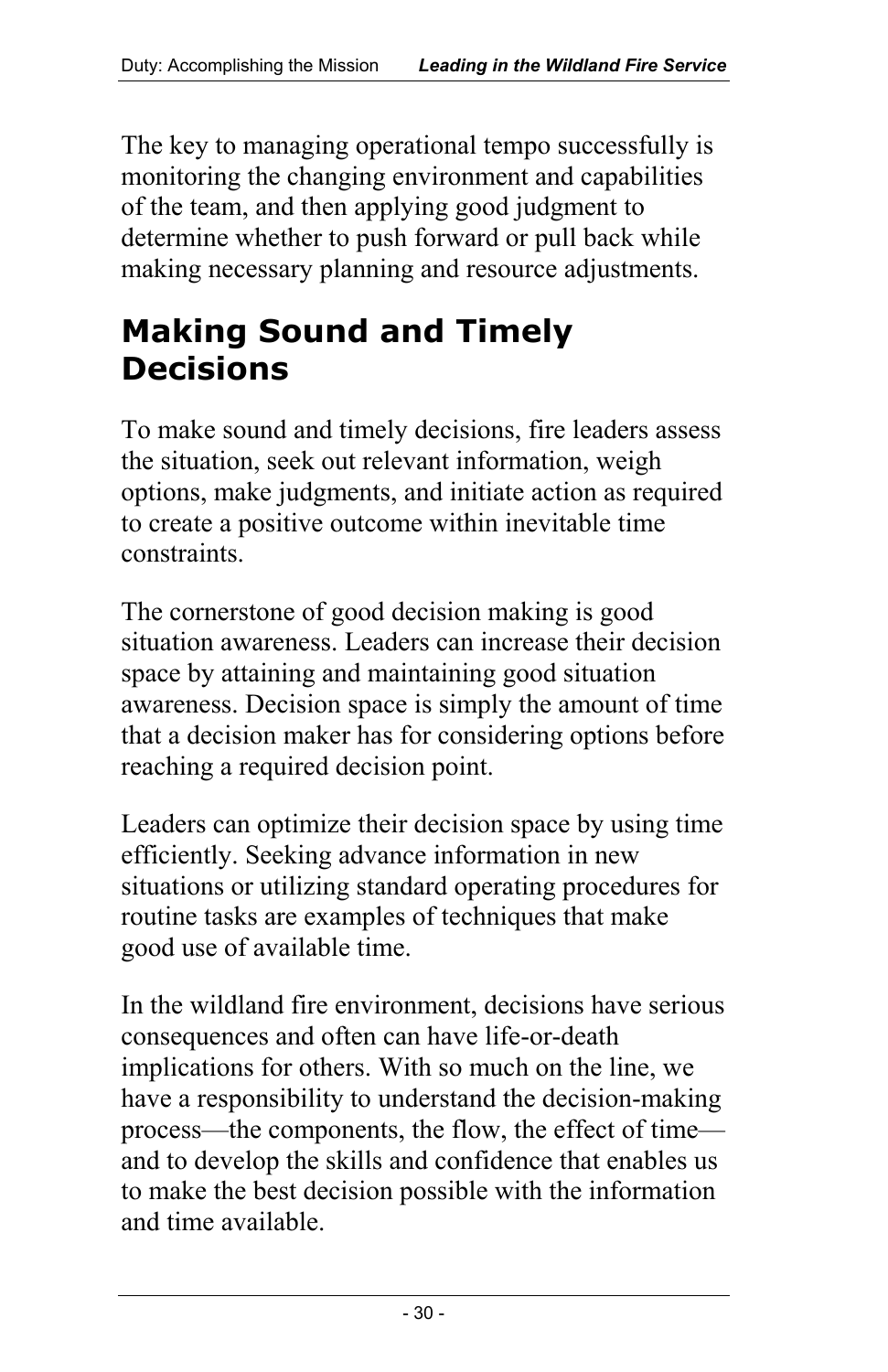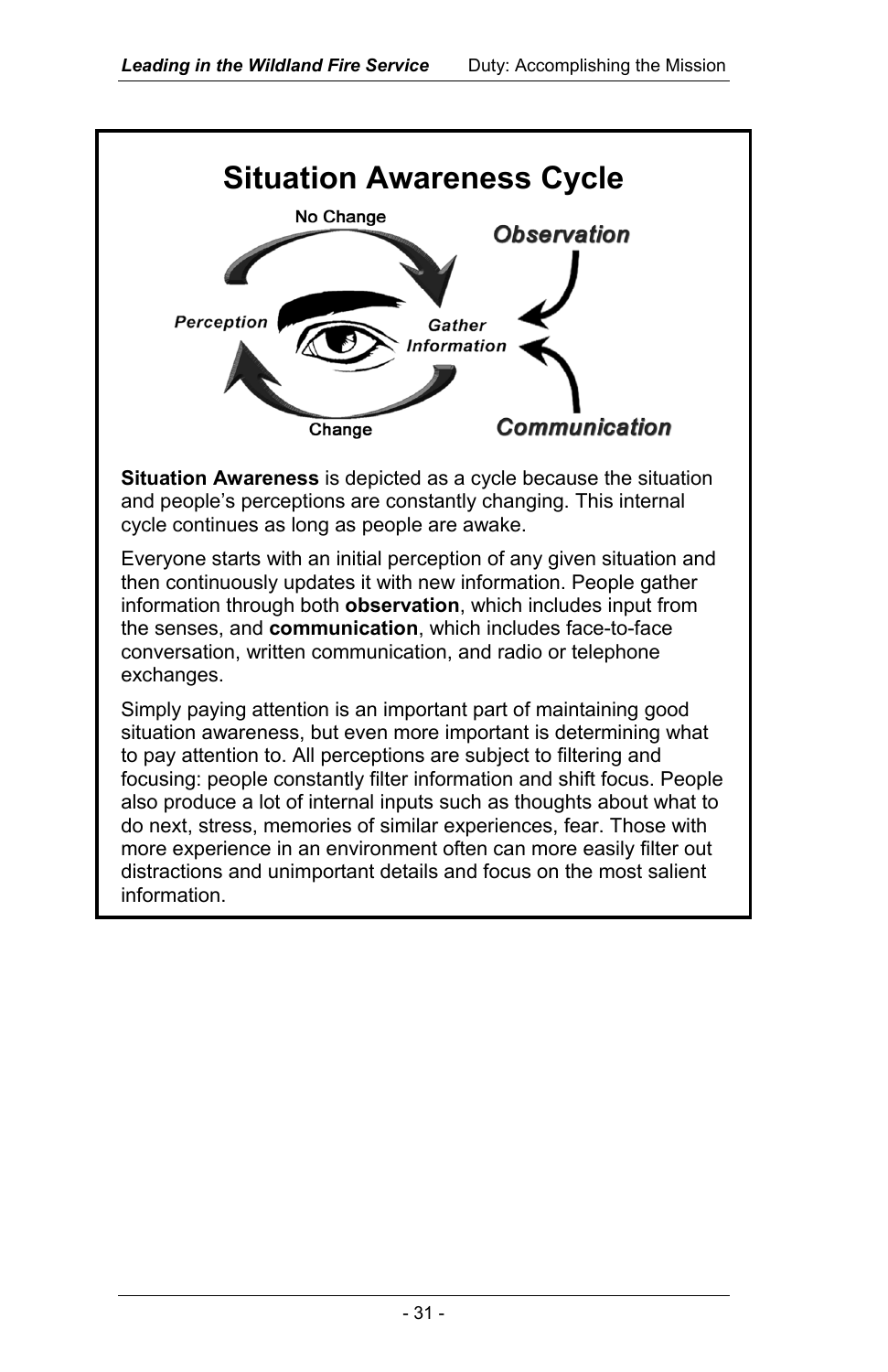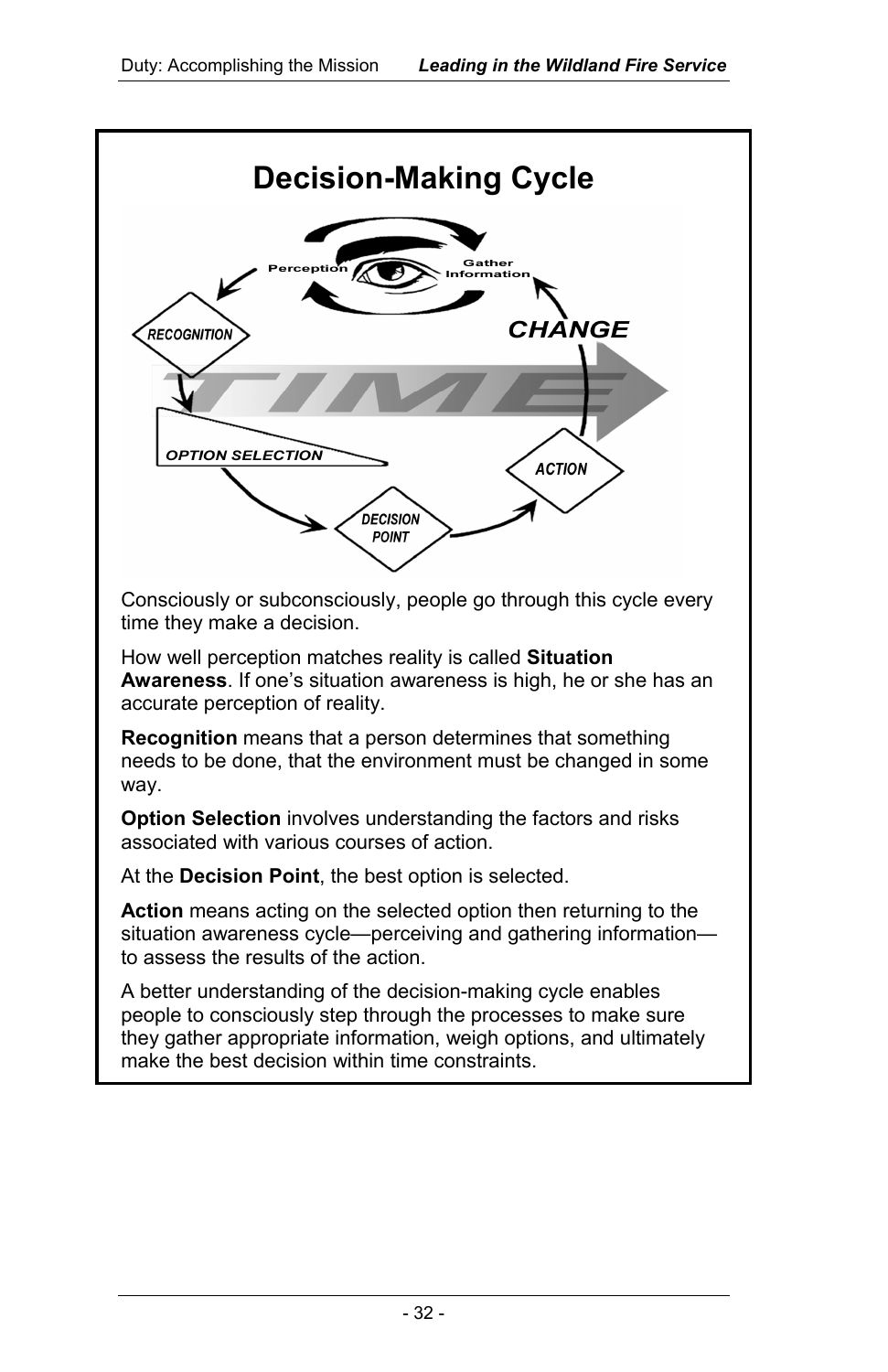## **Ensuring Tasks are Understood, Supervised, and Accomplished**

Issuing clear instructions includes a requirement for providing leader's intent. Leader's intent provides the foundation for ensuring that tasks are fully understood. To ensure that tasks are supervised and accomplished, leaders apply the concepts of situational leadership.

## *Leader's Intent*

Incidents inevitably create conditions in which it is impossible to project centralized command and control over all actions and events. In fast-moving, dynamic situations, top-level decision makers cannot always incorporate new information into a formal planning process and redirect people to action within a reasonable timeframe.

We provide leader's intent so people closest to the scene of action can adapt plans and exercise initiative to accomplish the objective when unanticipated opportunities arise or when the original plan no longer suffices.

Leader's intent is a crucial element of effective operations because it reduces internal friction and empowers subordinates—even when chaotic conditions prevent the chain of command from communicating effectively.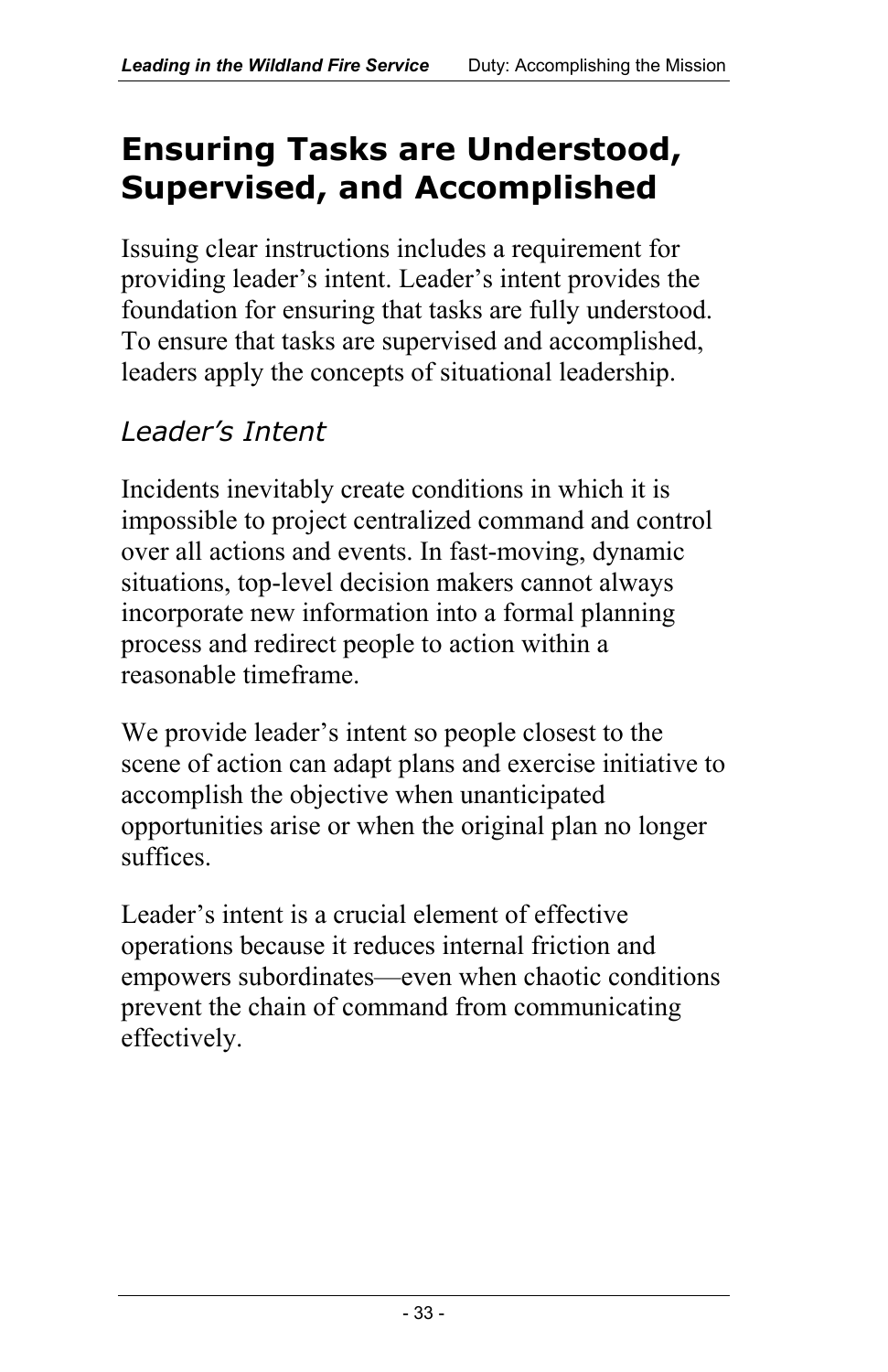Leader's intent is a clear, concise statement about what our people must do to succeed in their assignments. It delineates three essential components:

- Task—what is the objective or goal of the assignment.
- Purpose—why the assignment needs to be done.
- End state—how the situation should look when the assignment is successfully completed.

At the incident level, the end state places the values at risk within the context of the standing incident priorities: (1) life, (2) property, (3) natural resources, and (4) management goals and concerns for the area affected.

Within the framework of the defined end state, leaders can develop plans that include incident objectives, priorities, strategies, trigger points, and contingency plans.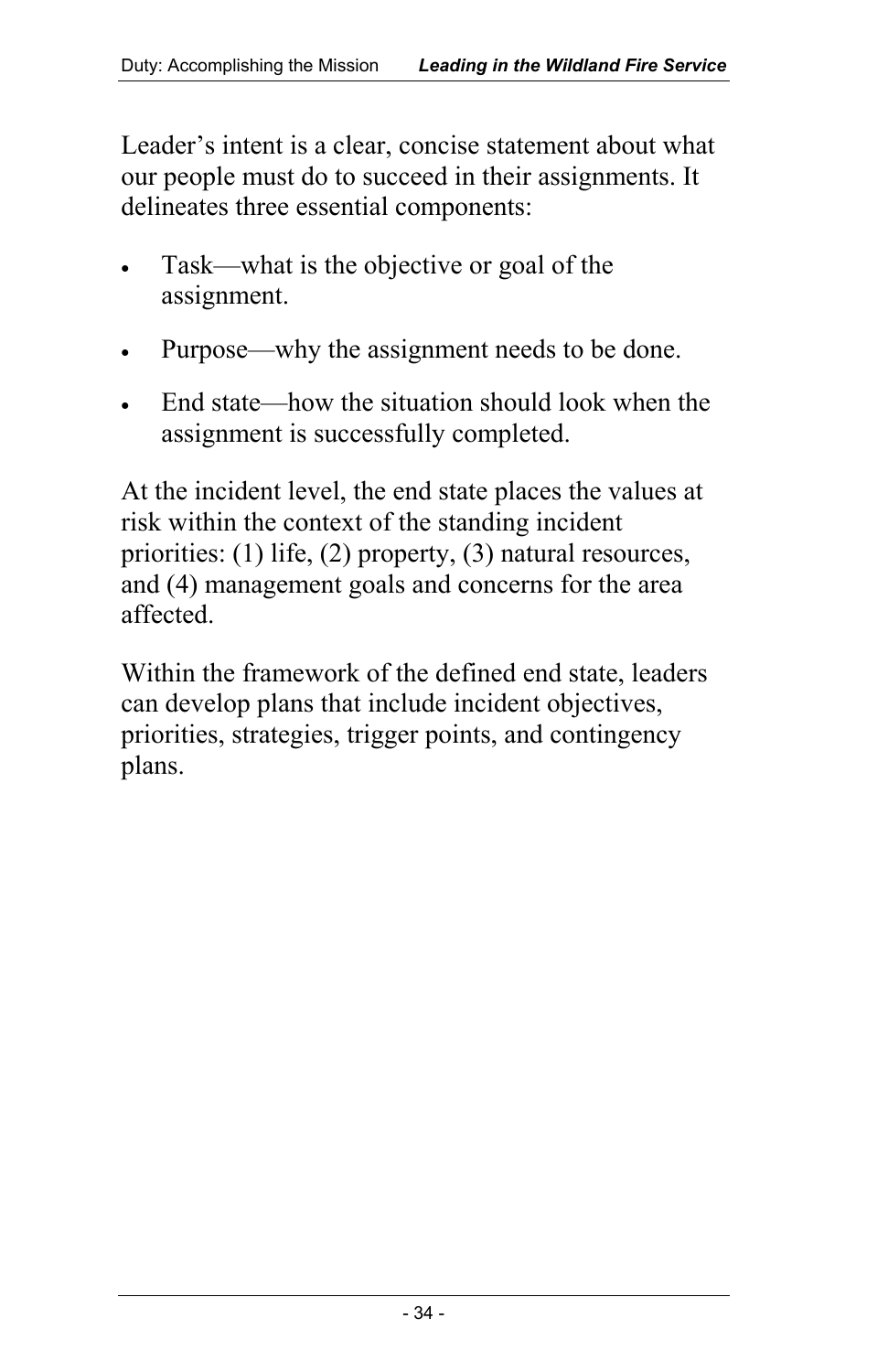

Turning intent into meaningful action is both a linear and a circular process.

Initiating the linear process, the leader establishes an end state and sets objectives to accomplish it. Team members develop a strategy and make sure that the objectives can be accomplished given the available time and resources. Operational leaders then select the appropriate tactics and implement the action needed. The process is sequential, with each step requiring the completion of the previous step.

The process becomes circular when leaders evaluate the results of the action and modify the plan at each level according to changes in the environment or the team.

## *Refining Leader's Intent throughout the Chain of Command*

Each leader goes through the process of understanding and refining the intent from above and expressing their intent to their people.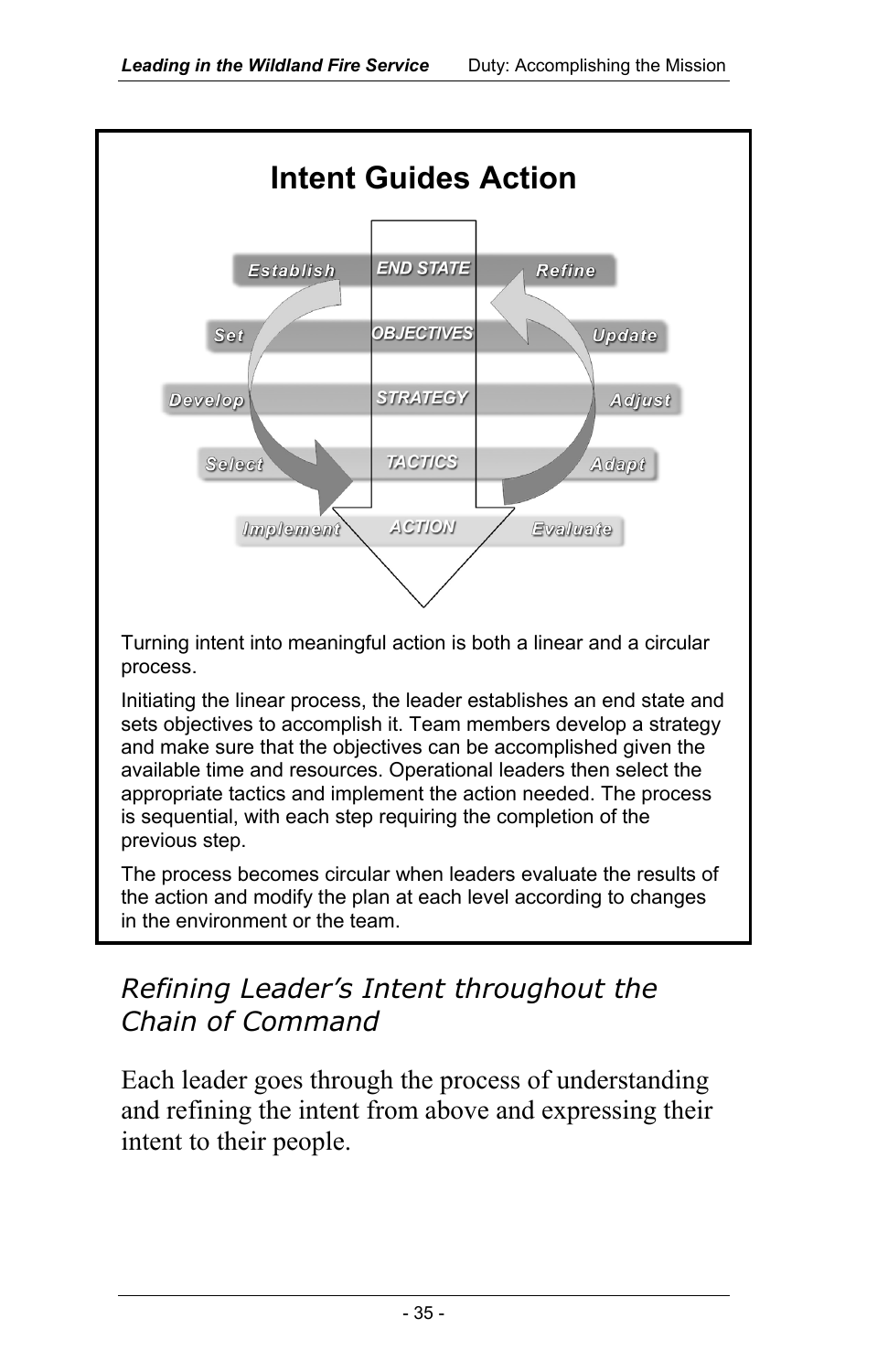At the division or unit level, the leader focuses on the incident objectives affecting their assignment, rather than overall management goals; but they use the same process to define task, purpose, and end state. At the crew level, the leader zeros in on the tactical objectives to develop intent.

Leaders narrow their focus at each level, identifying the objectives that apply to each level. We make sure that each person understands the end state and the purpose behind the task.

#### **Leader's Intent**

 *interface fires that came to be known as the California Firestorm, a firing group had been assigned a straightforward task: light a backfire on the west side of a frontage road to head off the main Santa Ana winds from the east created the right conditions for a In October 2003, in the midst of the widespread wildland-urban fire and keep it from crossing a major interstate highway. The successful burn.* 

 *were in position. Helicopters were in orbit to support the The firing group and the holding crews—roughly 80 firefighters operation. Television crews and reporters were on hand, poised to shoot action footage for the evening news. The stage was set for a grand show. Everyone was leaning forward waiting for the first drop from the drip torch.* 

*As part of his final check, the crew leader in charge of the operation looked down, around, and up—and saw something that stopped him cold.* 

*High above the approaching fire, the upper transport winds had shifted direction back to the prevailing west-southwest. The surface winds still blew from the east, but conditions were changing in the sky. Smoke from the fire was sheering off at 200 feet and blowing east.*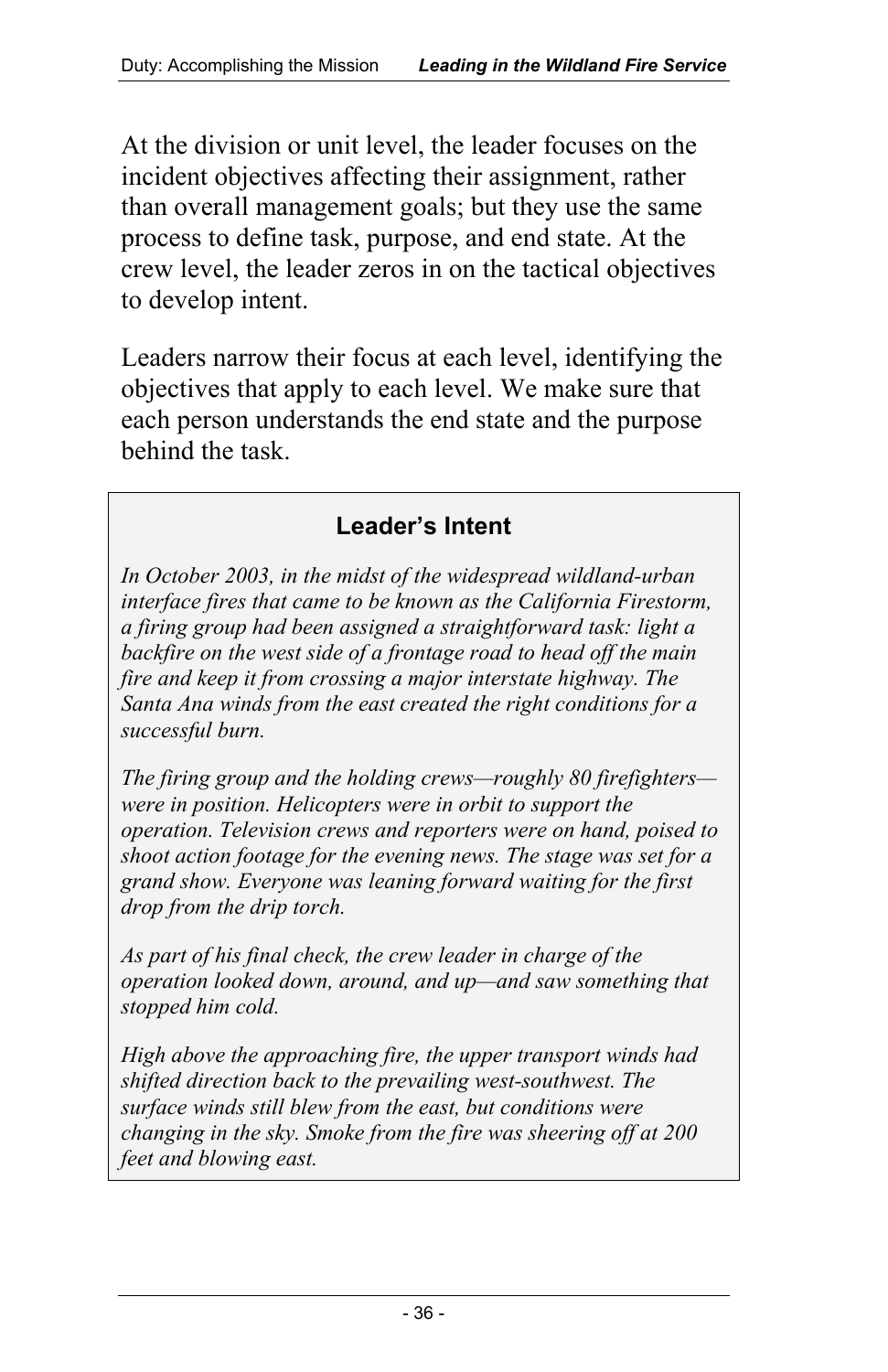*and burning debris that would ride on a transport wind and spot The experienced crew leader quickly calculated that a backfire would likely feed into the main fire, generating increased embers on the other side of the interstate.* 

*As dozens of people waited, the leader consciously took a tactical* 

 *original order because the plan was increasingly unlikely to pause. He first tried to contact the Firing Group Supervisor, but communications were down. He then collaborated with the Division Supervisor. Together they agreed to disregard the achieve the Incident Commander's intent—preventing the fire from crossing the interstate highway. They instead created a plan to have the firefighters defend the frontage road from the approaching fire.* 

 *They also decided on a contingency plan: Setting a trigger point, from the east, they would go ahead with the original plan to start they concurred that if the transport winds again switched direction the backfire.* 

*Their alternate plan to defend the frontage road worked, meeting the leader's intent behind their task. The fire did not cross the interstate highway at that location on that day.* 

## *Command and Control*

We apply the principles of command and control to effectively reach the leader's end state while making sure actions remain proactive and reducing risk.

Fire leaders employ command by putting plans in place, communicating leader's intent, making decisions, and directing people to action. Fire leaders maintain control by soliciting feedback regarding the status of the unfolding situation and the results of action.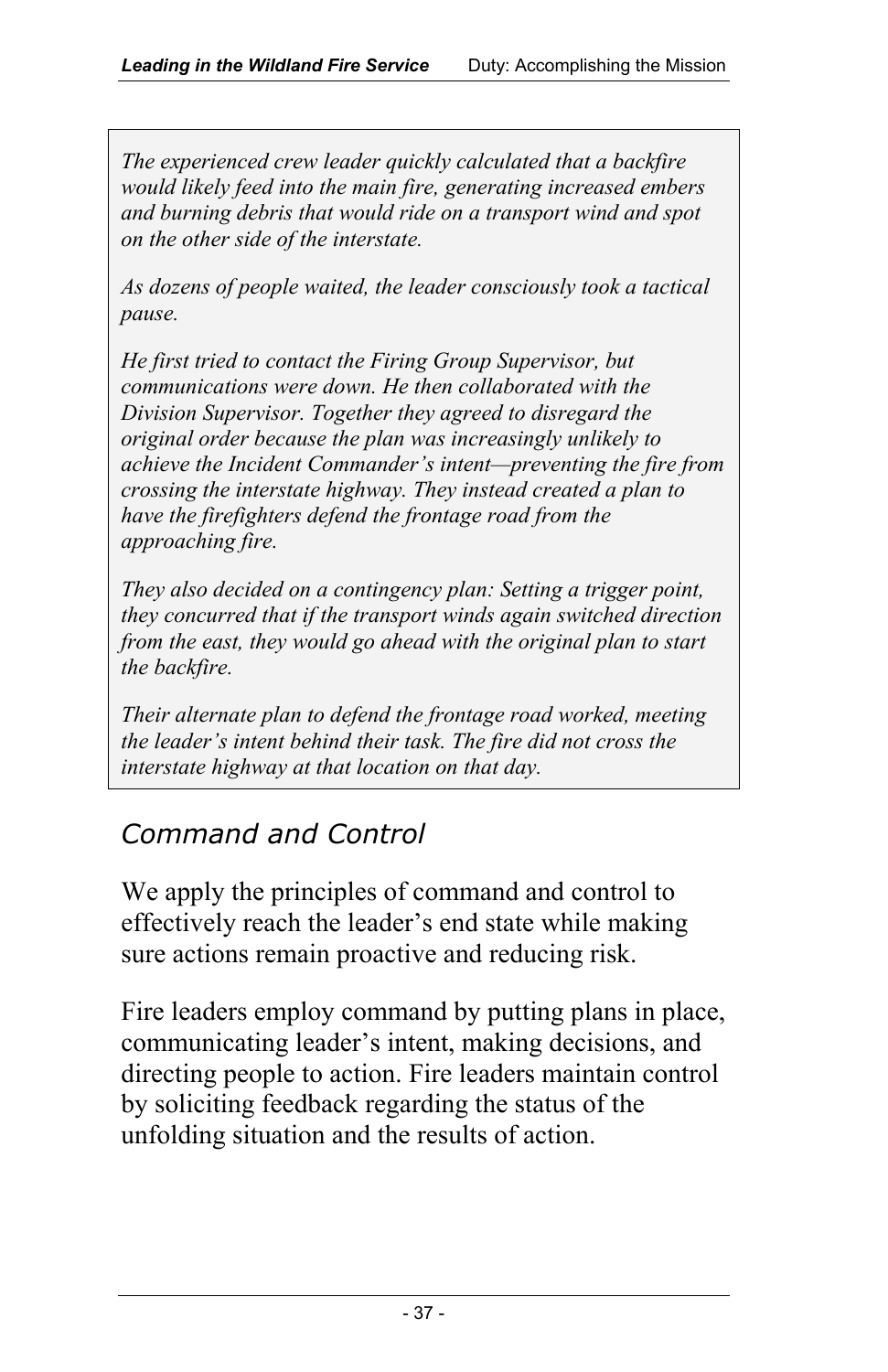Control flows upward: from crew members via crew leaders, division supervisors, and unit leaders ultimately to the Incident Commander through his or her staff. Control enables leaders to modify command decisions and direction as the evolving situation requires.

In exercising command and control, fire leaders provide intent and direction and then gather feedback from subordinates. Leaders give subordinates flexibility to take appropriate action but also expect them to communicate status as quickly as the situation allows.

## *Situational Leadership*

Leaders use a variety of power sources and leadership styles to influence others. Being able to select the most effective leadership tools in a given situation is an application of situational leadership.

Power can be defined as a person's ability to influence the actions of others. How leaders use power shapes others' perception of their ability to lead. A leader's ability to read a situation and apply the appropriate source of power enhances their ability to lead.

The more visible power is, the less it works. The less explicitly leaders rely on power to accomplish tasks, the greater their power actually is.

Those who rely on position, reward, or discipline power have less real influence on others. On the other hand, those who are able to rely on expert power and respect power—less overt forms of power—often influence in ways that have more far-reaching and deep effects.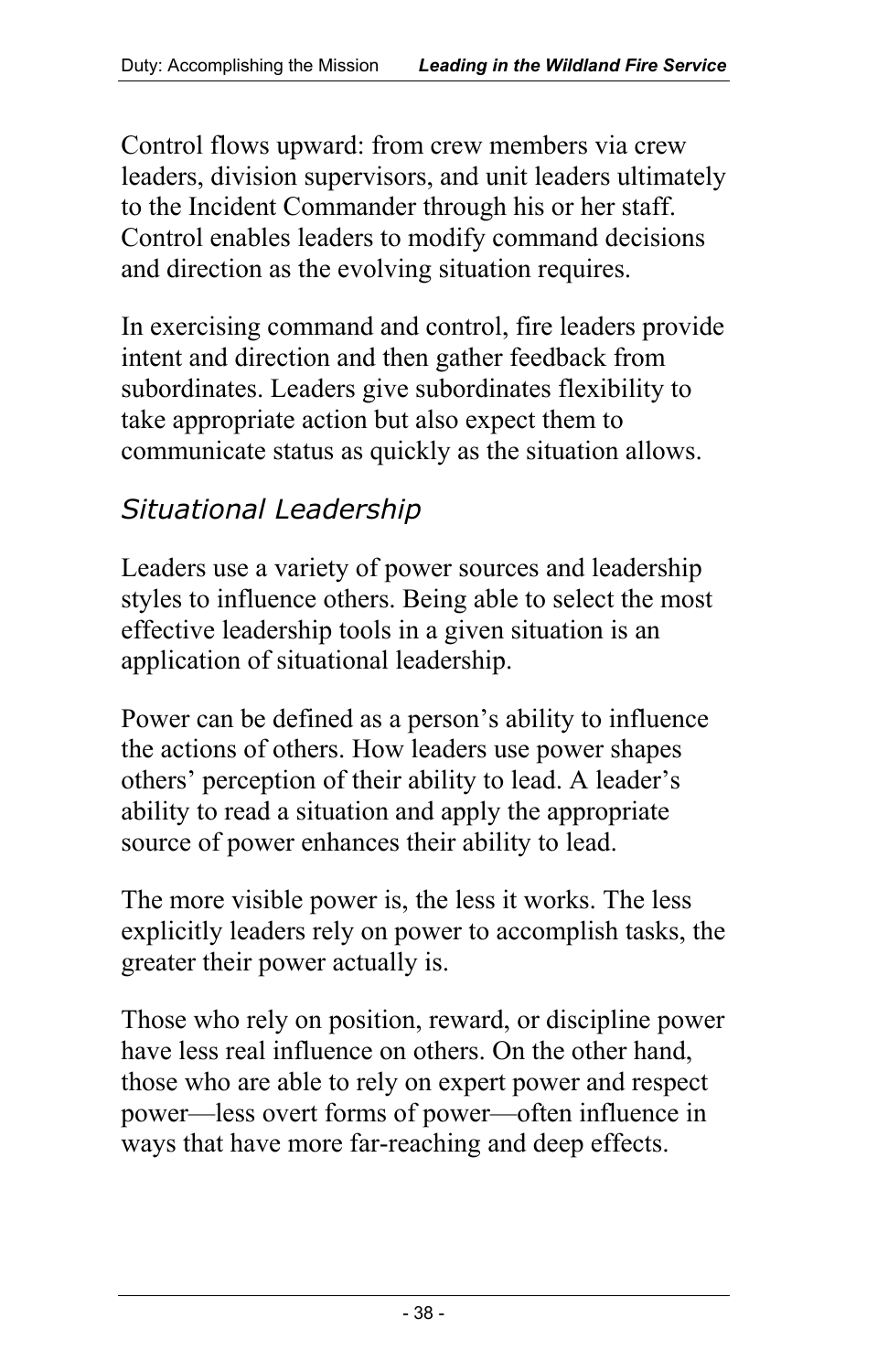To gain power, the most effective leaders give it away. By giving away some power to team members, leaders actually increase their influence and strengthen their ability to lead.

Leaders also use different leadership styles as appropriate for the level of experience of the people involved and the situation.

With inexperienced people or time-critical situations, leaders use a directing style, explicitly telling people what needs to be done. As team members gain experience, leaders increasingly seek team members' participation in discussions and decision making, working together to devise plans and actions.

Leaders keep sight of the long-term goal of being able to delegate most tasks and responsibilities to experienced and capable team members, setting the conditions that enable them to grow as leaders.

At every step of the way, leaders judiciously employ the amount of supervision required. They provide adequate feedback to make sure people can successfully accomplish the mission yet avoid micro-managing competent team members.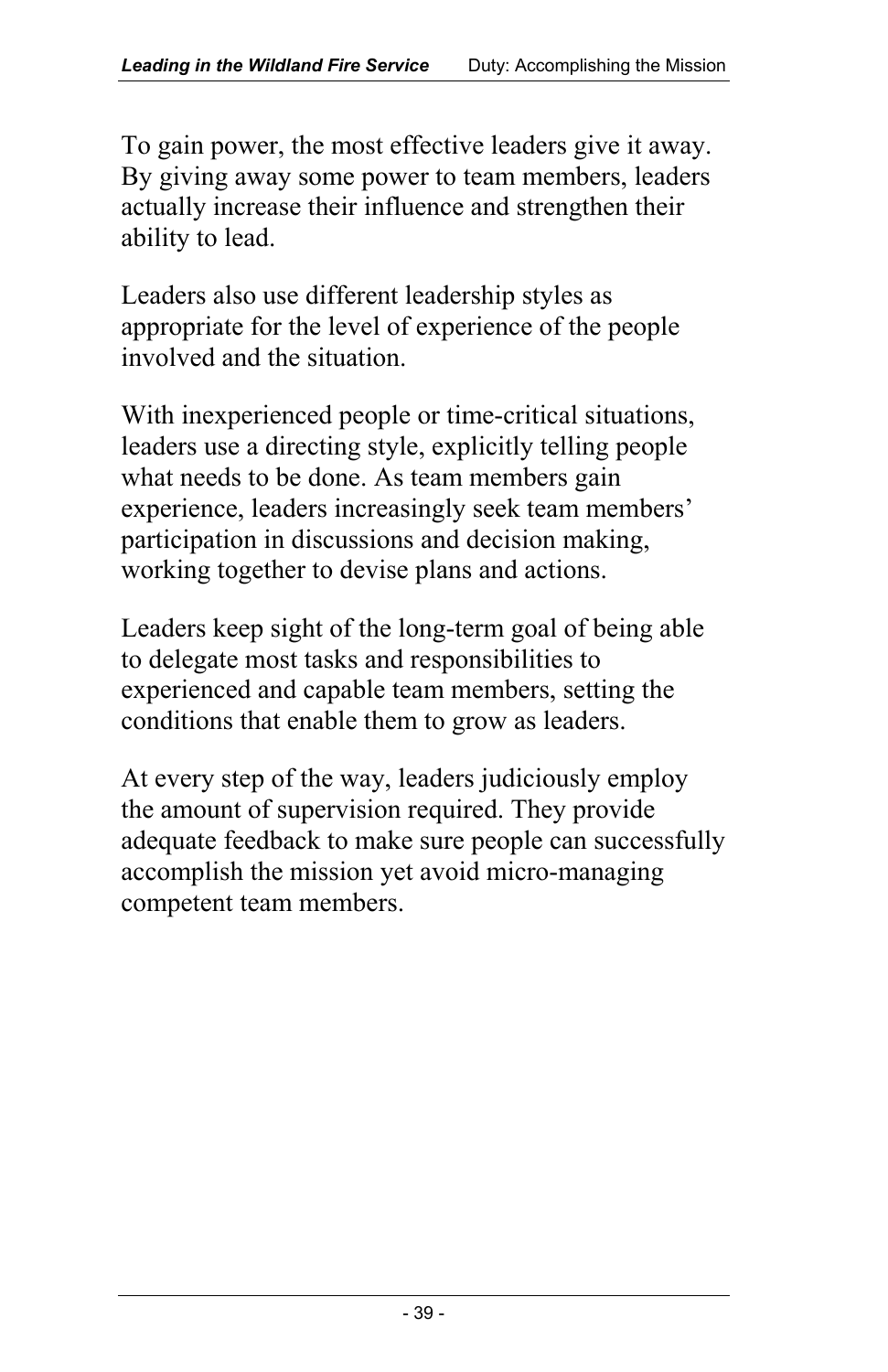## **Developing Our People for the Future**

Fire leaders are committed to building a high level of competence in team members. Their satisfaction depends on it as does the future of the organization. Some of today's team members are the leaders of tomorrow; it is the leader's responsibility to mentor and help them cultivate the right tools and skills that they will need to face the challenges of the future.

## *Setting and Achieving Standards*

Leaders set standards as a means of clearly stating the leader's expectations as well as those of the organization. Standards define acceptable performance, and holding people accountable is contingent on clearly defined standards.

Fire leaders step up to the responsibility of establishing reasonable standards, training to those standards, and providing the resources necessary to achieve the standard. With standards in place, leaders help people develop technical and personal competency, enabling them to grow as individuals.

## *Mentoring*

Leaders also help their people grow by mentoring and sharing experiences. Mentoring them begins their journey from followership to leadership.

Fire leaders coach and then step back to allow people to take on new responsibilities. Providing the opportunity to test new waters and try new behaviors is important in developing people for the future.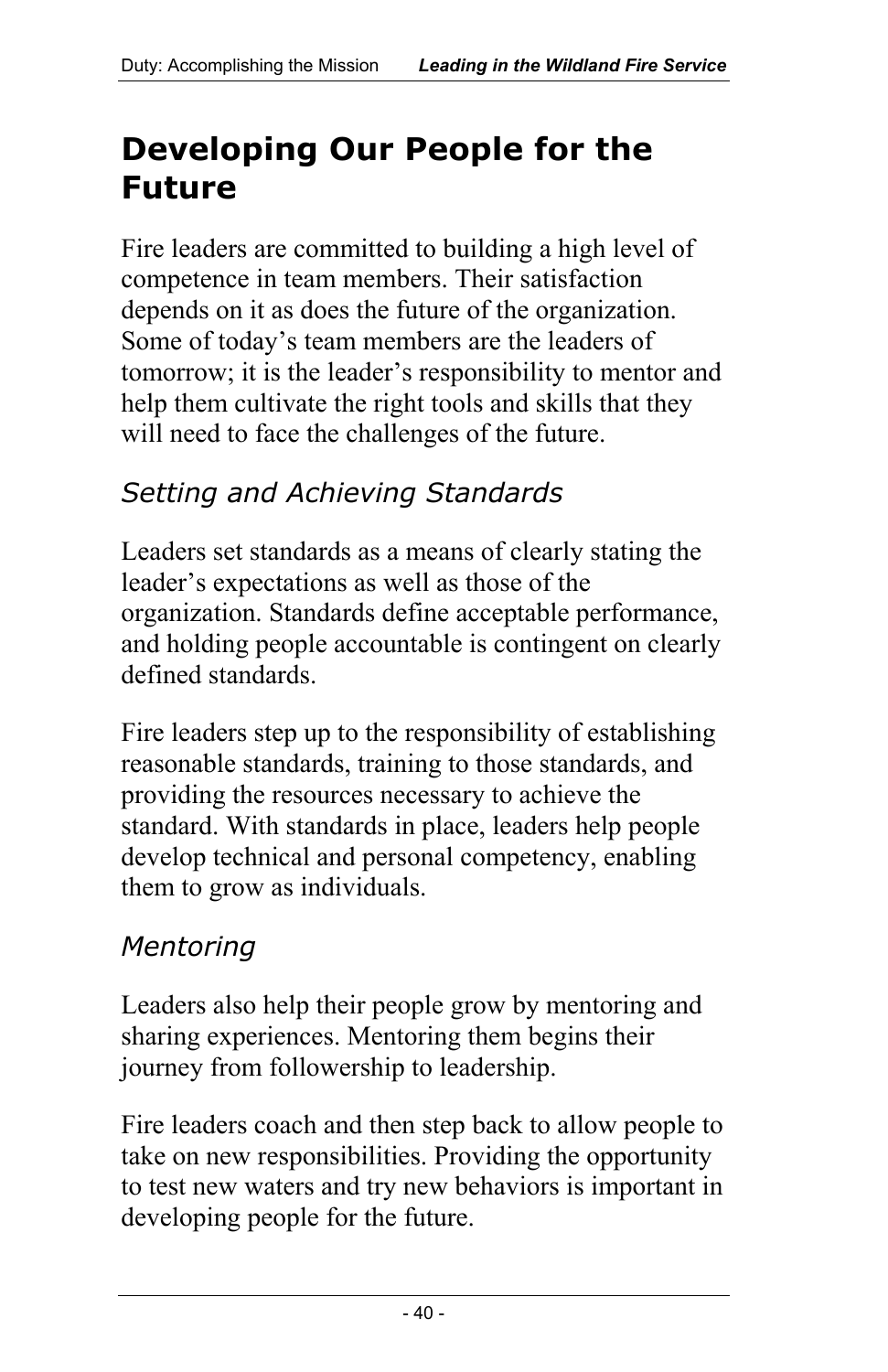We consider the individual skill levels and developmental needs when delegating tasks, making sure people have appropriate challenges that press them to grow and expand their skills.

#### **Mentoring**

 *and inspired countless firefighters, many of whom name him as the one person who had the biggest impact on their lives and careers. In a February 2003 interview, the day before he succumbed to a During the five decades of his career as a firefighter, Paul Gleason worked tirelessly in many roles, ranging from hotshot crew member to specialist in the science of fire behavior. He influenced* 

*battle with cancer, Gleason talked about leadership.* 

*Gleason believed that effective leaders must have the ability to instill confidence; their followers must know with certainty that the leader regards their safety as a first priority. A good leader inspires their people to have a sense of confidence in themselves and their abilities. His depiction of effective leaders describes the essence of mentoring.* 

 *Gleason went on to say, "If you choose to lead others, you will was able to help make that happen." have a legacy. But that legacy will be determined by those that follow you. I suppose I would want my legacy to be that firefighters begin to realize the importance of being a student of fire and that I* 

 *Gleason walked the talk. His life epitomizes a leader who made a difference in developing people for the future.* 

*His accomplishments have had enormous effect on the wildland fire service. He developed the LCES system, distilling the operational components of the Standard Firefighting Orders into the now familiar Lookouts, Communications, Escape Routes, and Safety Zones.*<br>He helped translate complex research on the characteristics of

*extreme fire behavior into usable training for field practitioners.*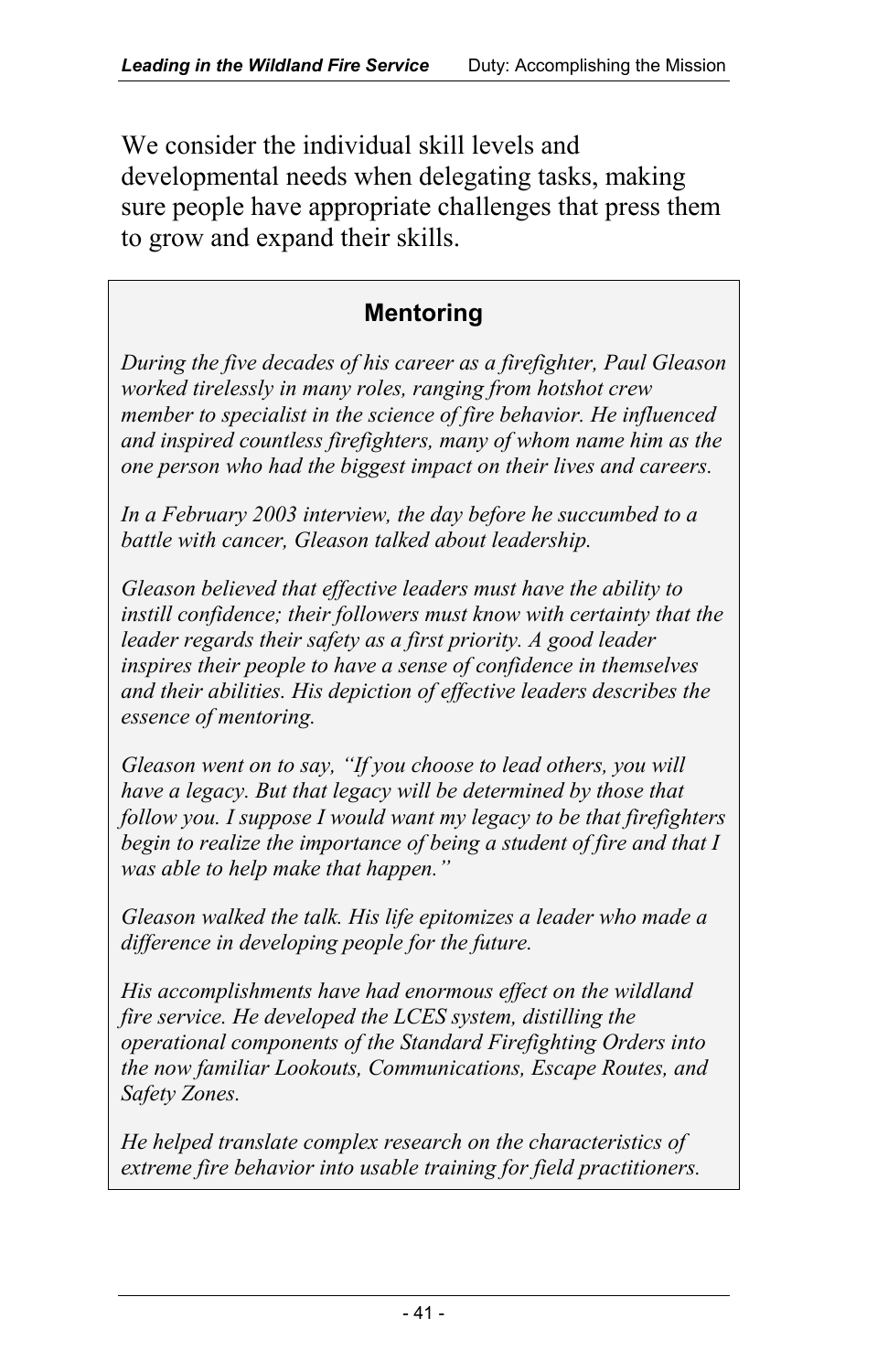*He reached out to academia to help the wildland fire service better understand how people make decisions in complex high-risk environments.* 

 *And most telling, many young firefighters who came to work for Gleason during his 15 years as a Hotshot Crew Superintendent chose to stay in the wildland fire service, going on to become leaders in various fire organizations, a ripple effect with profound influence on the future of the wildland fire service.* 

## *Developing a Learning Organization*

Leaders evaluate performance at all levels to understand the causal factors of successes and failures. All those involved learn incrementally, applying today's lessons to the next assignment. This focus on continuous improvement brings with it a responsibility to share lessons learned throughout the organization

In a learning organization, leaders treat honest mistakes as opportunities to do better next time. Understanding that failure is a part of learning, they establish command climates in which young leaders are motivated by desire to succeed rather than fear of failure.

## *After Action Reviews (AARs)*

Fire leaders walk the talk of the learning organization by scheduling routine debriefings to evaluate performance and apply the lessons learned. AARs maximize learning from every operation, training event, or task; they represent a powerful tool for team and organizational learning.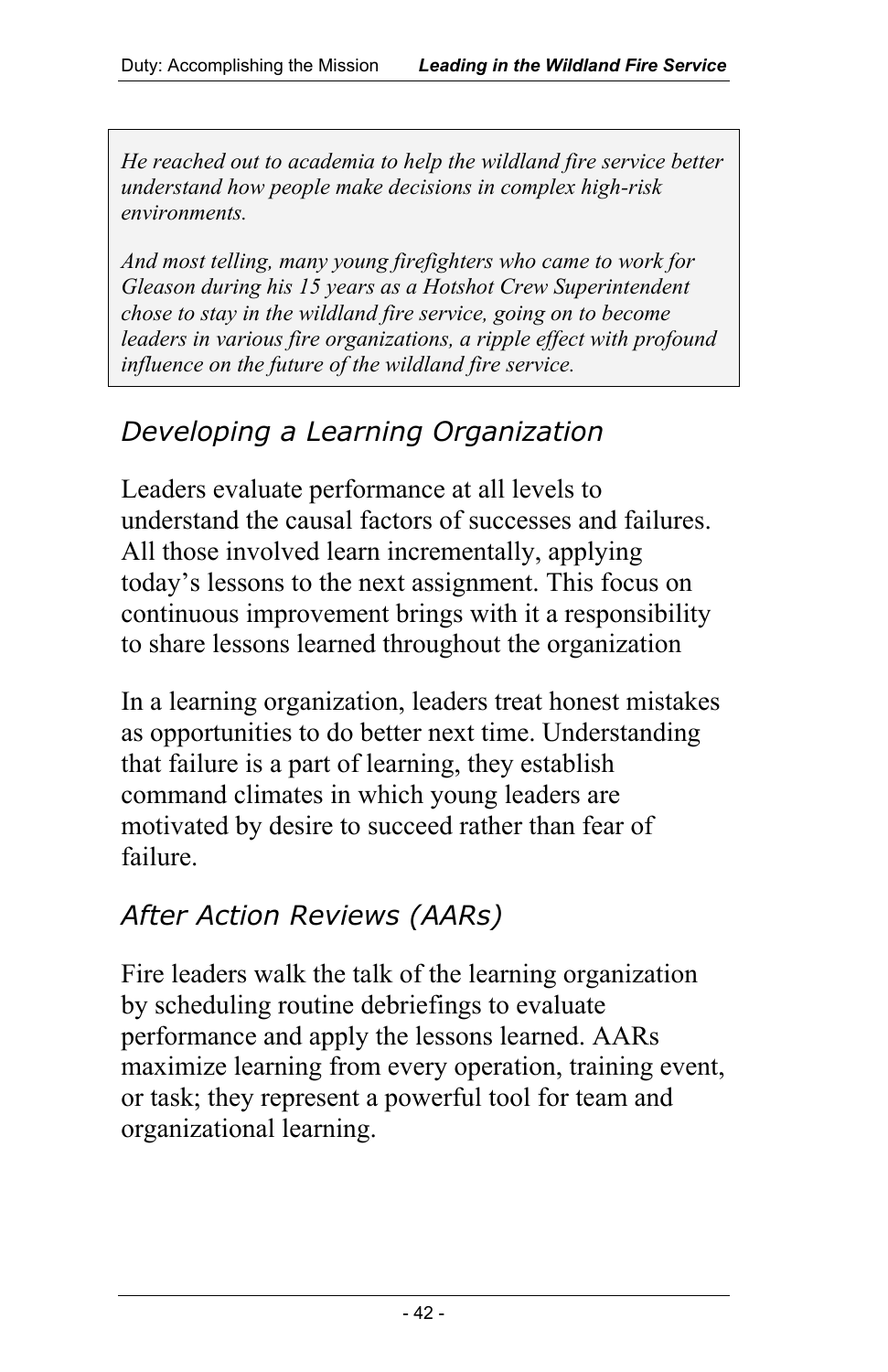AARs allow people to share honest opinions and learn from each other. Fire leaders make sure that debriefings focus on *what* instead of *who;* we use them to improve weaknesses and to sustain strengths.

#### **After Action Review (AAR)**

*A division consisting of five handcrews had been assigned to a fire in a wilderness area. The firefighters on the division had to hike for two hours, through rough terrain, to get to the fire. There they began working on their assignment: construct indirect handline, fire it out, and hold it.* 

*Midway through the first shift, the Division Supervisor called some of the crew leaders together for an AAR to get a handle on operations so far: What is going well? What is not? What do we need to do better?* 

least two hours to transport anyone who was injured to the nearest  *road. From there it would take another 45 minutes to get someone Several leaders pointed out that no area had been cleared for a helispot even though they were authorized to use power tools and ATVs in this wilderness area. Without a helispot it would take at to a trauma center.* 

*Based on their discussion, the Division Supervisor persuaded the Incident Management Team (IMT) to authorize a helispot and directed some of the firefighters at the fire to clear an area for a helispot.* 

 *The following day, the adjacent division had a major slop-over the heat and smoke. One of them went into cardiac arrest. EMTs medevac helicopter was waiting. The chopper transported him to while going direct on the fire. Three firefighters were overcome by worked on him while he was brought to the helispot where a the hospital, and he survived.*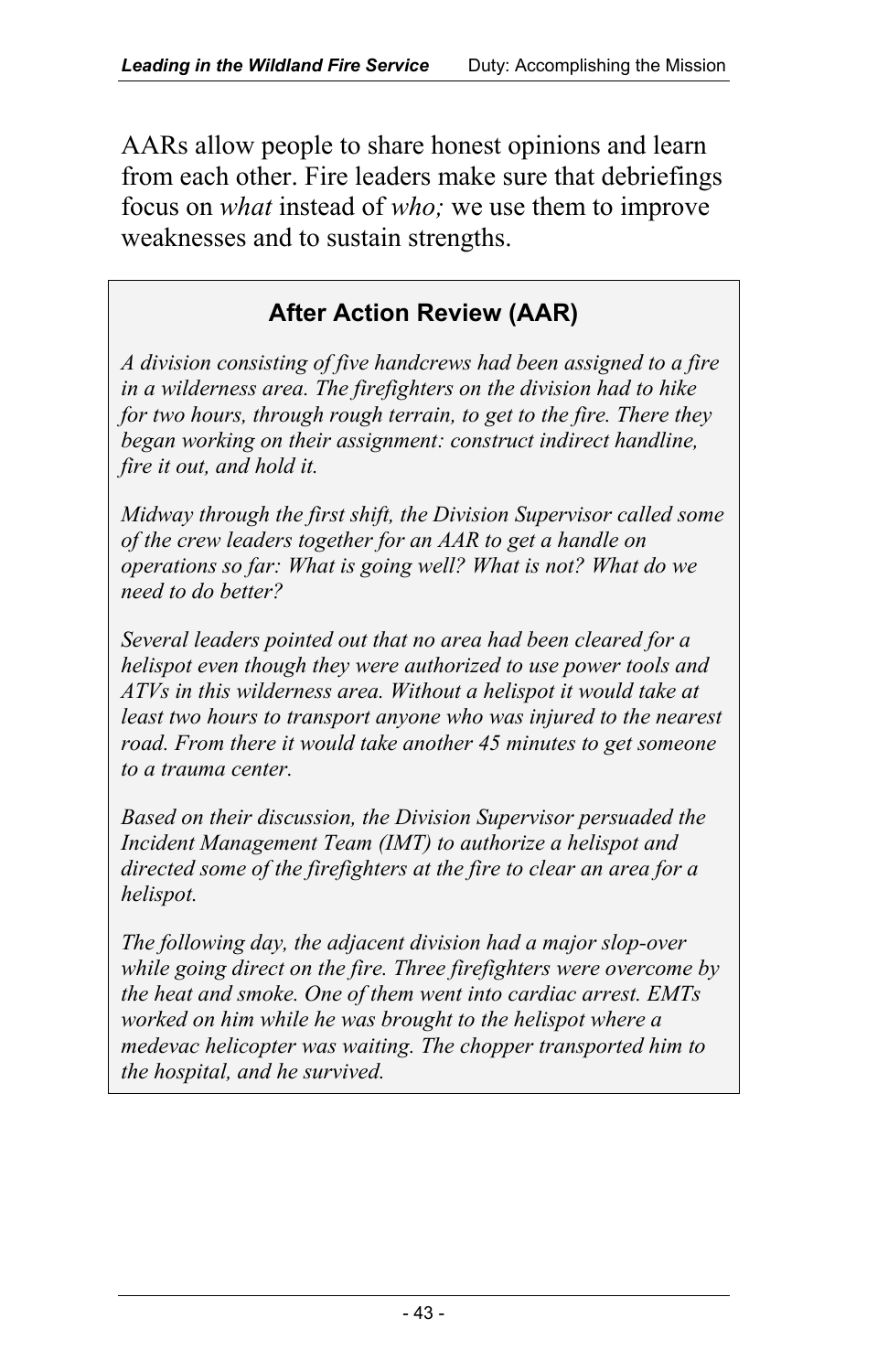#### **Summary**

Duty is how we value our job.

Duty begins with everything required of us by law and policy, but it is much more than that. As leaders, we commit to excellence in all aspects of our professional responsibility so that when a job is done we can look back and say *I couldn't have given any more.* 

- Be proficient in your job, both technically and as a leader.
- Make sound and timely decisions.
- Ensure tasks are understood, supervised, and accomplished.
- Develop your people for the future.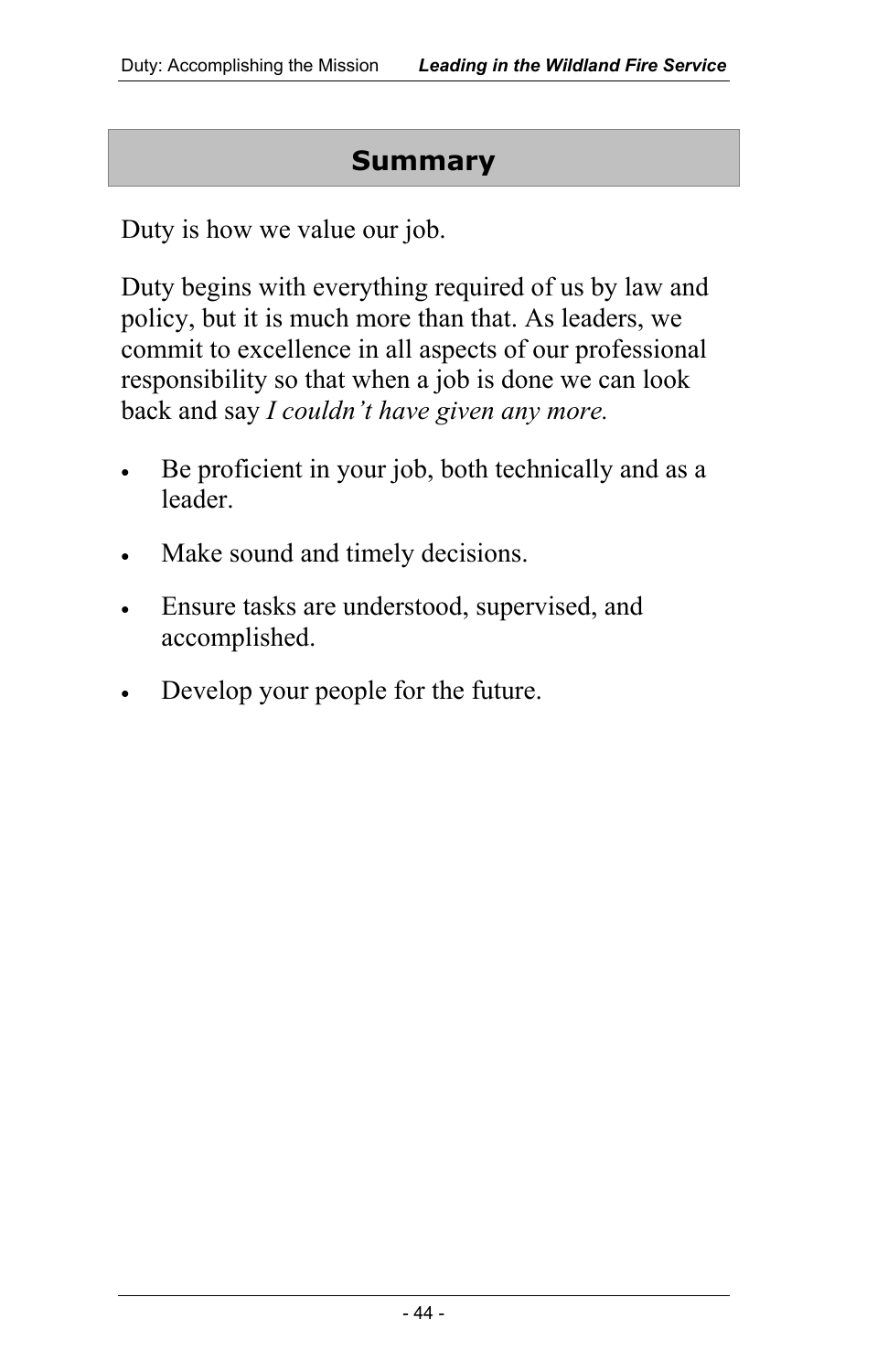# **Respect: Taking Care of People**

To gain respect from our people, we first respect them. Leaders demonstrate respect for our people in many ways: by getting to know them, by looking out for their well-being, by keeping them informed, by putting forth the effort to build strong teams, and by employing them in accordance with their capabilities.

Mission success or failure often hinges on our ability to understand each other and work together. Whether merging a diverse group of people as a team or dealing with the aftermath of a tragic event, understanding human behavior is inherent to being a good leader.

# **Knowing Our People and Looking Out for Their Well-Being**

The wildland fire service approach to taking care of people encompasses mind, body, and spirit. Because duty can take our people into dangerous situations, fire leaders reciprocate their loyalty by looking out for their safety and well-being in all circumstances.

Leaders learn about people as individuals, developing an understanding of what motivates them and how they derive satisfaction from their work. We consider how stress and fear can affect our people's well-being and take steps to understand and mitigate the effects of these human factors.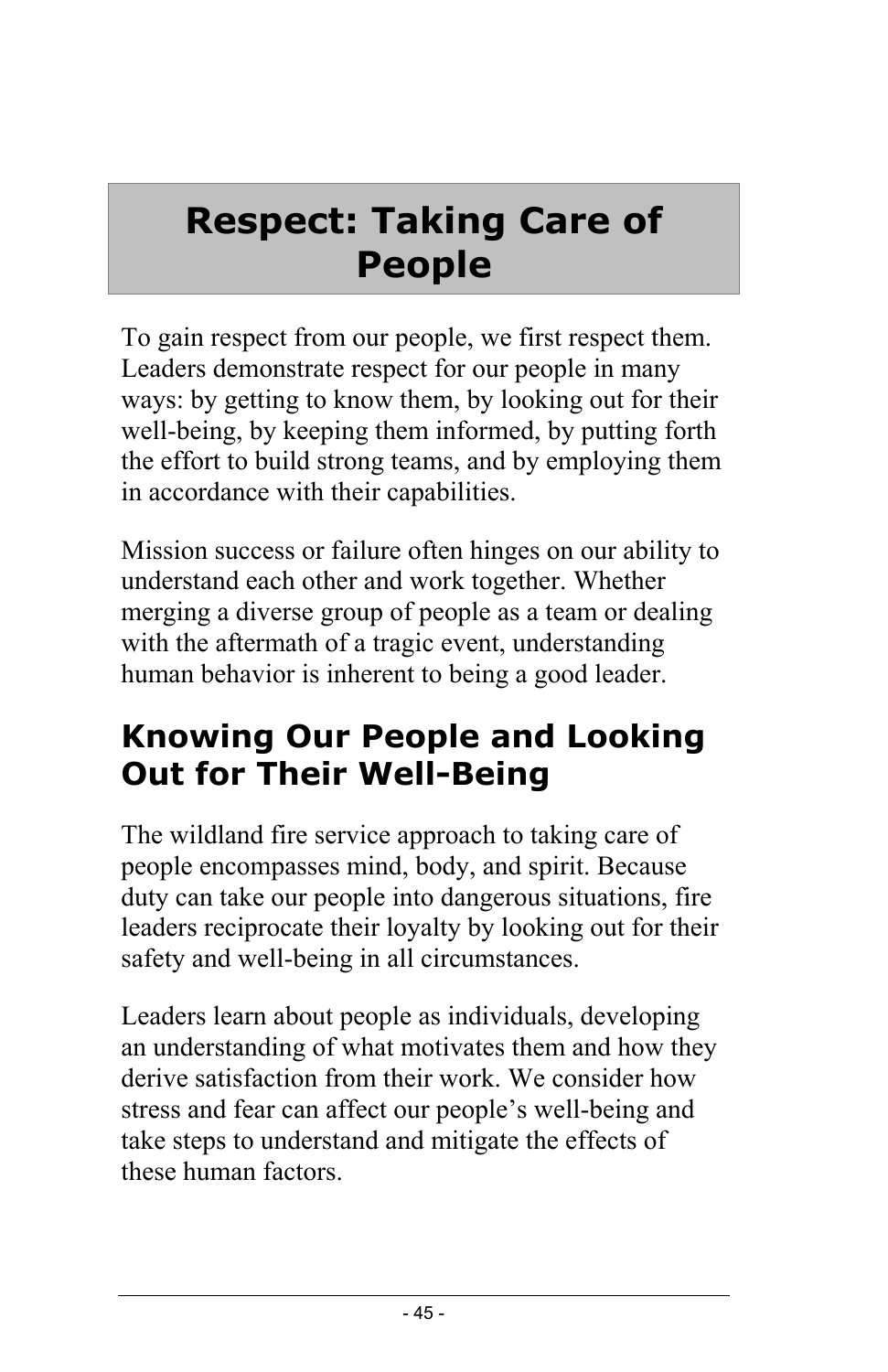## *Our First Priority: Life and Safety*

The first of our standing incident priorities is life. No objective is worth the lives of our people; and we put the safety of our people first, above all other mission objectives. However, in the complex and high-risk environment of wildland fire, we realize we cannot completely guard our people from all the inherent risks involved in our work.

When the mission takes our people into harm's way, fire leaders redeem their people's trust by looking out for their well being: doing our best to make decisions that appropriately balance risk and potential gain, being watchful for unfolding conditions that may jeopardize their safety, and being present to share the risks and hardships. The leader being first in and the last out is a classic way of demonstrating the ideal of taking care of our people.

## *Motivation and Expectations*

Leaders understand that people derive motivation from individual values and needs; others cannot force a person to be motivated any more than one person can force another to change. However, we recognize that leaders are responsible for putting in place the conditions in which people are motivated to act.

To create these conditions, fire leaders start by taking the time to learn about our people—understanding their internal motivations and accepting them as unique individuals.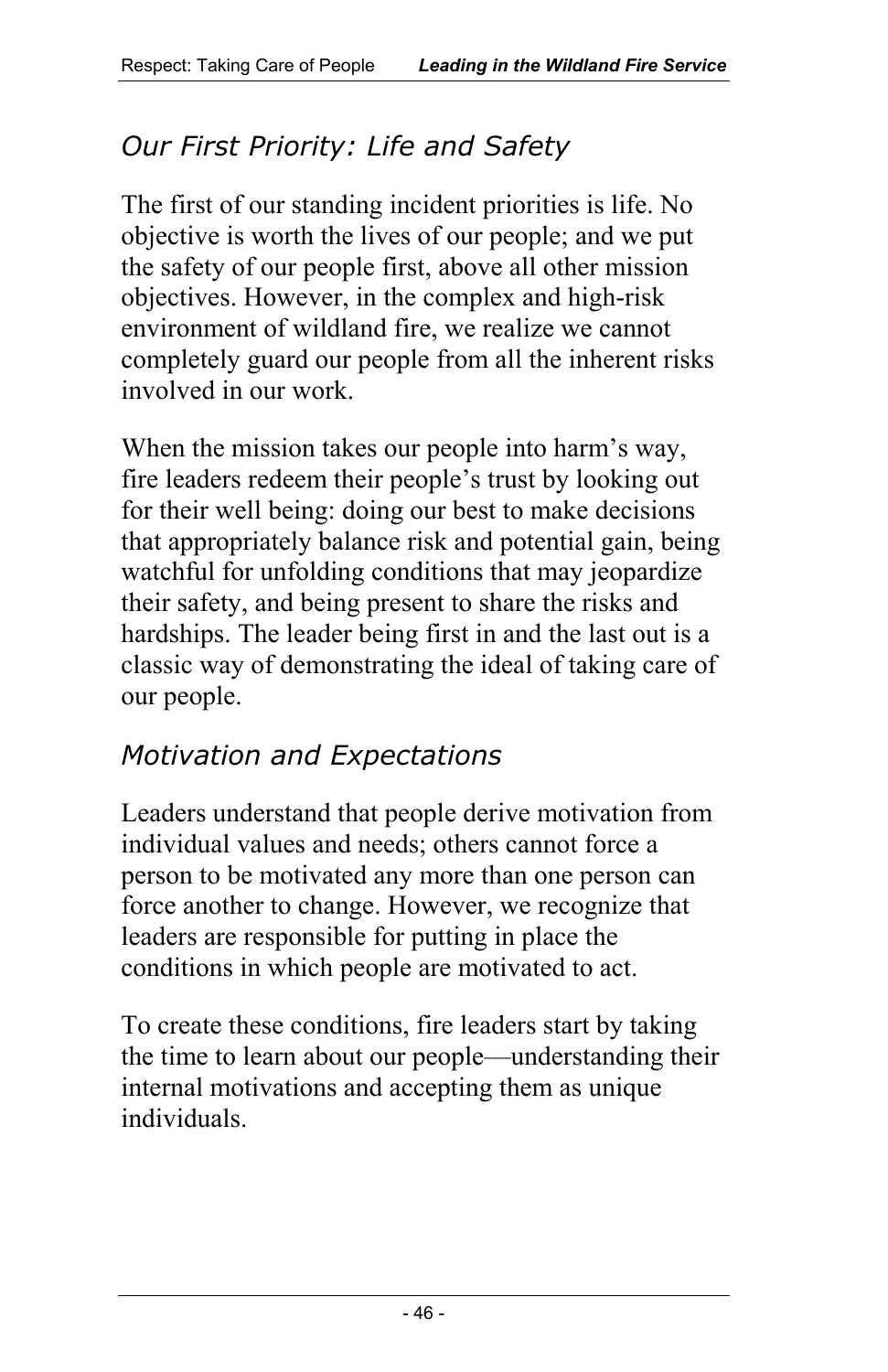In addition, leaders keep in mind that each team member has expectations regarding the benefits—overt as well as intrinsic—they will receive from their work.

Many barriers can prevent people's expectations from being met: poor relationships with their peers, intrusive supervision, inadequate resources, or work without meaning.

Fire leaders work to reduce barriers and increase benefits such as giving people a sense of achievement, recognizing accomplishments, resolving unhealthy conflict, providing meaningful work, increasing the responsibilities, and offering opportunities for advancement.

#### *Stress*

Representing a significant risk to safety and operational effectiveness, stress can bring about reactions such as tunnel vision or confusion that substantially degrade situation awareness—in ourselves and in our people.

To mitigate this risk, leaders act to alleviate the effects of stress by:

- Understanding our own stress reactions—the triggers that set them off, the symptoms, the mitigations to put into place to reduce them.
- Monitoring and preventing stress buildup in their teams—openly discussing the causes of stress and the potential mitigations.
- Encouraging team members to watch out for each other by monitoring one another's stress reactions.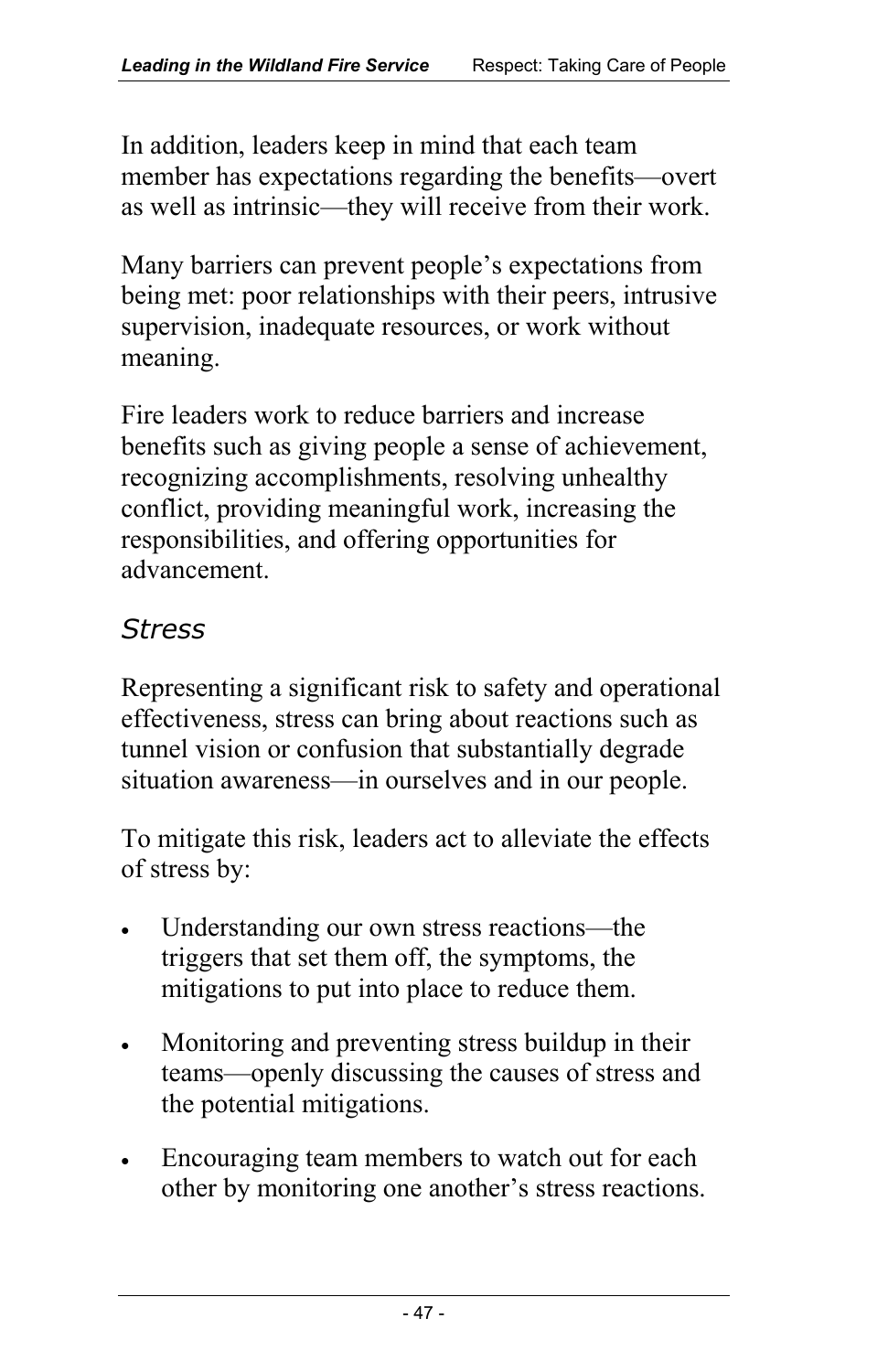#### *Fear*

Fire leaders work to keep fear from being a barrier by understanding those fears that affect their team. Fear can destroy communication and, with it, trust and cohesion. In looking out for our people, we are mindful of their fears and vigilant in eliminating unnecessary fears.

## *Leading Up*

Looking out for our people includes not only those who work for us but also our leaders and peers. Leadership is about influencing others to accomplish tasks that are in the best interest of our organization; this often means influencing those above us and leading up. Similarly, we are open to upward leadership—and, in fact, encourage and reward it.

Fire leaders are expected to lead in many directions, an expectation that increases complexity and risk. Summoning the courage needed to intervene and influence peers or leaders above can be difficult, especially if providing unwelcome feedback about behavior or pointing out an alternative to a potentially bad decision.

However, in high-risk environments, no one can afford to assume that anyone has all the answers. Everyone, at every level, can make mistakes or feel pressure to make decisions without adequate information or make decisions based on outdated information. The potential for error is inherently high.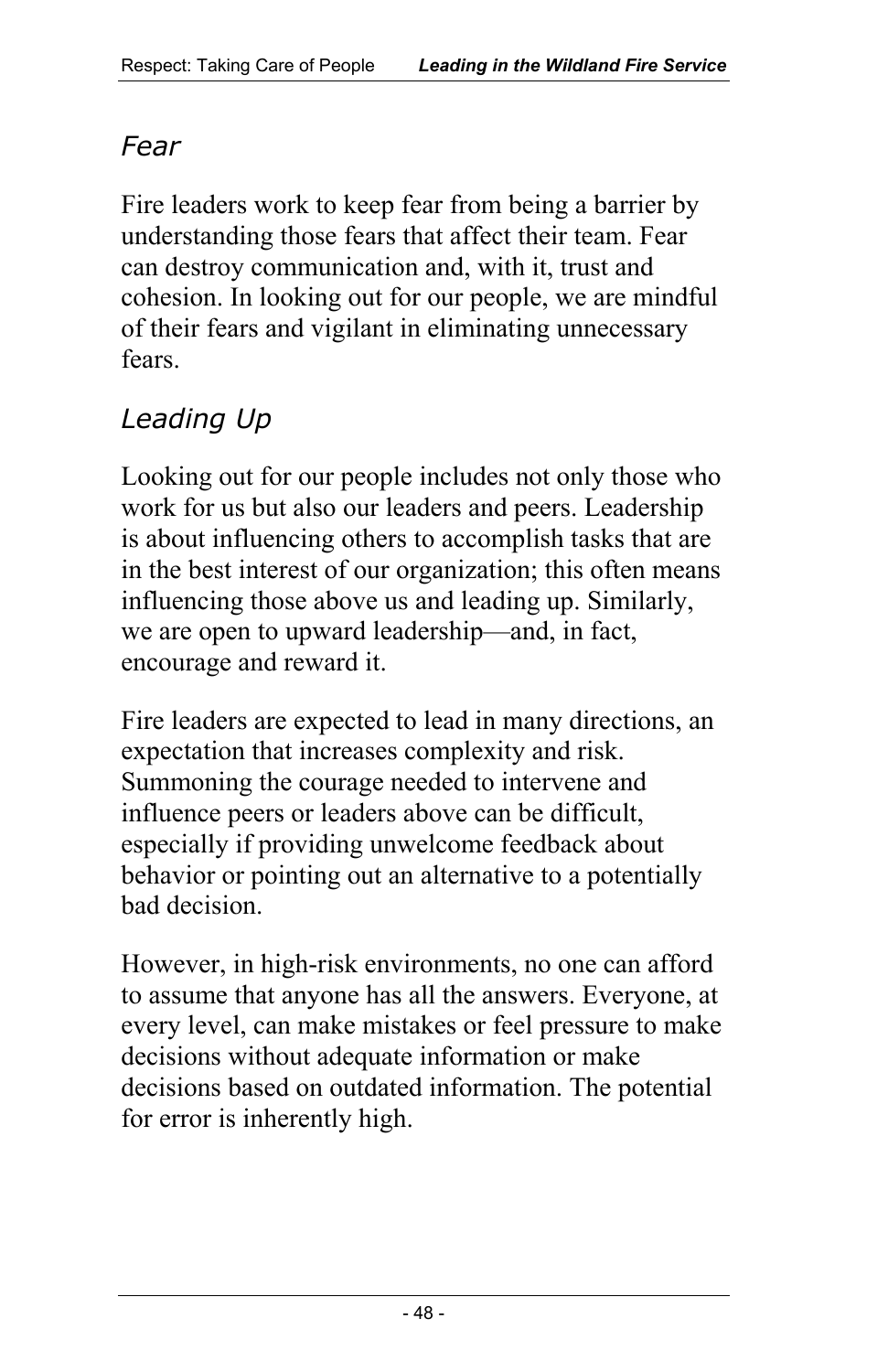To build the kind of healthy and resilient culture required in the wildland fire service, we lead up holding our leaders accountable, providing unvarnished situation awareness in challenging situations, and offering unbiased and viable alternatives.

#### **Leading Up**

*During the difficult and long 2002 fire season, two handcrews were assigned to a firing operation on a large fire complex in the Pacific Northwest near the location where several firefighters had lost their lives in a burnover several years earlier.* 

 *The overhead was on edge about this incident, unnerved by its omissions that contributed to the deaths of the firefighters. proximity to the fatality site. The accident investigation report had found fault with the leaders at the burnover for oversights and Shadowed by criticism of his peers in the report, the Operations Branch Director was having trouble focusing on the firing operation at hand.* 

*"Do you feel it?" the Branch Director asked one of the crew leaders.* 

*Puzzled, the crew leader asked, "What? Did the wind change? The temperature? Humidity?"* 

*"No," the Branch Director said. "Can't you feel 'it'?"* 

*Abruptly, stating that things didn't feel right, the Branch Director ordered the firing operation shut down.* 

 *Up to that point, the burnout had been progressing normally with few problems. The crews were working at night under generally favorable conditions; a few spot fires along the road were discovered and quickly extinguished.*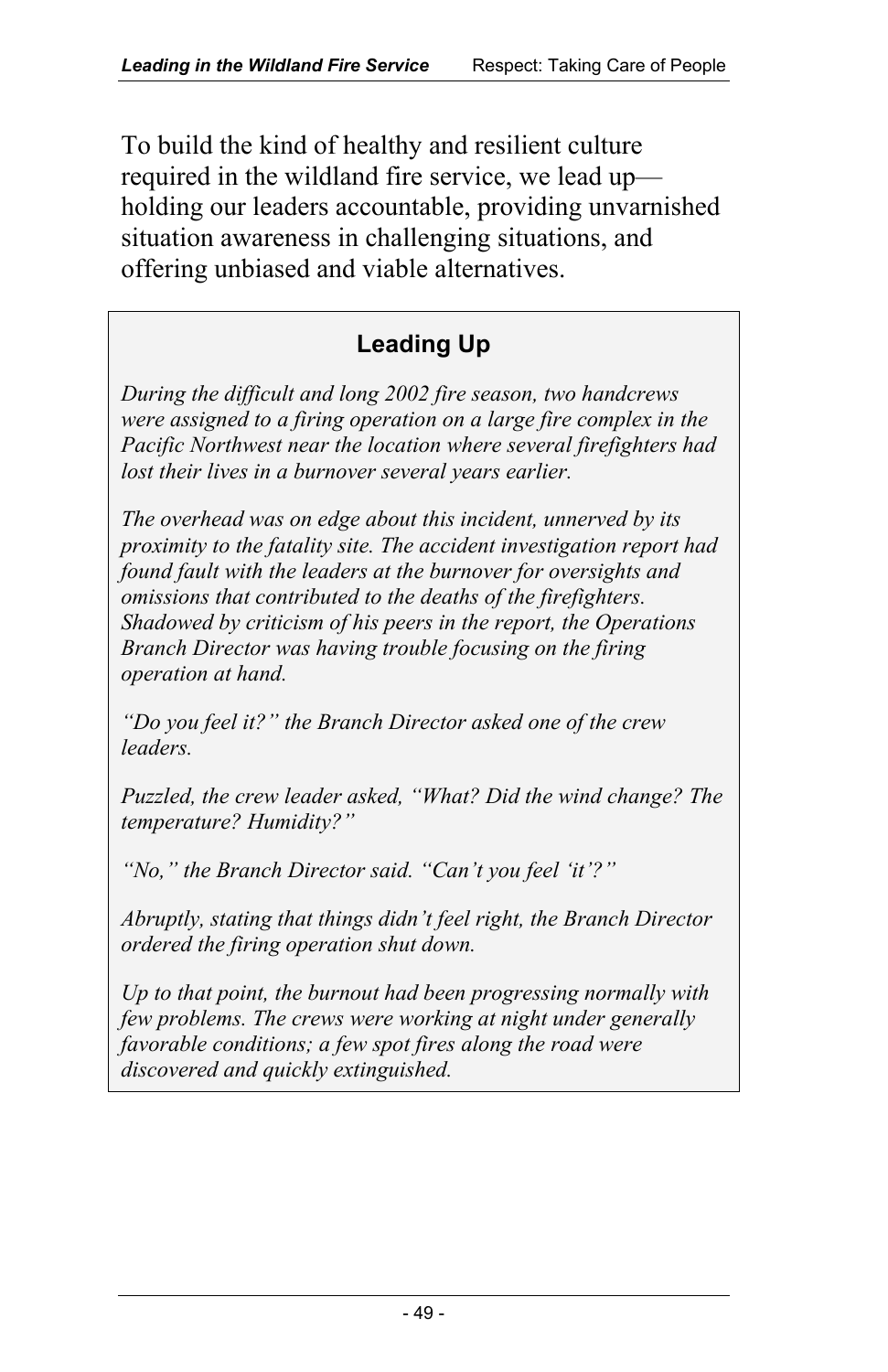*burnout, shutting it down was a decision made for the wrong From the perspective of the two crew leaders overseeing the reasons. The two reasoned with the Branch Director, citing the good progress already made, pointing out that the identified escape routes and safety zones were rock solid. Moreover, if not completed that night, the operation would be left for the day shift under vastly different conditions.* 

*By focusing on the present and keeping the discussion about "what" was happening and not "who" had been criticized in the past, the two crew leaders successfully led upward that day. The Branch Director eventually saw the logic of their argument and allowed the firing operation to continue, and the crews successfully completed their mission.* 

# **Keeping Our People Informed**

Fire leaders show respect by keeping people informed—describing leader's intent for assignments, providing timely briefings and debriefing, identifying hazards, and answering questions at appropriate times. By keeping our people informed, we consciously create a command climate that fosters appropriate initiative by subordinates.

## *Five Communications Responsibilities*

Fire leaders work to instill the Five Communications Responsibilities in the culture of all crews, teams, and units. These responsibilities are not just tactical tools but apply to the staff and management environment.

In high risk environments, the best level of protection against errors and accidents is effective team communication. Therefore, everyone—regardless of position—has an obligation to communicate critical information.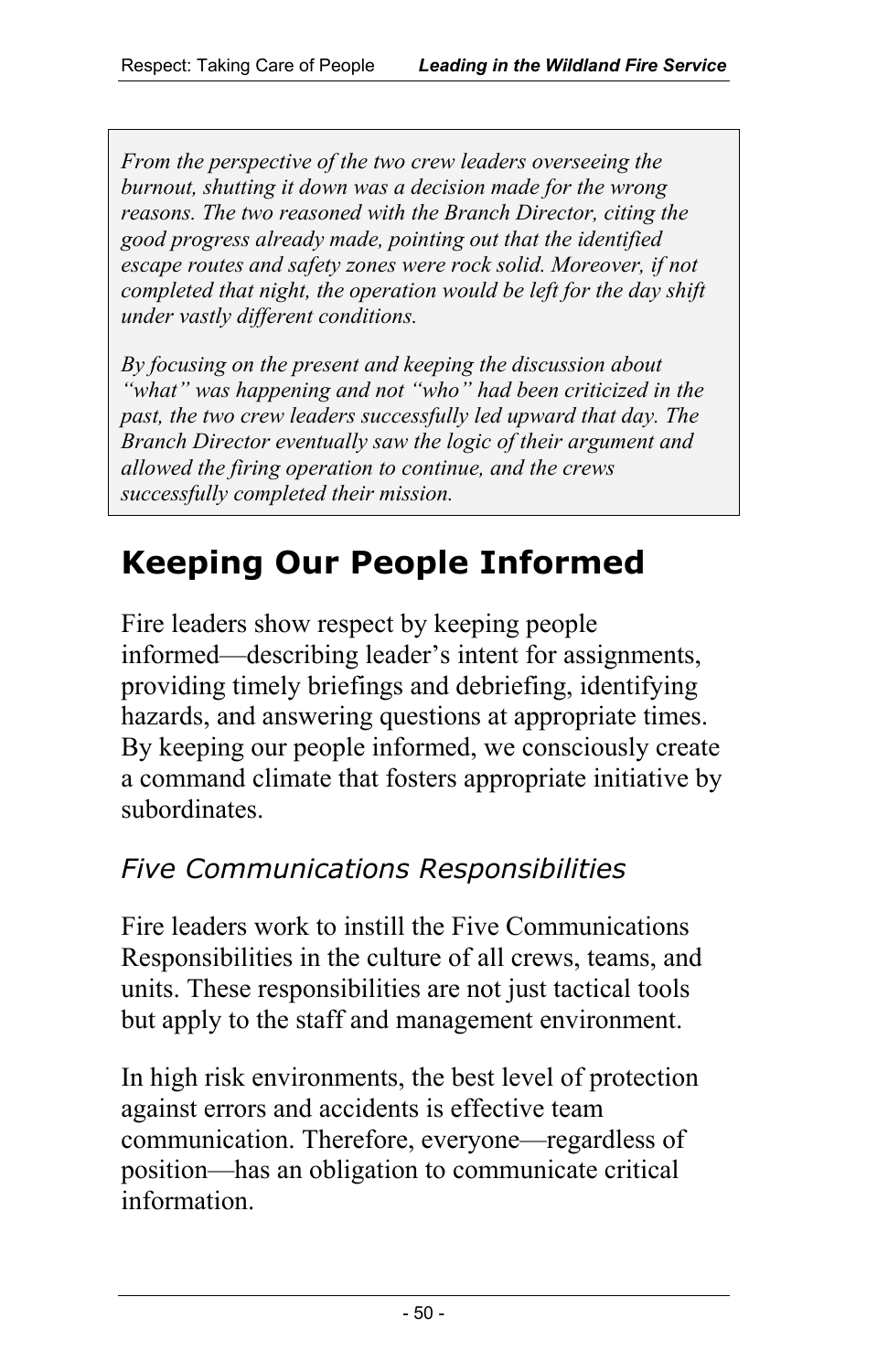Fire leaders redeem the Five Communications Responsibilities to enable everyone at all levels to develop good communications practices.



#### *Situational Communication*

Closely related to the concept of situational leadership, situational communication involves selecting the appropriate communications tools given the people and the situation involved.

Leaders use a variety of communication tools— *I* messages, restatement, inquiry, decoding, summarizing, encouragement, or direct statements—to exchange information at many different levels with team members, peers, and leaders.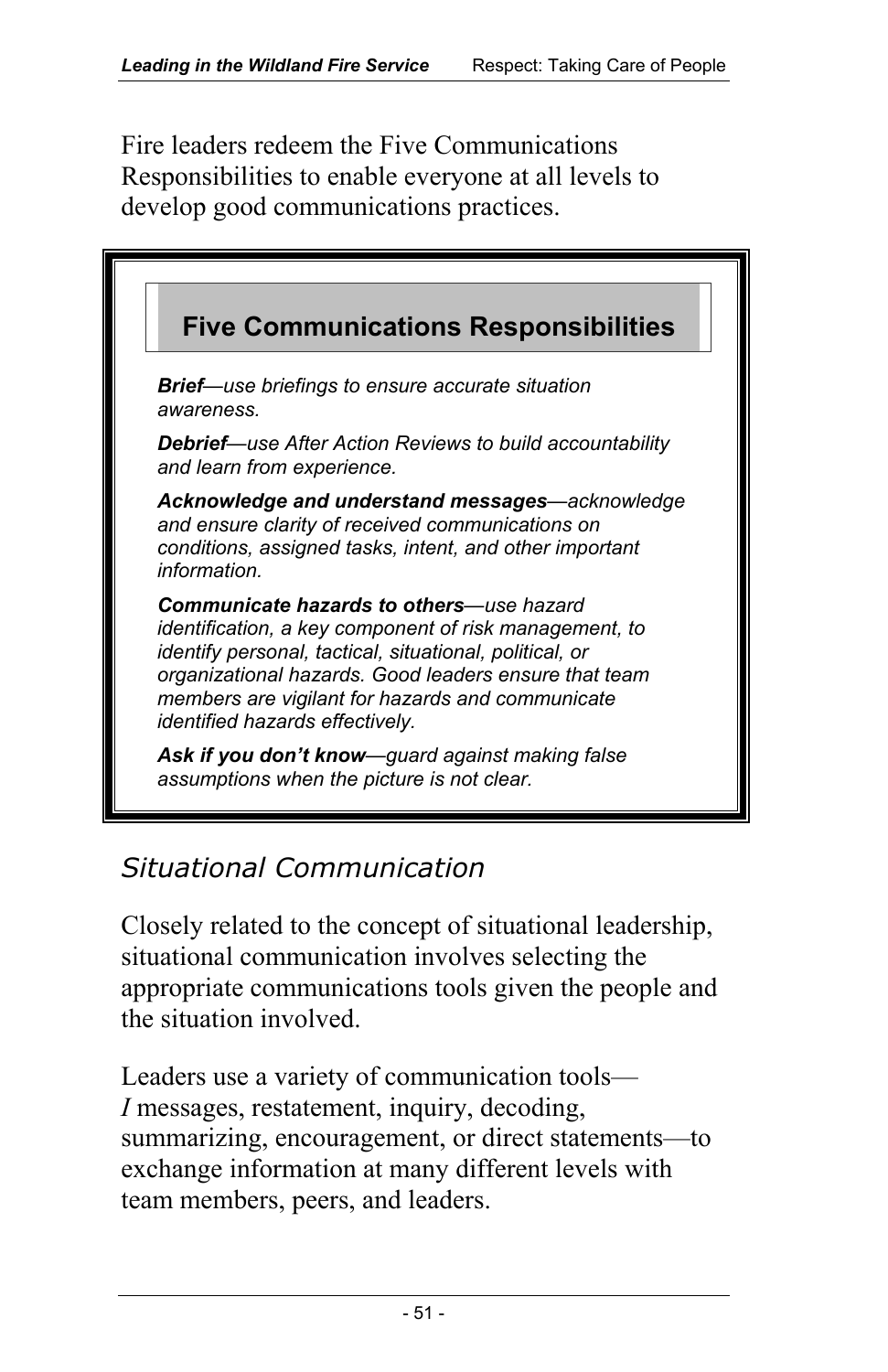Leaders modify communication to engage the listener according to their style, using a variety of means to convey the message: visual, auditory, and written text. Context is important, and leaders continually make judgments about what communication tools to use and when.

## *Keeping Our Leaders Informed*

Just as communicating with the team builds trust, so does communicating with supervisors. When our leaders are out of the loop—whether intentionally or unintentionally—we bring about a host of negative effects: what is unknown increases; we are seen as unpredictable; our leader's trust decreases. We keep our leaders informed to gain their trust and to prove ourselves capable of increased responsibilities.

# **Building the Team**

Fire leaders build cohesive teams—not simply groups of individuals putting forth individual efforts—to accomplish missions in high-risk environments.

Cohesive teams are more creative and adaptable when dealing with complex situations. This enables them to detect and mitigate errors before irreparable damage occurs. Cohesion allows team members to anticipate the needs and actions of other team members. This increases efficiency and saves time.

Fire leaders set the stage by creating an environment in which cohesive teams thrive: establishing a foundation of trust, enabling healthy conflict, requiring commitment, setting an expectation of accountability, and bringing focus to the team result.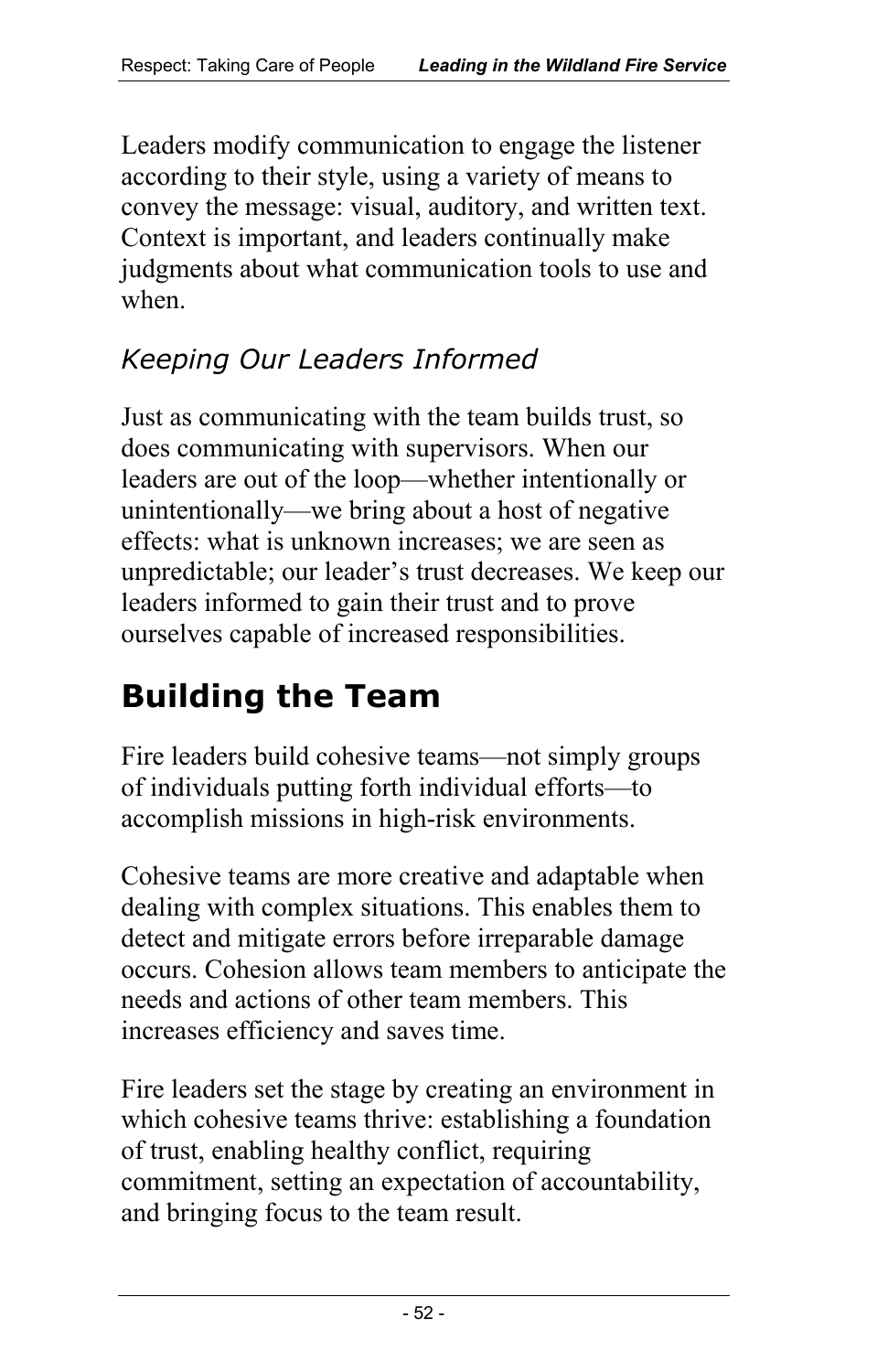#### *Trust*

Leaders start by building a foundation of trust in teams. Trust is the underpinning of all cohesive teams; without it, teams are merely collections of individuals that can never hope to achieve synergy.

Recognizing that communication is the key to building trust, we communicate openly with teams and make sure we convey the essence of our values, mission, and vision. In doing so, we also communicate information about ourselves because our teams must, first and foremost, trust us.

## *Healthy Conflict*

Leaders create teams that engage in healthy conflict: enabling a dynamic exchange of ideas, the voicing of diverse viewpoints, and, ultimately, innovative solutions.

To enable healthy conflict to flourish, we focus on the *what* not the *who*. By concentrating on *what* should be done or considered instead of *who* is right, we help team members resolve issues more quickly and keep everyone's focus where it needs to be—on the team and its mission.

## *Commitment*

Leaders create teams committed to the mission. To increase the level of commitment, leaders seek input and delegate appropriately.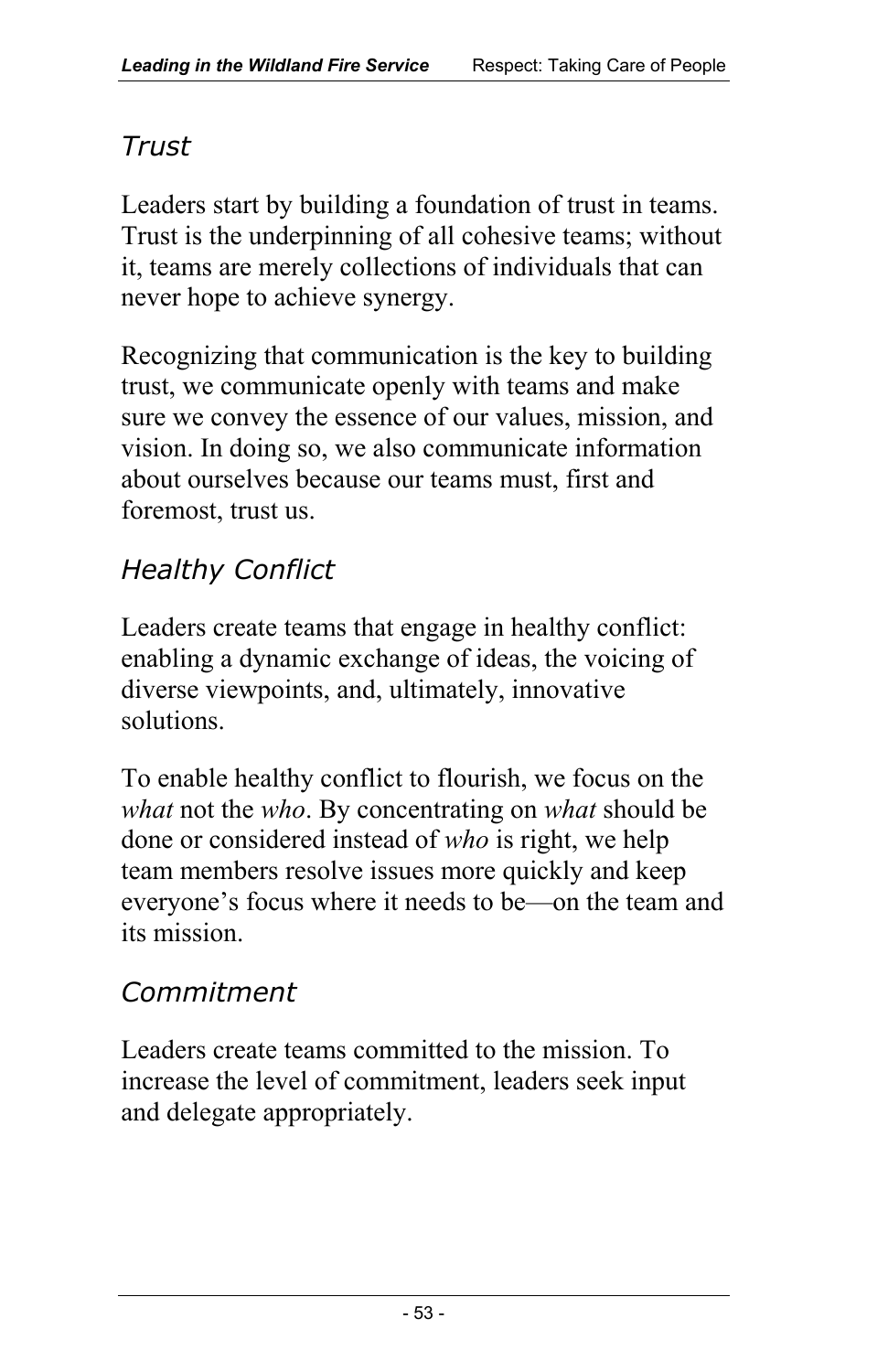We involve team members from the start and actively solicit contributions—not just strong backs but also ideas and observations about the work environment. We make people responsible, give them enough authority to accomplish their assignment, and hold them accountable. Although we take a risk when we delegate, the resulting ownership far outweighs the risk.

Involvement is the foundation for commitment.

## *Peer Accountability*

Leaders create teams in which team members hold each other accountable. More than any system of reward and discipline, more than any policy, the fear of letting down respected teammates and peers represents the most effective means of accountability.

Peer accountability is an outgrowth of trust and commitment. We set the example by demonstrating that team members can hold us accountable, encouraging them to give us feedback on our own performance in meeting stated goals.

## *Team Results*

Leaders create teams that focus on the team result. This requires us to articulate a clear end state, specifying success criteria so that team members can turn intent into focused and decisive action.

The important human element of morale is related to this focus on team results. High morale is a visible expression of team cohesion, and channeling the team's energy to a common focal point builds strong cohesion.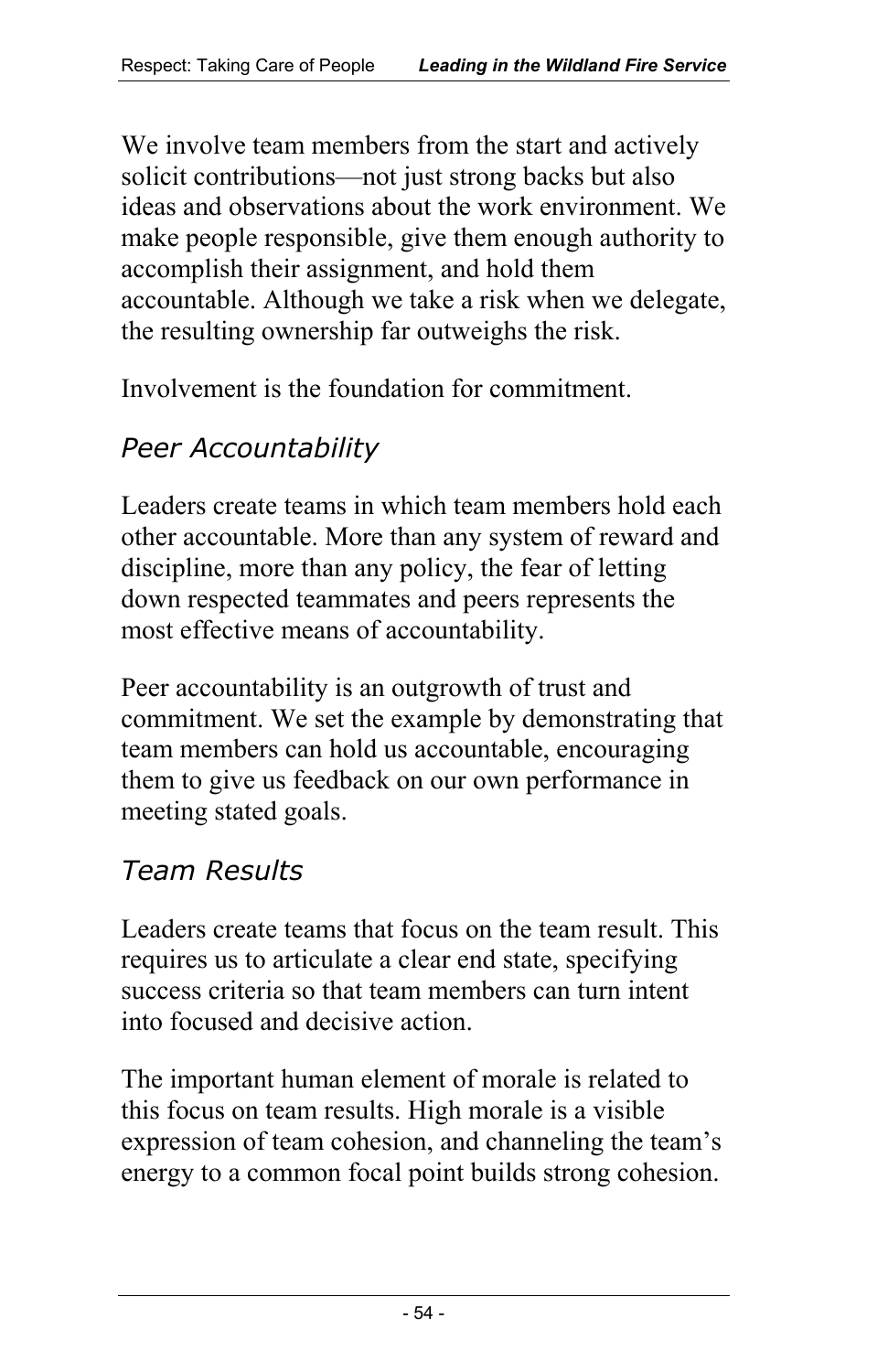#### *Resilience*

The ultimate team result is resilience: teams that can bounce back when problems or errors threaten cohesion and synergy. Resilient teams practice behaviors that reinforce situation awareness, communication, and learning.

We create an atmosphere that fosters resilient teams:

- Establishing an expectation that people at all levels communicate effectively by practicing the Five Communications Responsibilities.
- Communicating clear leader's intent, making sure all team members understand the end state and the objectives needed to reach the end state.
- Defining roles and responsibilities so all team members have a clear picture of what they are supposed to do and how they fit into the bigger picture.
- Tracking situation status so team members understand what progress has been made and can alert others when deviations occur.
- Developing contingency plans to extend decisional space. Maintaining the advantage over the environment by planning for error or unexpected events and calculating responses in advance.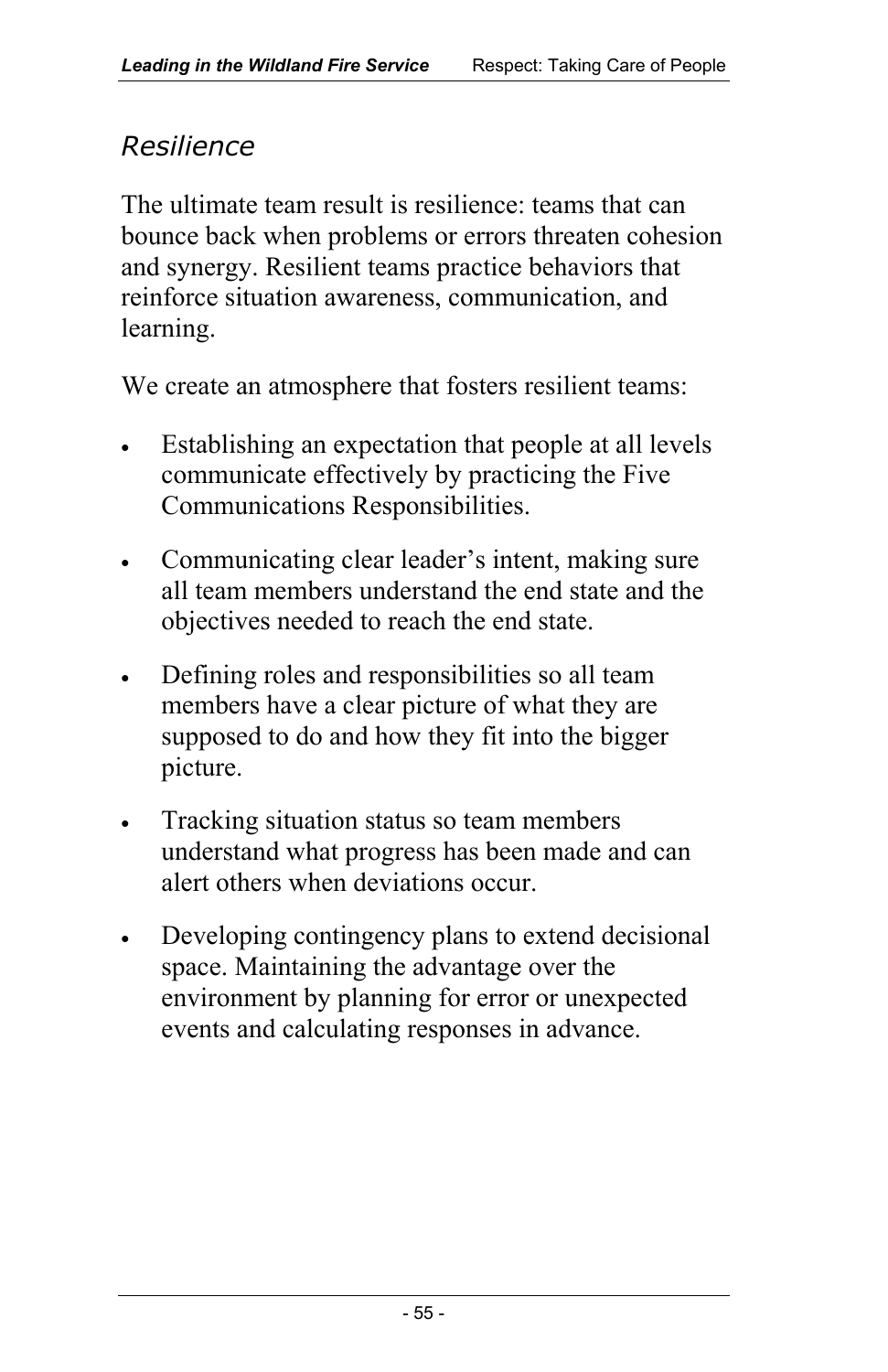## **Employing Our People in Accordance with Their Capabilities**

Teams are comprised of individuals, each with his or her own strengths and weaknesses. Some are stronger; others are faster. Some are better with numbers; others are better with words. Some are good with machinery, and others are better with people.

In the same way fire leaders optimize tactical resources such as engines and aviation assets, leaders maximize the potential of teams by optimizing the match up of the tasks that need to be done with the people who are available to do them. When assigning tasks, leaders take into consideration a variety of factors: team experience, fatigue, and physical limitations.

#### *Aligning Values*

Each team member has personal beliefs and interests. Individual points of view can work for or against the team result.

If diverse points of view focus predominately on individual needs, the team's efforts are diffused and conflict becomes factional. By aligning individual points of view toward team results, however, leaders can leverage individual attitudes to building positive results.

Instead of diffusing the focus of the team, the variety of beliefs and experiences can lead to dynamic discussions that temper, refine, and strengthen the values of a team.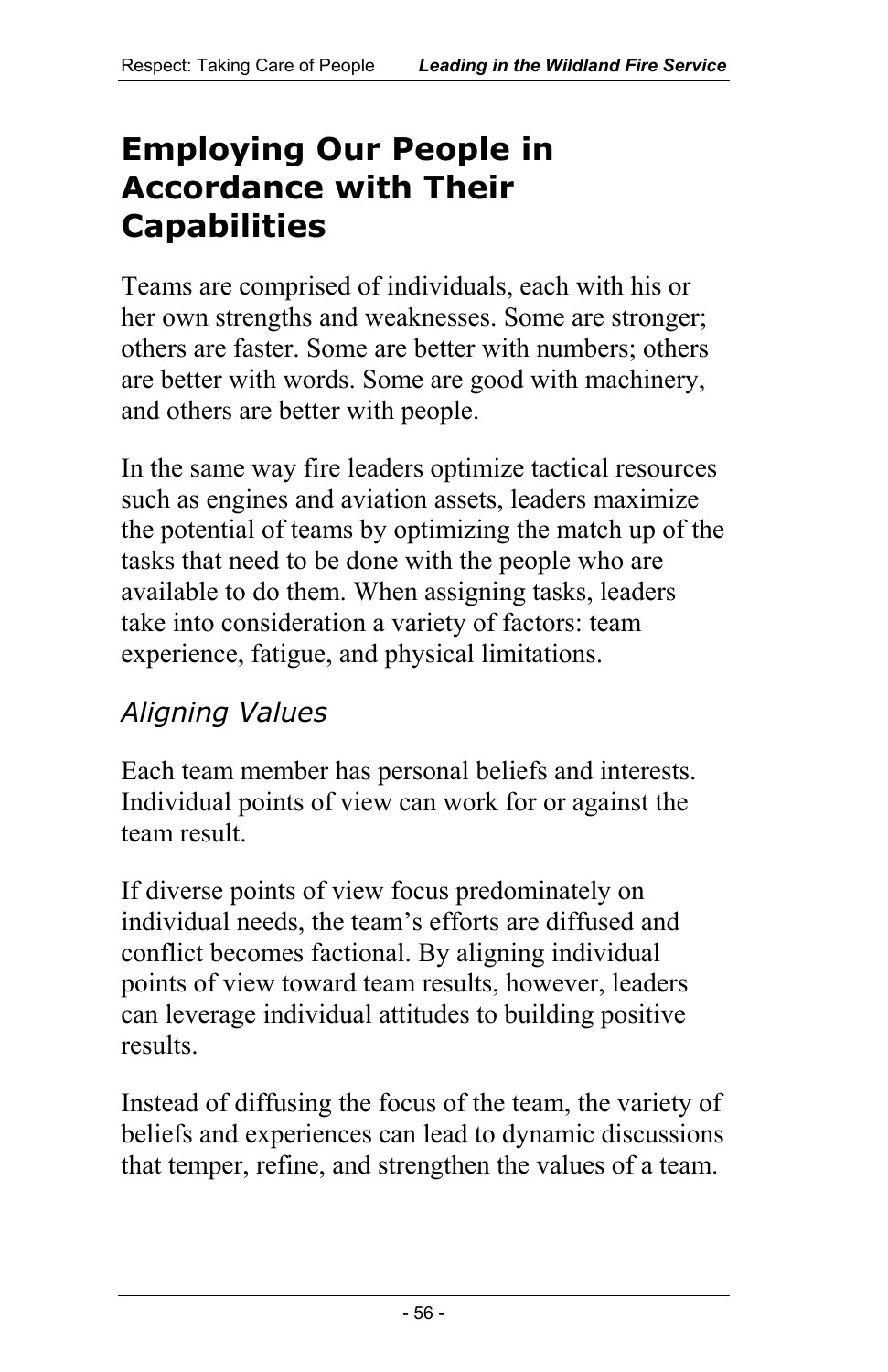## *Performance Feedback*

Leaders provide feedback by creating open lines of communication and providing an opportunity to exchange ideas, perspectives, and concerns. Failing to provide feedback represents failure in a basic responsibility of leadership: to guide team members in learning accountability, accepting responsibility, and being effective communicators. Fire leaders use performance feedback to develop team members and help them meet their full potential.

Providing feedback represents a potentially powerful form of influence. When given in a timely and appropriate manner, feedback builds the leader's credibility among team members, demonstrates respect for them, and increases their respect for their leader.

Fire leaders give objective feedback, acknowledging strong performance as well as pointing out where efforts fall short. We try to praise in public and discipline in private, always considering the people involved and the situation.

## *Recognizing Accomplishments*

Leaders recognize efforts that move their teams toward stated goals. Teams value recognition as evidence that their leaders understand and appreciate their dedication and hard work.

Insincere or uninformed praise, however, can quickly backfire. When a leader singles out someone with extraordinary praise for what is perceived to be an ordinary effort, the leader loses credibility with the team member as well as the team.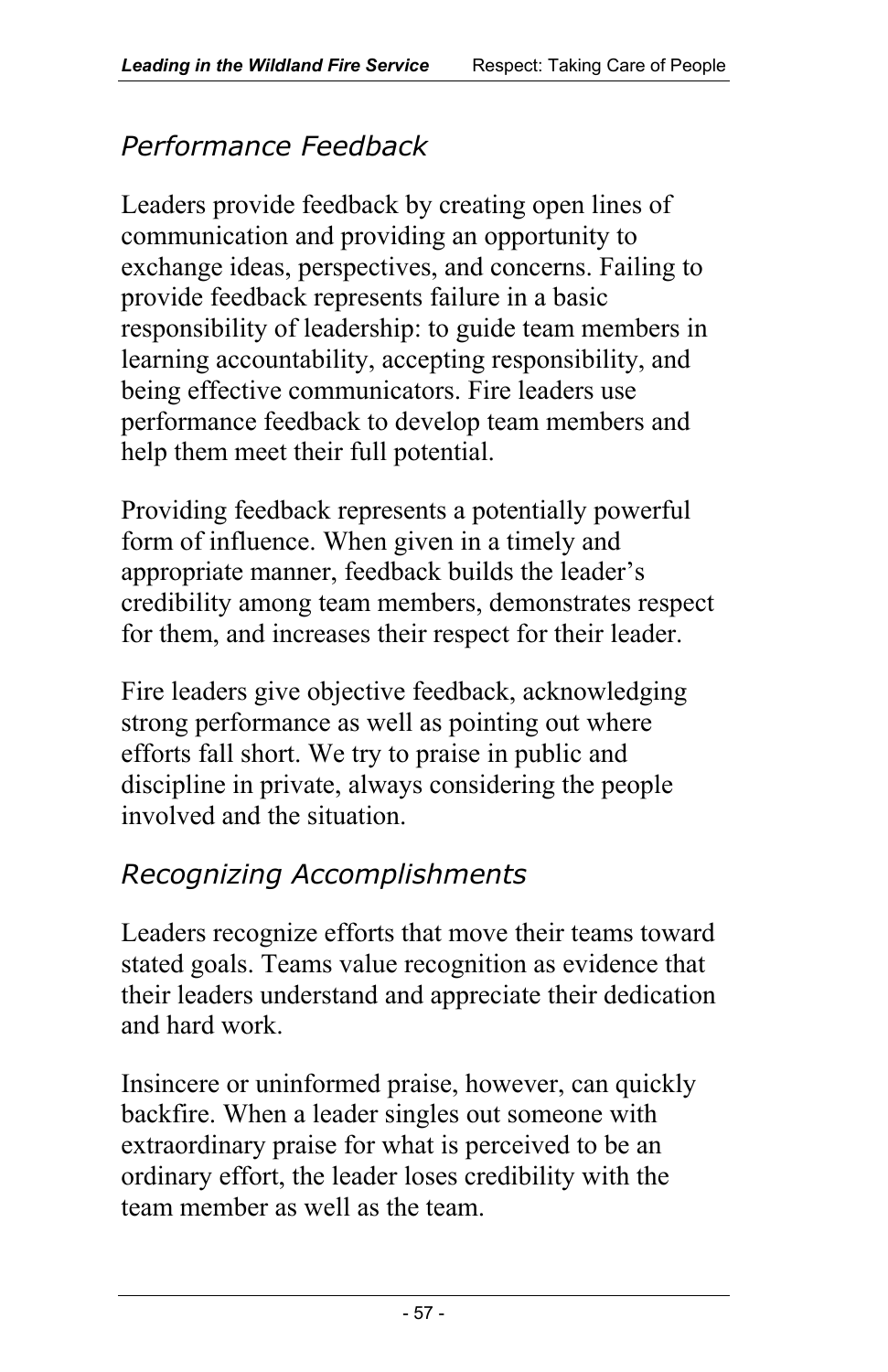At the same time, failing to recognize someone making a beyond-the-call-of-duty effort paints the leader as disinterested and uninvolved. Leaders praise and reward appropriately, as required by the effort and situation.

## *Discipline*

Leaders utilize discipline with those who lack motivation or are unwilling to perform to standard. Leaders discipline team members only after providing timely feedback and clear standards, and that effort has failed.

Failing to discipline team members who refuse to meet standards undermines team cohesion. Shirking this responsibility represents a failure in the leader's duty to other team members.

## **Summary**

Respect is how we value our co-workers. Respect for the individual forms the basis for the rule of law in America. This value reminds us that those who follow us are our greatest resource. Not all of our followers will succeed equally, but we owe them our respect.

- Know your people and look out for their well-being.
- Keep your people informed.
- Build the team.
- Employ your people in accordance with their capabilities.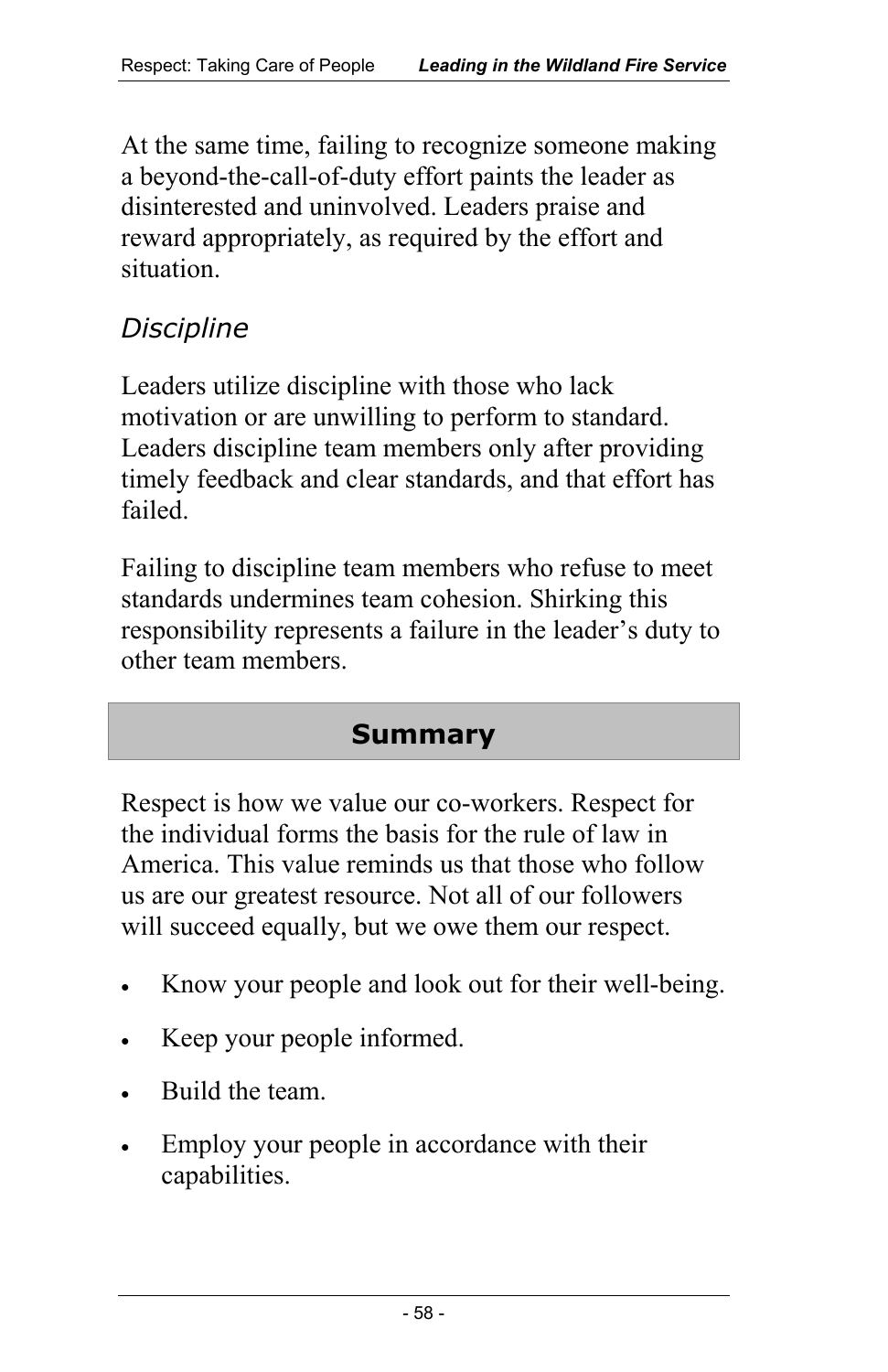# **Integrity: Developing Yourself**

Integrity is a measure of where a person stands in times of challenge and controversy.

Leaders cannot hide what they do; they are always setting an example. Followers assess their leader's integrity every day. If people believe a leader has integrity, they can accept other weaknesses and help compensate for them.

We are ultimately accountable to our followers and owe it to them to redeem this responsibility in a professional manner. Therefore, we seek to learn more about ourselves in order to leverage our strengths and improve on our weaknesses.

# **Knowing Ourselves and Seeking Improvement**

The starting point for leadership development is selfawareness. In many ways, our greatest challenge is to know ourselves. Self-awareness is an inward application of situation awareness. Fire leaders have an inner drive to analyze and know ourselves. We probe our blind spots and come away resolved to improve ourselves. We honestly appraise our own strengths and weaknesses.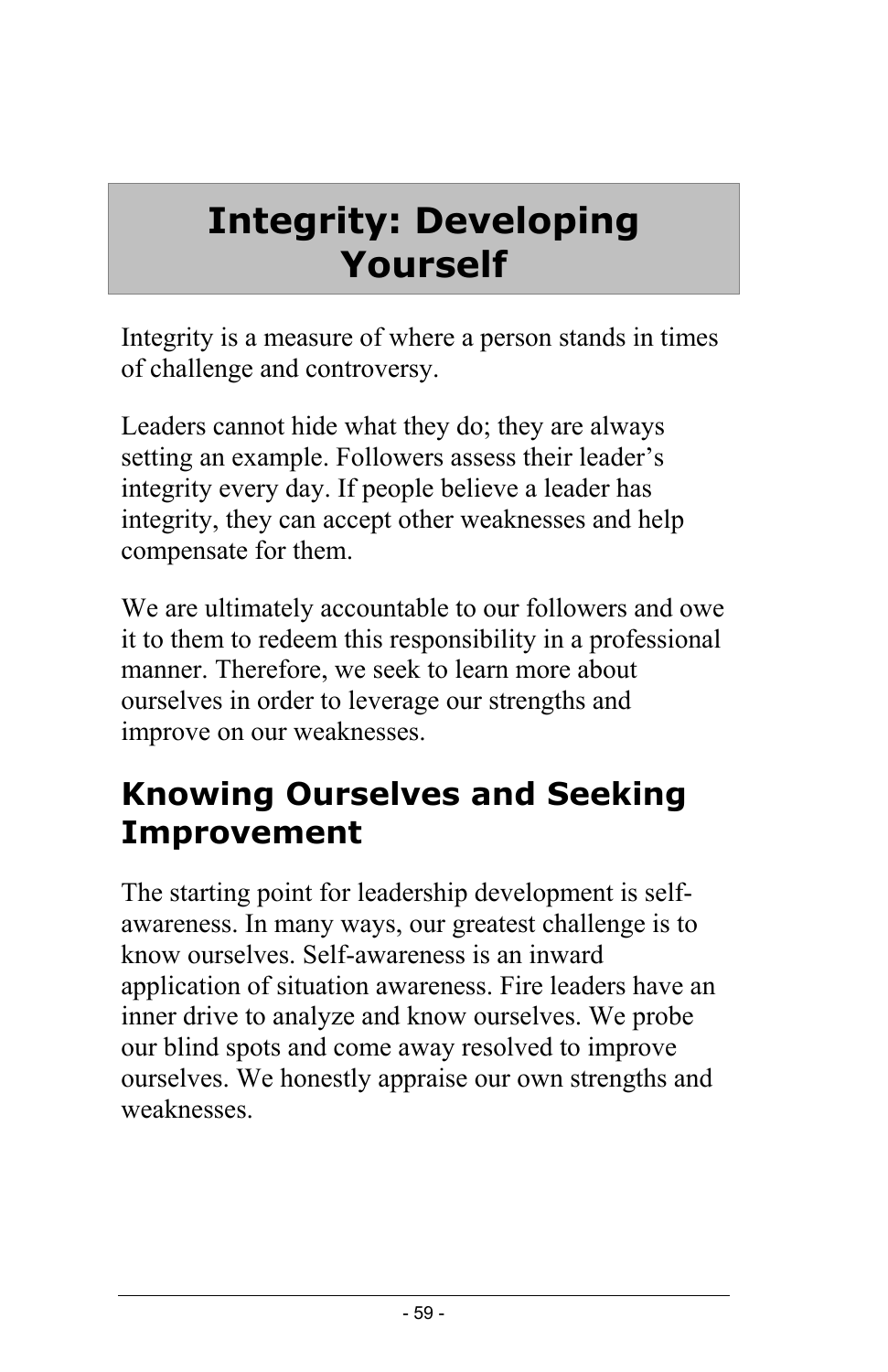Understanding our abilities and limitations, seeking feedback, learning from our mistakes, knowing where to improve, recognizing when to seek others with complementary strengths—these are all behaviors that enable us to become better leaders.

#### *Born Versus Made*

Our perspective is that leaders are made, not born.

The distribution of innate leadership traits in the wildland fire workforce is similar to the normal Bell Curve distribution for any set of traits in any population. A small percentage of people are natural leaders, possessing the character and traits that compel others to follow them. Another small percentage have character flaws or issues that would prevent them from ever becoming effective leaders.

Most people—the vast majority—do not come to the job as natural leaders, yet they have the ability to become very effective leaders by working to develop their leadership skills.

The wildland fire service cannot be successful depending on that small percentage of natural leaders. As a result, we accept the responsibility of making ourselves the best leaders that we can be, continuously embracing opportunities to learn the art of leadership through formal training, field experience, and selfdevelopment. The best leaders are life-long students of leadership.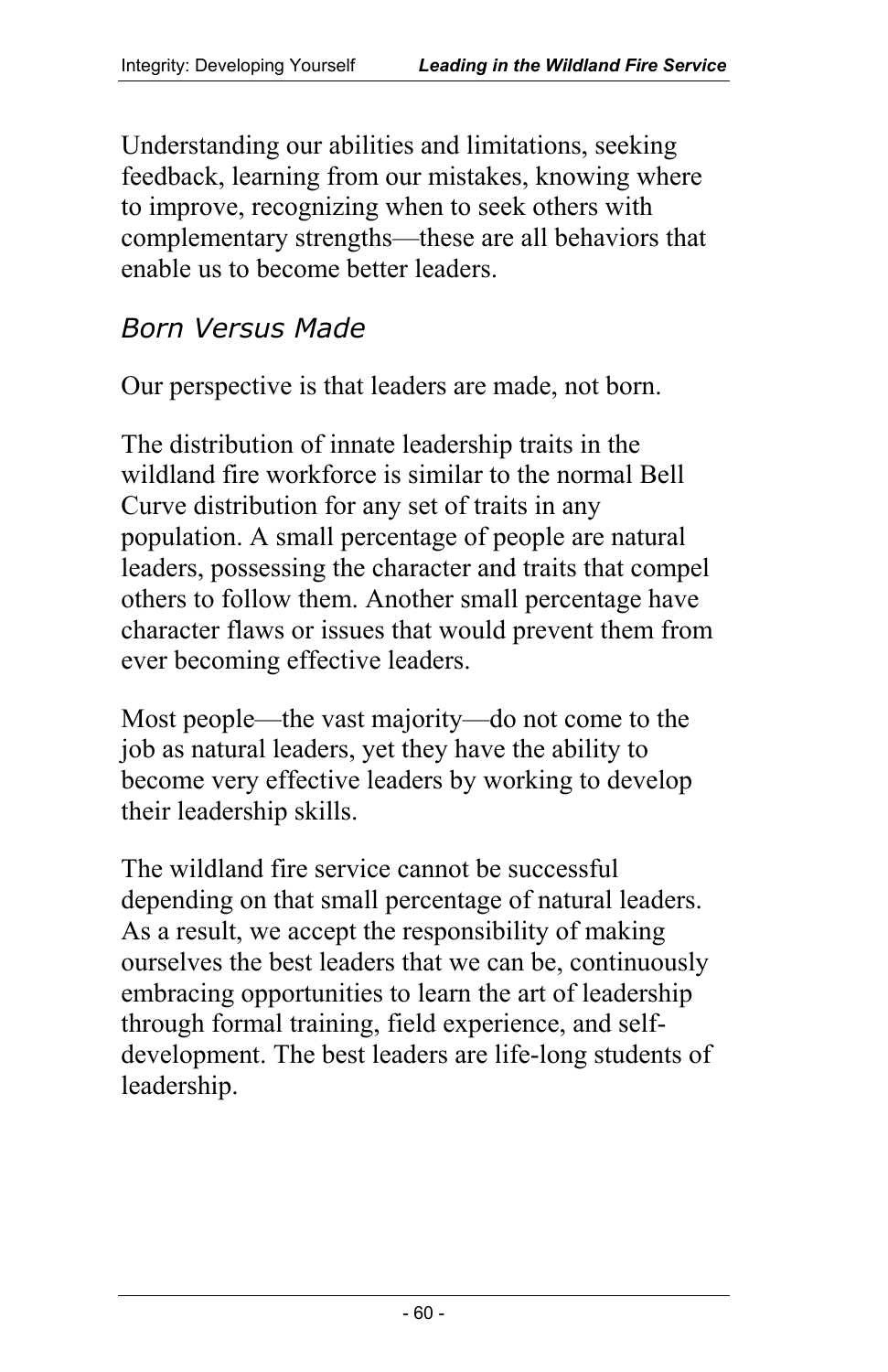## *Increasing What is Known*

Fire leaders seek and accept feedback to maintain accurate situation awareness about ourselves. We are willing to examine and probe blind spots, seeking feedback from others. Because blind spots can lead to problems, leaders accept and act on feedback as part of the responsibility to mitigate error.

Effective leaders also share information about themselves with others. Greater situation awareness about the leader builds trust among team members and enables them to help the leader compensate for weaknesses.

Seeking and accepting feedback and sharing information enables leaders to increase what is known among team members and contributes to the development of a strong team.

# **Seeking and Accepting Responsibility for Our Actions**

Fire leaders seek responsibility and accept responsibility for their actions. We also accept full responsibility for poor team performance, credit subordinates for good performance, and keep superiors informed.

## *Fitness for Command*

Our position as leaders requires us to take people into unpredictable situations where mediocre leaders can be quickly overwhelmed in a crisis and make dangerous errors in judgment.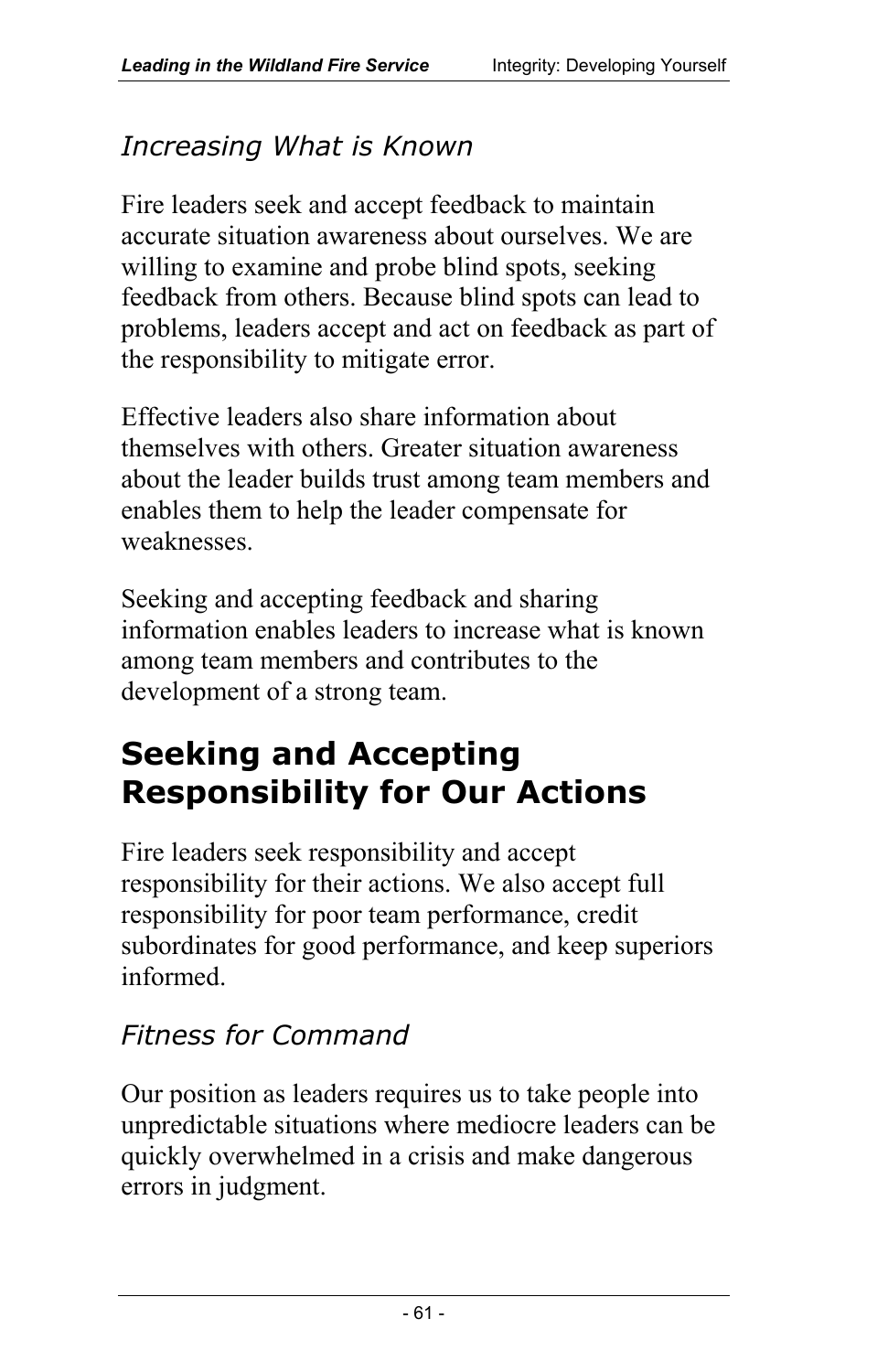We accept the responsibility to demonstrate fitness for command as leaders in the wildland fire service. Fire leaders prepare for command by learning the applicable technical and leadership skills, by gaining the requisite experience, and by developing the physical, mental, and emotional capabilities through training, certification, and evaluation of behavior.

#### *Accountability*

Leaders are responsible for the decisions they make and for the actions they take. This responsibility also means that fire leaders are accountable for their teams—for the decisions they make and the actions they take based on the leader's intent provided to them.

Fire leaders strive to meet and exceed standards for performance in accomplishing the mission. When we fall short, we take action to make it right, getting ourselves and our teams back on track.

## **Setting the Example**

Fire leaders set the example by exhibiting strong character, by showing optimism and encouraging others, even when facing setbacks.

#### *Character*

Character is based on values. It is the combination of actions and words that others appraise to determine if we can be trusted to do the right thing. Character is the most valuable asset we have as leaders because it, more than anything else, promotes or hinders the development of trust.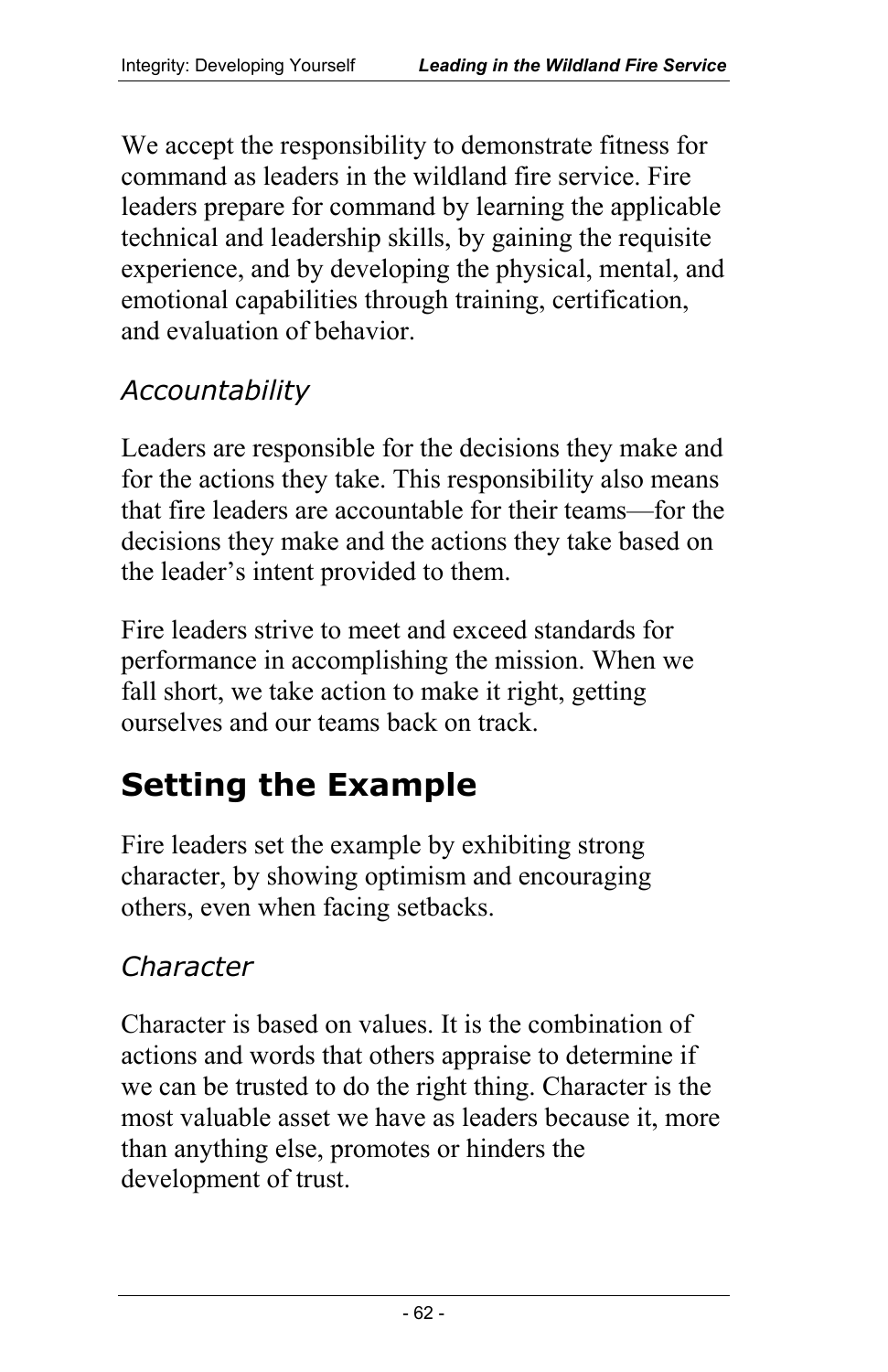Because other's perception of character results from the observation of many actions, it is impossible for anyone to hide their character. We cannot fool others: they assess our character every day; they know if we are open and honest; they see if we are indecisive, lazy, or selfish.

Fire leaders are mindful of our values and the way that we communicate and reinforce them to others and to ourselves. We set the example by taking steps to build our character continually:

- Knowing our values, reviewing them frequently, and contemplating areas for improvement.
- Admitting when we are wrong.
- Taking time to reflect on our actions.
- Finding role models and asking them to be our mentors.
- Studying leaders and leadership, learning from their successes and mistakes.

## *Moral Courage*

Wildland fire leaders demonstrate moral courage by adhering to high ethical standards and choosing the difficult right over the easy wrong. We avoid ethical dilemmas by directing team members to operate in ways that are consistent with our professional standards and by directing them only to actions they can achieve ethically.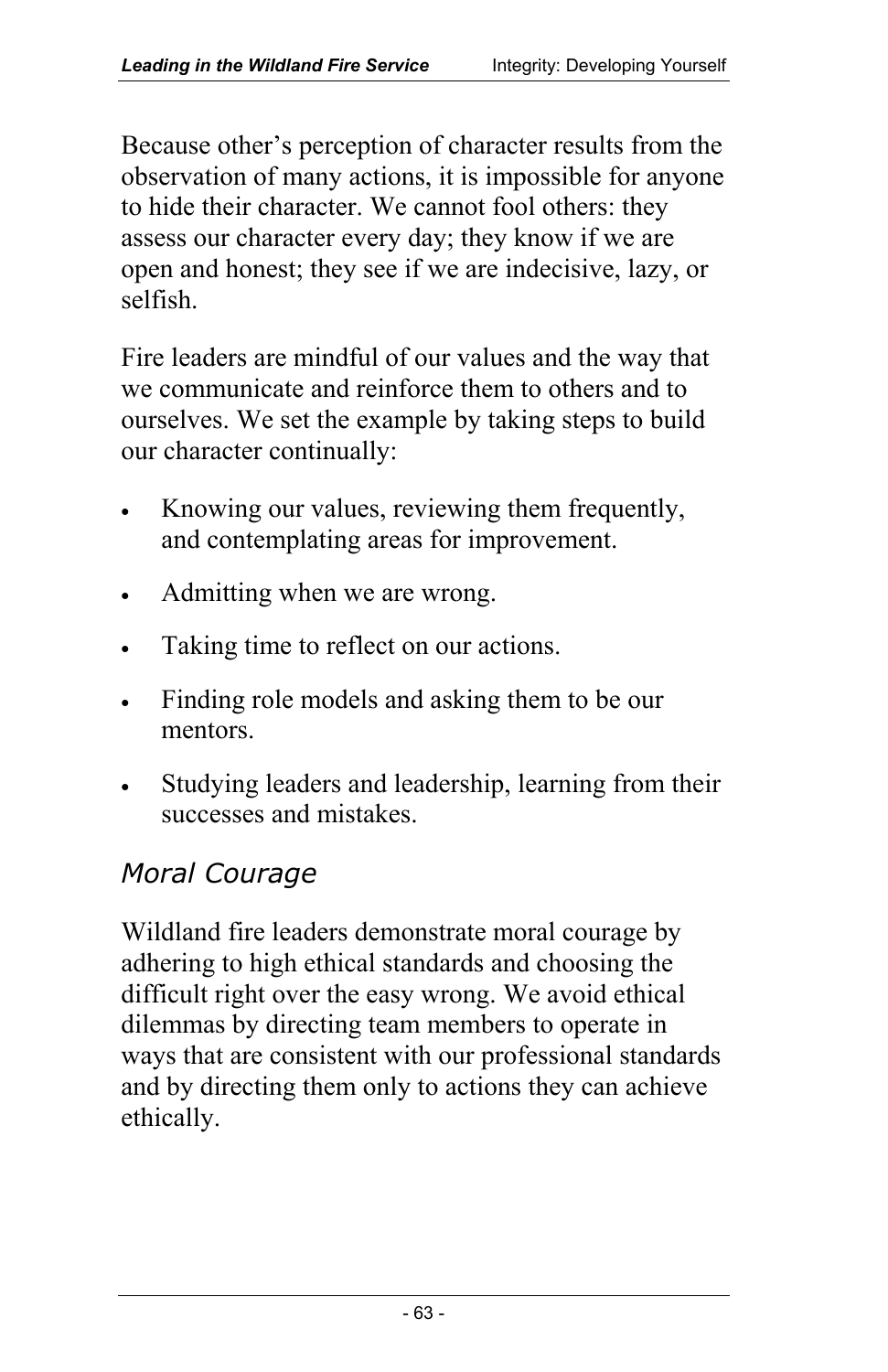When we make mistakes, we handle them in honorable and effective ways, fixing the immediate problem then searching for root causes. Leaders with moral courage look for causes, not scapegoats, learning and improving, looking for ways to turn weaknesses into strengths.

An outgrowth of strong character, moral courage enables us to build trust with our teams and gain respect from peers. Although some may judge that leading ethically compromises short-term gains, leading ethically allows us to accomplish more than our mission.

Because the consequences of ethical decisions can be great and those who make such decisions may be asked later to justify their conclusion, following a careful and thorough process is a wise approach in situations with ambiguous courses of action. The values of duty, respect, and integrity should weigh heavily in any ethical decision.

#### **Moral Courage**

 *The horrifying tangle of bodies and fire shelters on the side of Storm King Mountain after the afternoon blowup spoke of chaos* 

 *and desperation—an attempted escape gone terribly wrong. At sunset on July 6, 1994, just hours after the blowup, a stunned by the enormity of what had just occurred. As he smokejumper in the rescue party surveyed the grim tragedy, dejectedly contemplated the position of the bodies and the tattered fire shelters, he began to have a growing conviction: the hillside, with evidence of the last struggles of 14 firefighters, had a critical story to tell.*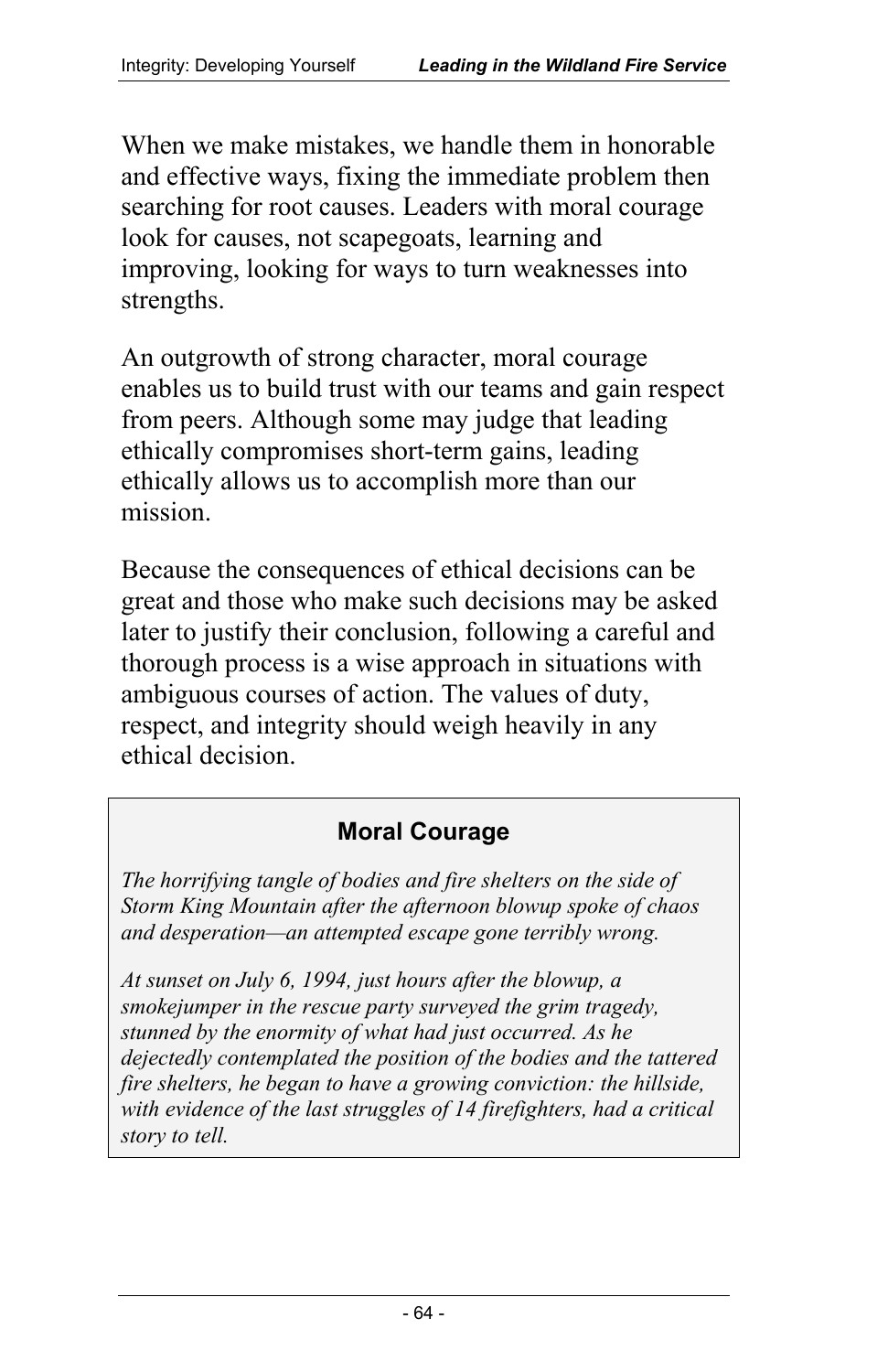*as a sign of respect, but as the smokejumper weighed the learn lessons from those who had died there that day. His initial impulse was to do whatever it took to remove the bodies competing values, he realized that the site must be preserved, to* 

*Late that night the smokejumper had made his way down to the incident command post, where fire supervisors were buzzing with plans to immediately remove the bodies. Realizing what was about to happen, the smokejumper interrupted:* 

*"Listen, here's the deal. You move those bodies and you are going to ruin every bit of information those investigators can get. What happened up there was unusual, and it would be foolhardy to destroy that scene."* 

*One of the fire supervisors shrugged him off saying, "Well, the governor wants those bodies off the hill tonight."* 

*"Well, [expletive] the governor!" the smokejumper said.* 

*conversation, "Is there a problem here?" At that moment, the governor turned and cut into their* 

 *be sure not to let them disturb that scene until there has been a tragedy, we must learn from this event. And there is much to be Without skipping a beat, the smokejumper continued, "Governor, very thorough mapping of what occurred. Because, in spite of the learned."* 

*The governor heeded the smokejumper's impassioned plea and instructed the fire supervisors to leave undisturbed the bodies of those who had fallen.* 

 *Instead, the report is one of the most detailed accounts of a The resulting accident investigation report would have told an entirely different story if the smokejumper had not thought through that difficult decision and spoken out at that decisive moment. firefighting tragedy and has had a lasting effect on the wildland fire service.*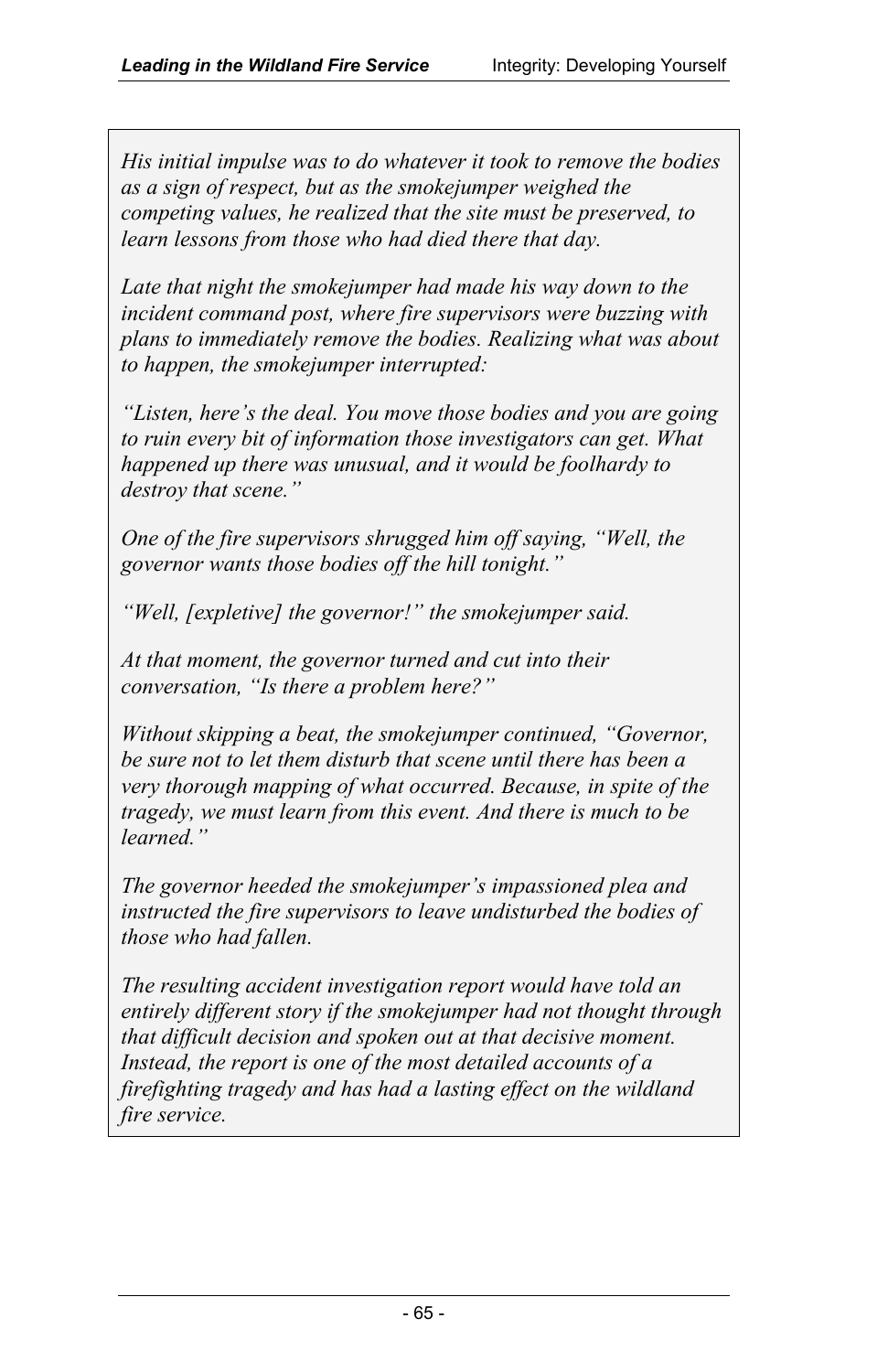#### **Summary**

Integrity is how we value ourselves.

We cannot be in charge of others unless we are in charge of ourselves. People of integrity separate what is right from what is wrong and act according to what they know is right, even at personal cost.

- Know yourself and seek improvement.
- Seek responsibility and accept responsibility for your actions.
- Set the example.